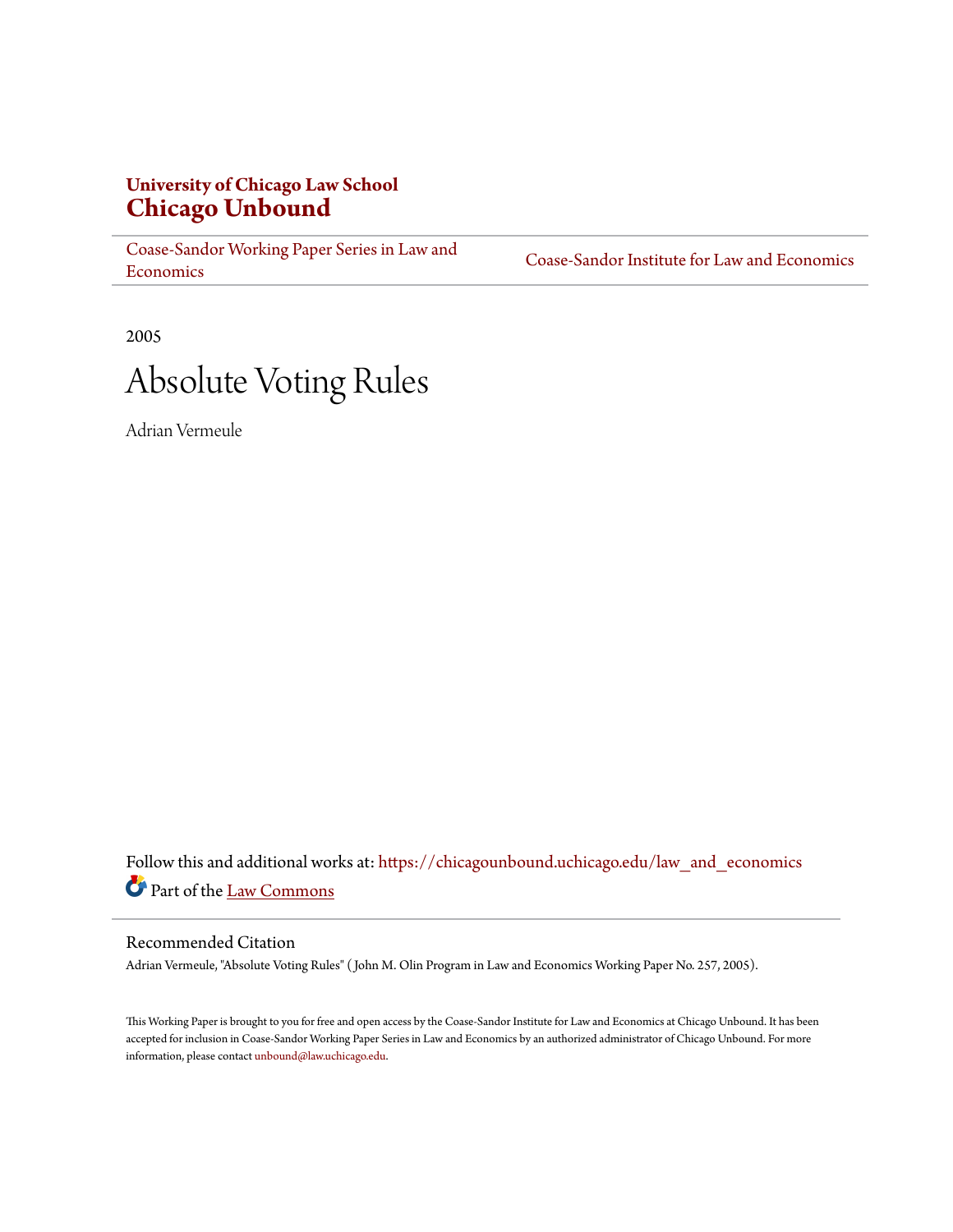# CHICAGO

### **JOHN M. OLIN LAW & ECONOMICS WORKING PAPER NO. 257 (2D SERIES)**



# Absolute Voting Rules

*Adrian Vermeule*

# **THE LAW SCHOOL THE UNIVERSITY OF CHICAGO**

August 2005

This paper can be downloaded without charge at: The Chicago Working Paper Series Index: http://www.law.uchicago.edu/Lawecon/index.html and at the Social Science Research Network Electronic Paper Collection: http://ssrn.com/abstract\_id=791724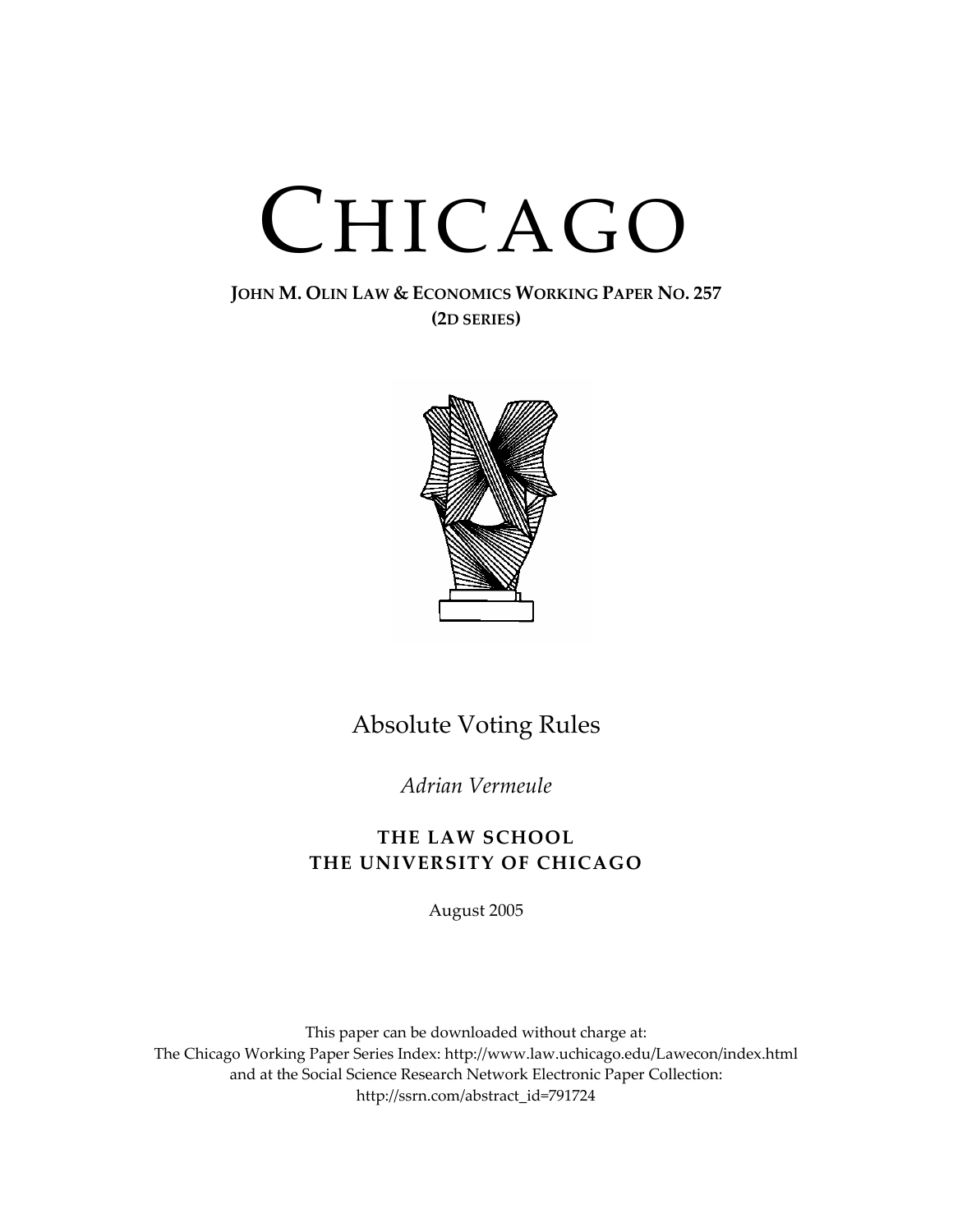#### Adrian Vermeule\*

 The theory of voting rules developed in law, political science, and economics typically compares simple majority rule with alternatives, such as various types of supermajority rules<sup>1</sup> and submajority rules.<sup>2</sup> There is another critical dimension to these questions, however. Consider the following puzzles:

• In the United States Congress, the votes of a majority of those present and voting are necessary to approve a law.<sup>3</sup> In the legislatures of California and Minnesota, $4$  however, the votes of a majority of all elected members are required. All these legislatures use "majority rule." What is the difference between these schemes, and is it consequential?

1

<sup>\*</sup> Bernard D. Meltzer Professor of Law, The University of Chicago. Thanks to Adam Cox, Jacob Gersen and Saul Levmore for helpful comments, and to Justin Rubin and Sean Heikkila for helpful research assistance. The Russell J. Parsons Faculty Research Fund provided generous financial assistance.

<sup>&</sup>lt;sup>1</sup> The classic comparison of simple majority rule and supermajority rules is James M. Buchanan and Gordon Tullock, *The Calculus of Consent, Logical Foundations of a Constitutional Democracy* (Ann Arbor: University of Michigan Press, 1962), pp. 63-91. For elaboration, see Dennis C. Mueller, *Public Choice III* (Cambridge: Cambridge University Press, 2003), 67-78. In what follows, I shall use the term "supermajority rules" to denote only the subclass of asymmetric supermajority rules, which privilege the status quo. There are also symmetric supermajority rules, which do not privilege the status quo but which yield nontrivial ties. See Robert E. Goodin and Christian List, "Special Majorities Rationalized," *British Journal of Political Science*, forthcoming (2005). 2 See Adrian Vermeule, "Submajority Rules: Forcing Accountability upon Majorities," *Journal of Political* 

*Philosophy*, 13 (2005), 74-98. 3

 $3$  Subject to the requirement of a quorum, as discussed below.

California Constitution Article 4, Section 8(b); Minnesota Constitution Article 4, Section 22. At both the national level and the state or provincial level, constitutions or internal legislative rules commonly prescribe a majority of all elected members for legislative voting on designated subjects, such as constitutional amendments, impeachment or declarations of emergency. See International Center for Parliamentary Documentation of the Inter-parliamentary Union, *Parliaments of the World, A Comparative Reference Compendium* (New York: Facts on File Inc., 1986), p. 528, Table 16: Voting Majority Requirements. Rules requiring a majority of all elected members for ordinary enactments are rare at the national level, but do exist. Examples include the German Bundesrat, in which an absolute majority of states is required, and the former constitution of Hungary and the current constitution of Tunisia, both of which require a majority of all elected members of the legislature.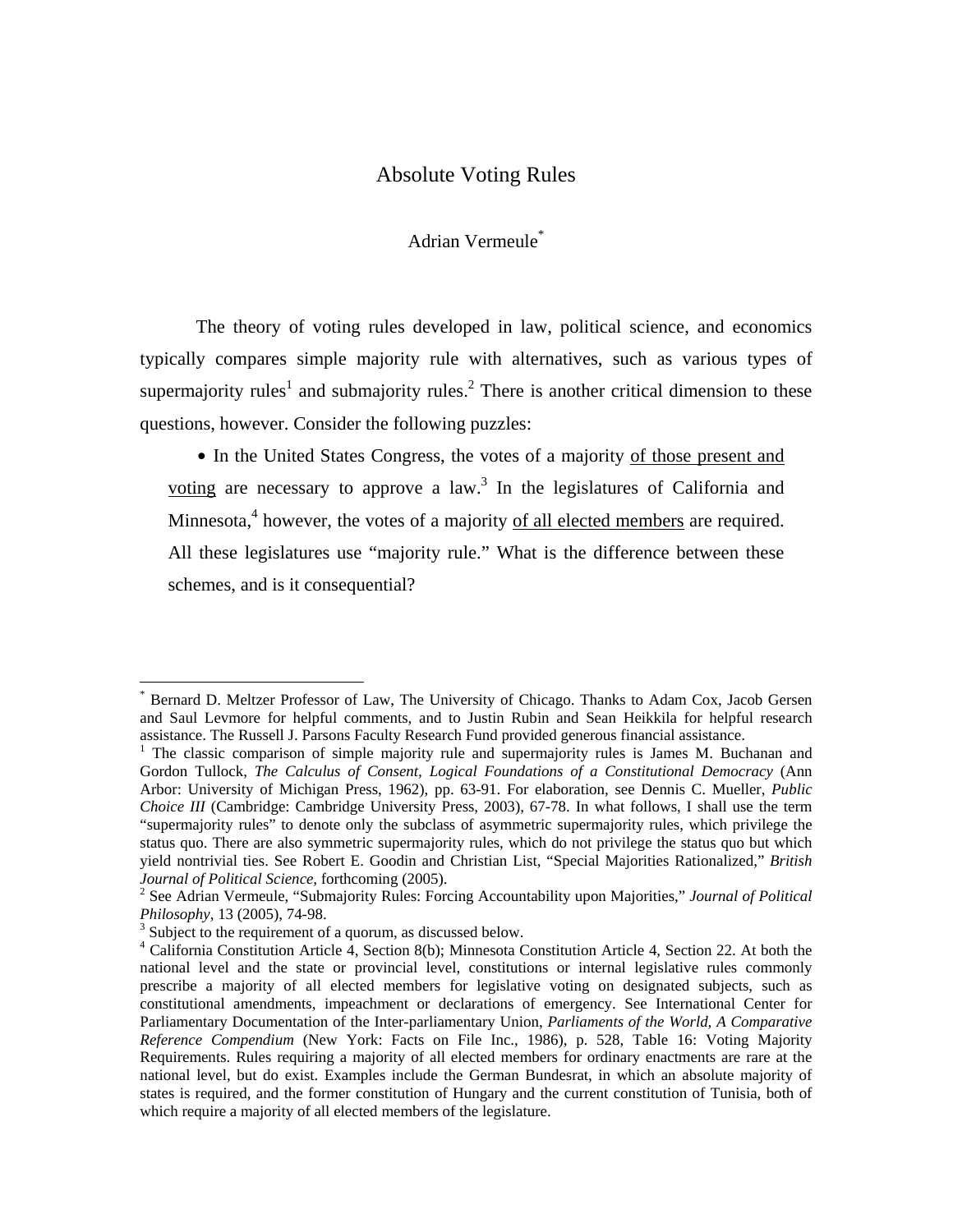$\bullet$  In each house of the Parliament of India,<sup>5</sup> to enact a constitutional amendment requires (for most subjects) both (1) a majority of the total membership of the house and (2) two thirds of the members of the house who are present and voting. Which of the two requirements is more difficult to satisfy, and why?

• Article V of the United States Constitution provides that constitutional amendments may be proposed "whenever two thirds of both Houses shall deem it necessary."6 In 1804, when the Twelfth Amendment was being considered, the total membership of the Senate stood at thirty-four Senators. The vote on the amendment was twenty-two in favor, ten against, with two Senators "not recorded."<sup>7</sup> Did the amendment pass or fail?

• In Illinois, passage of a constitutional amendment by popular initiative requires the approval of three fifths of those voting on the measure, or of a majority of those voting in the election.<sup>8</sup> What if anything does the second option add?

 In these examples, there is no dispute about whether the voting rule mandates a simple majority or some particular supermajority. The dimension on which these rules vary is different altogether: the issue is whether the majority (or supermajority) is calculated with reference to the number of votes cast, the whole number of members of the institution, or on some other basis. A fully-specified voting rule must state both a multiplier and a multiplicand. To say that the voting rule should be "a majority" or "a supermajority" is an underspecified statement, like saying "X is more than" or "three multiplied by." If a voting rule is to be coherently stated, one must ask "a majority (or supermajority) of what?"

 The choice of multiplicand is at least as important as the choice of a multiplier. Suppose a voting body with 100 members, a quorum rule under which at least a majority of 51 must be present and vote in order to take decisions with legal effect, and a standard multiplicand under which only those present and voting are counted. The choice of a

<sup>&</sup>lt;sup>5</sup> Constitution of India Part XX, available at  $\frac{http://indiacode.nic.in/coiweb/coifiles/part.htm.}{6$  United States Constitution, Article V.

United States Constitution, Article V.

<sup>7</sup> See David P. Currie, *The Constitution in Congress: The Jeffersonians (1801-1829)* (Chicago: The University of Chicago Press, 2001), p. 61.

<sup>8</sup> Illinois Constitution Article XIV, Section 3.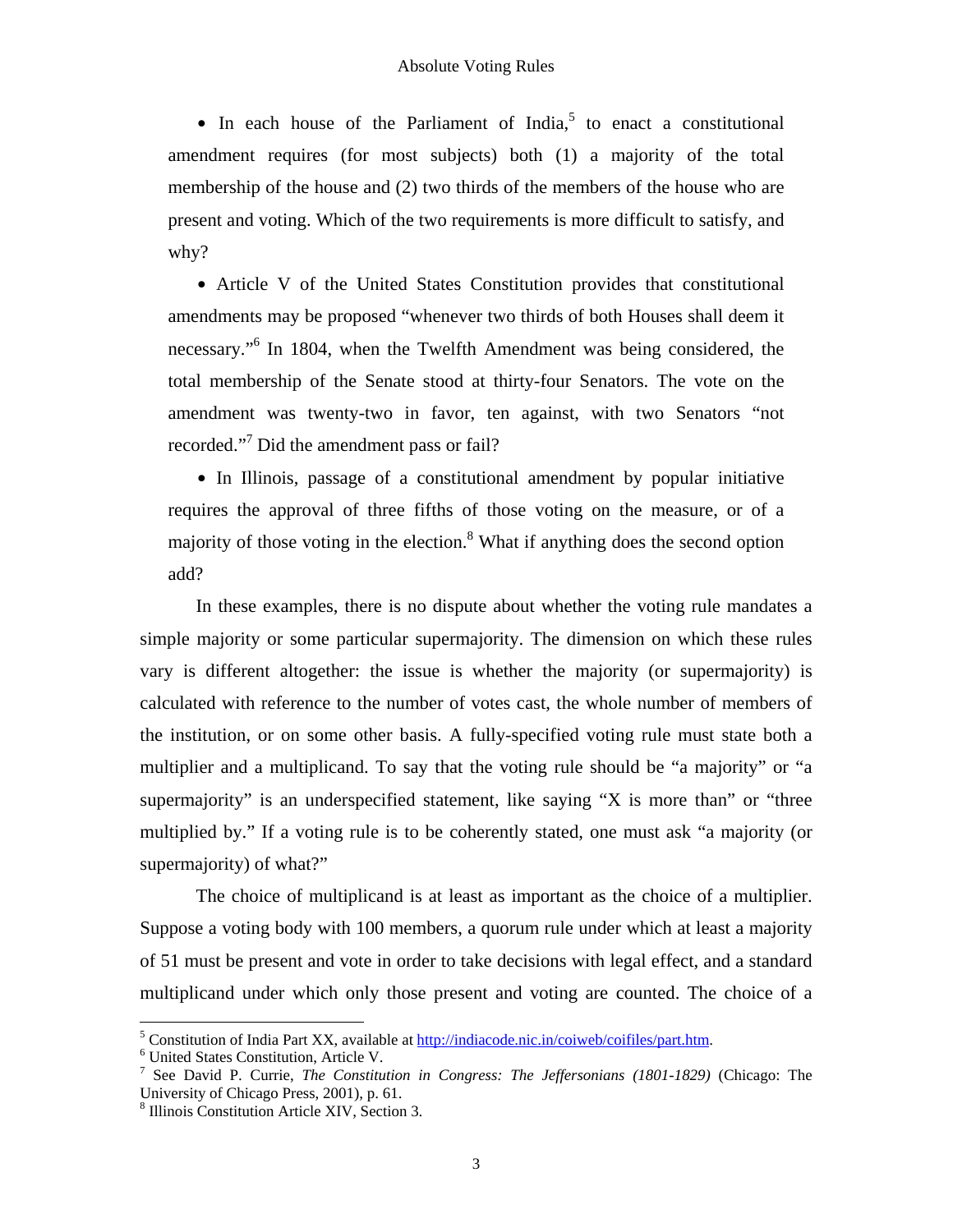multiplier makes some difference. With these specifications, a minimum simple majority is 26; varying the multiplier to two thirds requires a minimum supermajority of 34. Varying the multiplicand, however, makes a much larger difference. With a multiplicand of all members, a minimum majority is 51—unanimity if only a minimum quorum is present—and a minimum two thirds supermajority is 67. In this and other examples, what makes the multiplicand important is that the difference between one half and two thirds of a small number may be much less than the difference between one half of a small number and one half of a larger number. Everything depends upon what the numbers actually are, but clearly the choice of the multiplicand is consequential.

 In what follows I will try to make progress on the question of voting multiplicands. I examine the most common issue that arises in legislatures, courts and other institutions: given some multiplier, whether simple majority or a supermajority, should the multiplicand be (1) those present and voting or (2) the whole membership of the institution—for example, all elected legislators?<sup>9</sup> An absolute voting rule is a rule whose multiplicand is all members eligible to vote in the institution. An absolute voting rule can take any multiplier, typically a majority or any of a range of supermajorities. The antonym of an absolute voting rule, I shall say, is a simple voting rule, under which the (majority or supermajority) multiplier takes as a multiplicand all those present and voting. I will consider whether, and under what conditions, absolute voting rules are desirable, both from an impartial standpoint and from the self-interested standpoints of voting majorities and minorities. I compare absolute voting rules both to simple majority

<sup>9</sup> For discussions en passant, see, among others, Amartya Sen, *Collective Choice and Social Welfare* (New York: North-Holland, 1979); Dan S. Felsenthal and Moshe Machover, "Ternary Voting Games," *International Journal of Game Theory*, 26 (1997), 335-351. The only extended treatment of this question in the literature is Keith L. Dougherty and Julian Edward, "Simple vs. Absolute Majority Rule," MS. 2005 (forthcoming in *Mathematical Social Sciences* The authors evaluate simple majority rule and absolute majority rule by reference to a range of Paretian and ordinal-utilitarian welfare criteria, concluding that by most criteria simple majority rule is superior. In the interests of mathematical tractability, the authors limit their treatment in several ways: (1) transaction costs are ignored; (2) all voting and nonvoting is assumed sincere; (3) absolute majority rules are compared only to simple majority rules, not to supermajority rules; (4) absolute supermajority rules are ignored; (5) there are no political constraints on the choice of voting rules. In what follows, I relax all these assumptions. I suggest, in other words, that the transaction costs of assembling majority and minority coalitions are central to the evaluation of absolute majority rules (Sections II and III), that strategic voting and abstention is also crucial (Section IV), that absolute majority rules satisfy political constraints on the choice of voting rules in cases where supermajority rules do not (Section III), and that these rationales partially generalize to the case of absolute supermajority rules (Section V).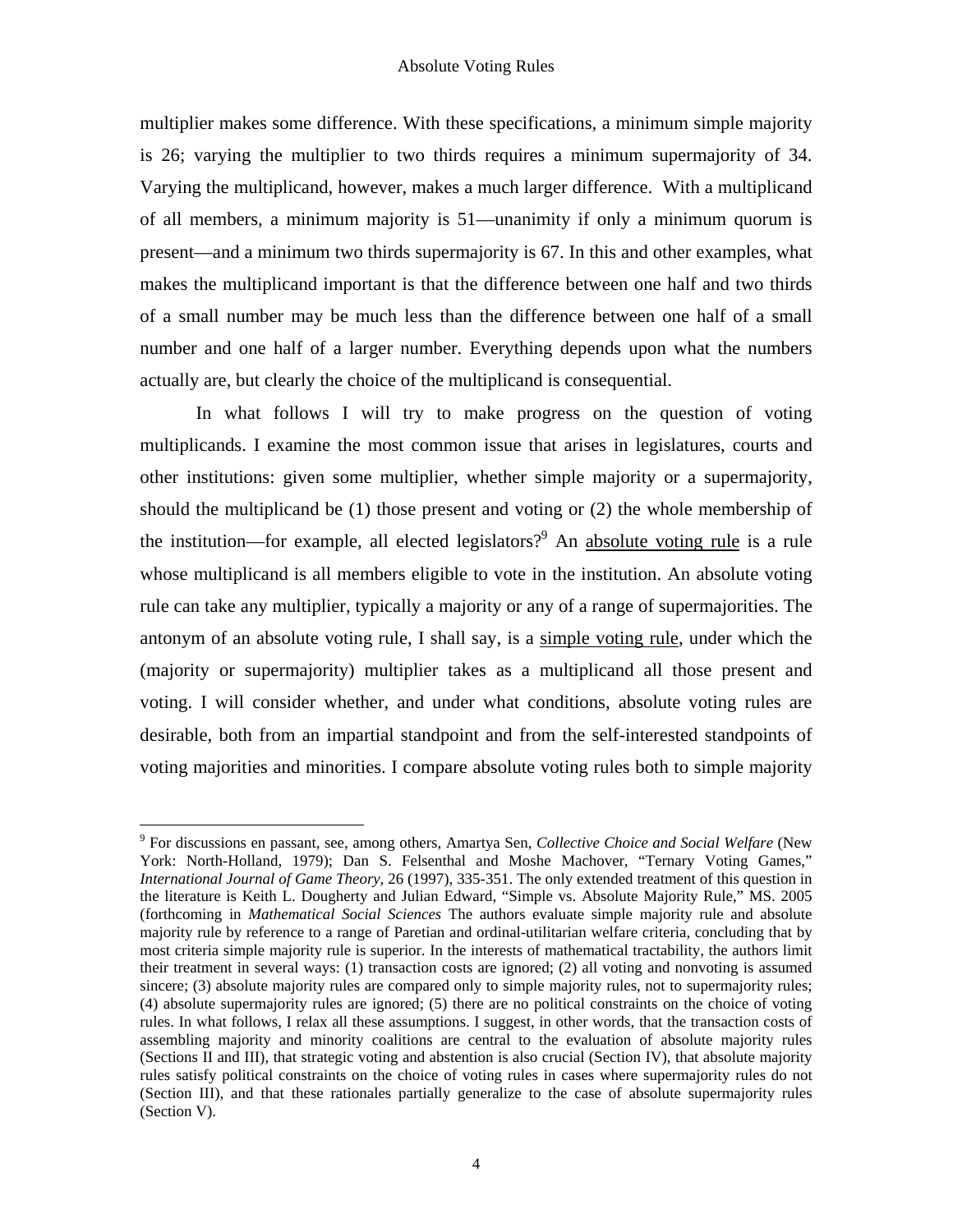rules and to simple supermajority rules. My thesis is that under a plausible range of circumstances, absolute voting rules prove superior to both alternatives.

 I proceed as follows. Section I examines the mechanics of absolute voting rules, contrasts them with simple voting rules, and explains the interaction between quorum rules and both types of voting rules. Particularly important here is that absolute voting rules in effect count abstention as a negative vote, whereas simple voting rules ignore abstention entirely. This effect helps absent members of the majority retain control of the institution's decisionmaking, and also permits strategic ambiguity on the part of voters, who are empowered to contribute to a measure's defeat without openly opposing it. The end of the section emphasizes my limited methodological ambitions, which are strictly normative. I make no attempt to offer a positive theory that would explain why absolute voting rules appear where they do and do not appear where they do not.

 Sections II through V argue that absolute voting rules are desirable under certain circumstances. As compared to simple majority rules and to simple supermajority rules, there are both majoritarian and minoritarian arguments for absolute voting rules. Section II, III and IV focus on absolute majority rules, while Section V turns to absolute supermajority rules.

 Section II suggests that absolute majority rules can increase majority control over the institution's voting outcomes. Under certain circumstances, minorities may exploit majority absenteeism or nonparticipation to produce countermajoritarian results. Absolute majority rules frustrate this, in ways that can be more effective than direct adjustments to the quorum rule, adjustments to the voting multiplier, or arrangements such as proxy voting. Absolute majority rules provide a sort of insurance against strategic behavior by minorities; this effect can be desirable from the self-interested standpoint of voting majorities, and also from an impartial standpoint.

 Section III suggests that absolute majority rules provide the effect of supermajority rules while nominally adhering to majoritarian principles. This may be desirable on impartial expressive grounds, and also from the self-interested standpoint of voting minorities or majorities or both.

 Section IV suggests that by virtue of counting abstentions and absences as negative votes, absolute majority rules allow strategic nonparticipation that liberates

5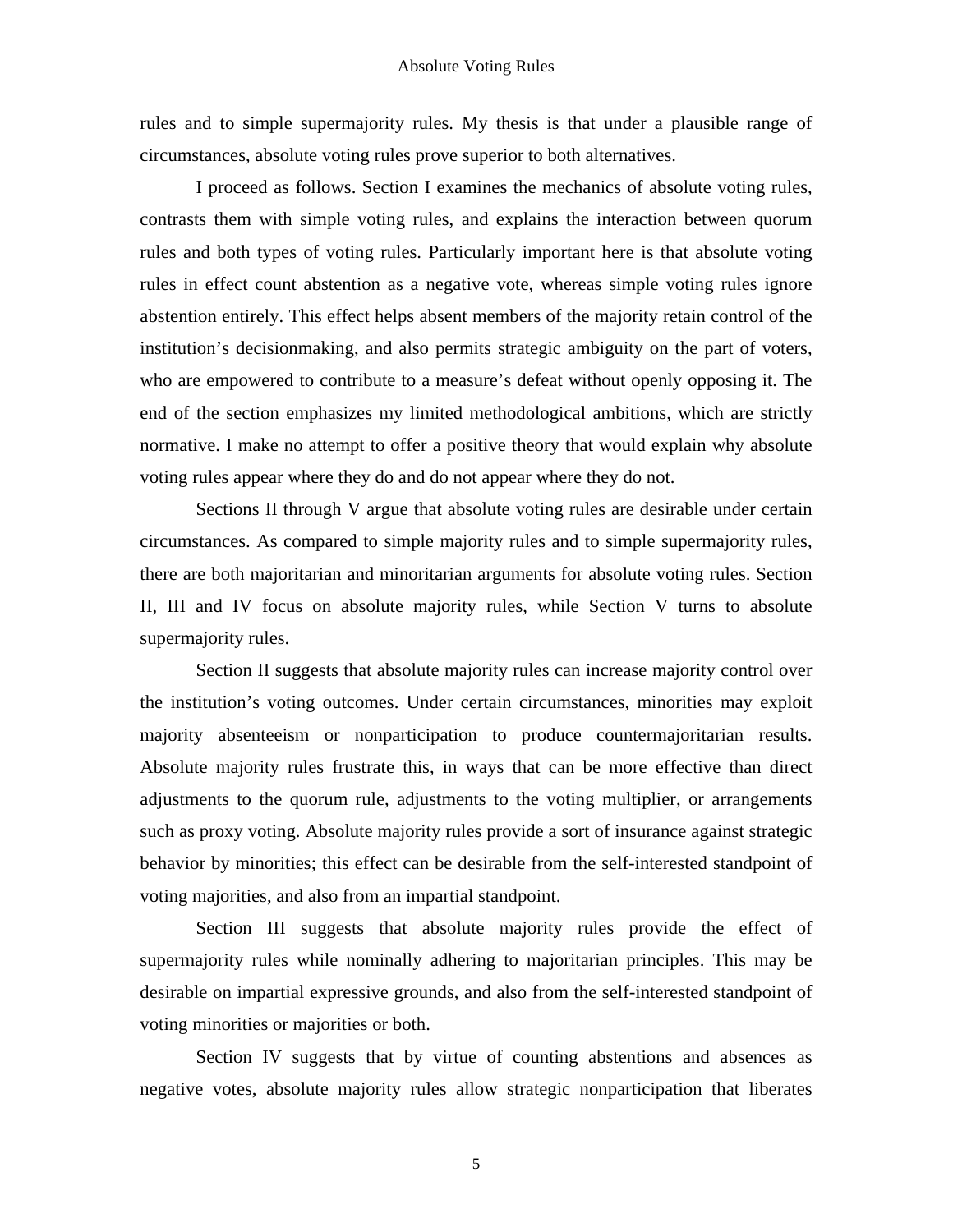voters from public accountability. This effect can obviously be desirable from the selfinterested standpoint of voting minorities; under some circumstances, moreover, it can also be desirable on impartial grounds.

 Section V adapts and extend these points to the case of absolute supermajority rules. A brief conclusion follows.

#### **I. Conceptual Preliminaries**

 $\overline{a}$ 

 This Section offers some terminology and analytic distinctions that are necessary for the substantive discussion in later sections. I.A. examines the mechanics of majority rule with various multiplicands; especially important is the differing effect of abstention under different rules. I.B. examines the relationship between voting rules and quorum rules. I.C. sets out some methodological premises.

#### **A. Voting Multiplicands and Abstention**

 An absolute majority rule requires a majority of all members, and an absolute supermajority rule requires a defined supermajority of all members. In principle there could also be absolute submajority rules, under which a fraction less than a majority of all members suffices to take action, even in the choice between two options. Examples of the first two types are extremely common, while the third type is rare, so the focus here is on absolute majority and supermajority rules. I will also focus on cases in which voters must choose between two options, such as enacting a measure or adhering to the status quo, so I will ignore the plurality variant of majority rule.

 Absolute majority rules are common. Even more common, however, is the scheme of simple majority rule favored by Robert's Rules. Under this scheme, (1) a quorum is a majority of all members; (2) a simple majority is needed to change the status quo; and (3) only those present and voting are counted in calculating whether requirement (2) is satisfied.<sup>10</sup> Throughout Sections II, II, and IV, I will compare this scheme to the following absolute majority voting scheme, which I take to be standard: (1)

<sup>10</sup> See Henry M. Robert, *Robert's Rules of Order: Modern Edition*, ed. Darwin Patnode (Nashville: Thomas Nelson Publishers, 1989), originally published in 1876.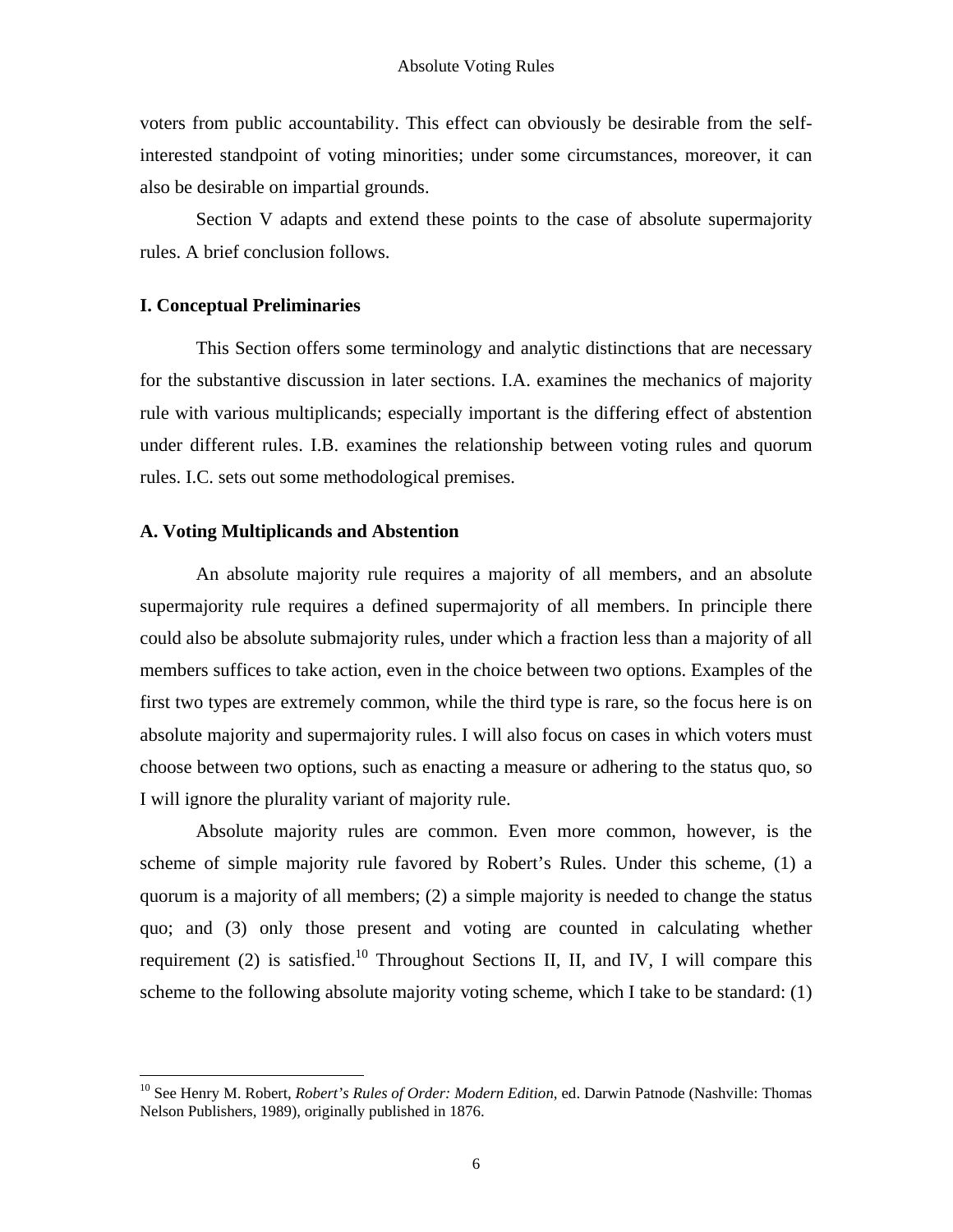a quorum is a majority of all members and (2) the affirmative votes of a majority of all members are required to change the status quo.

 It is obvious that absolute majority rules and simple majority rules perfectly converge where all duly qualified members of the institution are present and cast votes. A major difference between the simple majority scheme and the absolute majority scheme is the effect of abstention from voting or physical absence from the voting institution. Under any absolute voting scheme, the requisite majority needed to enact a proposal is a fixed quantity, whereas under a simple majority scheme the requisite majority is variable. The consequence is that under the absolute majority scheme, abstention or absence from the legislature in effect counts as a negative vote, because it reduces the pool from which the requisite fixed number of affirmative votes can be drawn. Conversely, under a simple-majority scheme, "[e]liminating 'no' votes reduces the number of supporters needed to create a majority."<sup>11</sup> In a 12-person voting body, under a simple majority scheme, 6 affirmative votes fail to enact a measure if 6 voters are opposed (assuming ties are broken in favor of the status quo), but the switch of even one vote from opposition to abstention changes the outcome. Under an absolute majority rule, the switch makes no difference.

 In general, this feature of absolute voting rules is highly consequential. Suppose that a voting body with 100 members must vote on a proposition.<sup>12</sup> 40 members vote yes, 20 vote no, and 40 either abstain or are not present. There is a standard quorum rule and (at least) 60 participants present, so action can be taken. Simple and absolute majority rules yield different outcomes, however. Under simple majority rule, only those present and voting are counted, so the measure passes 40-20. Under absolute majority rule the measure fails, since the 51-vote absolute threshold is not reached. The measure would also pass even under a two thirds supermajority multiplier with the ordinary present-andvoting multiplicand. In this example, then, the status quo effect produced by changing the multiplicand is larger than the status quo effect produced by increasing the multiplier to two thirds.

<sup>&</sup>lt;sup>11</sup> Cary R. Covington, "Building Presidential Coalitions Among Cross-Pressured Members of Congress," *Western Political Quarterly*, 41 (1988), 47-62 at p. 50.<br><sup>12</sup> The example is adapted from Wikipedia, "Absolute Majority Rule," available at

http://en.wikipedia.org/wiki/absolute\_majority.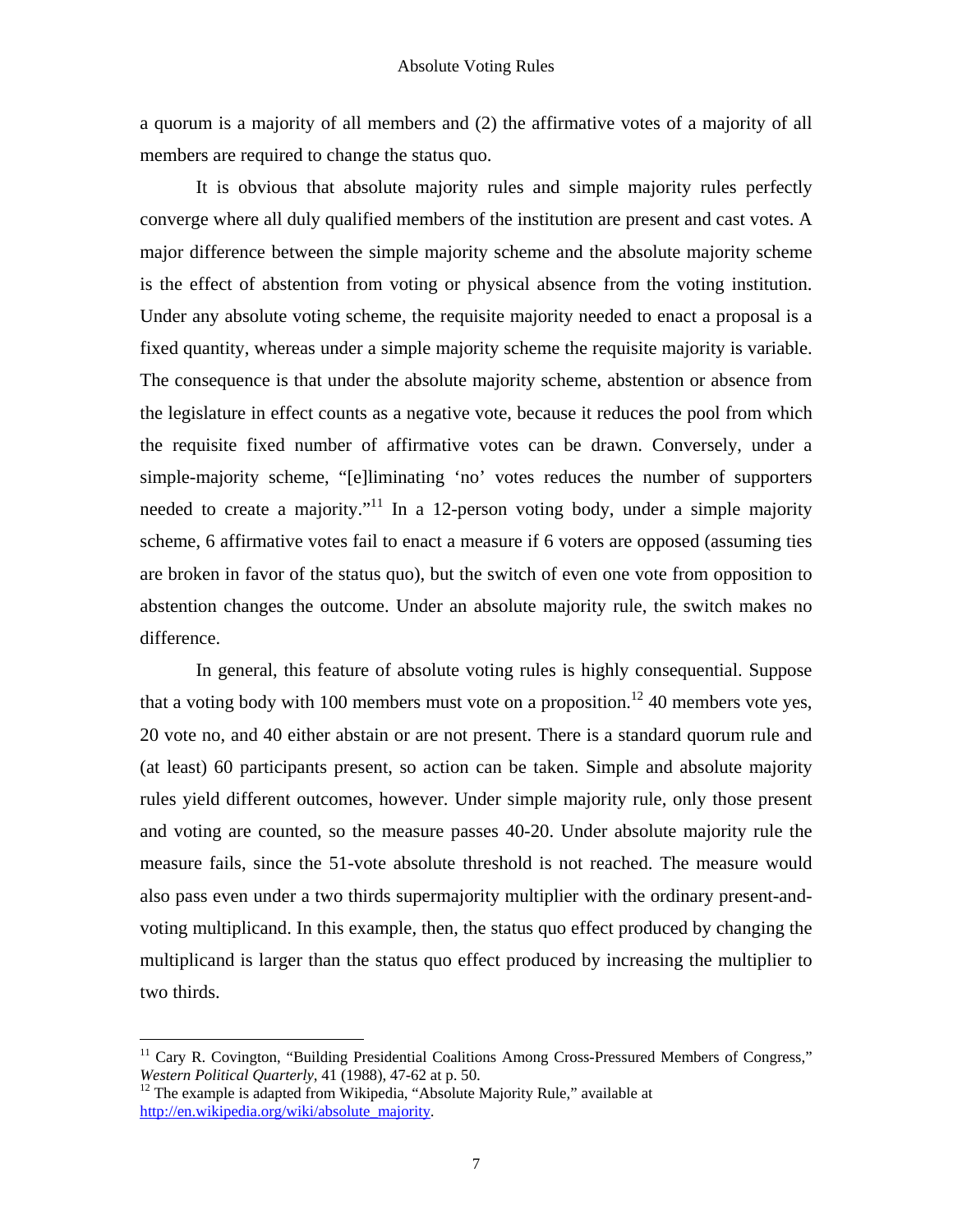What of the nonvoters?<sup>13</sup> If they did not exist, so that the body had only 60 eligible voters, the proposal would pass under an absolute majority rule, indeed even under an absolute majority rule with a two thirds supermajority multiplier. "The effect of the [absolute majority rule] is to count every member of the body that does not vote affirmatively as voting against the passage of the act."<sup>14</sup> In other words, merely by declining to cast a vote in favor of the proposal, nonvoters can defeat the measure under an absolute majority rule. Under either the simple or the absolute majority rule, the abstainers could also defeat the measure simply by casting their votes against the measure. The absolute majority rule gives the abstainers another option, however: the strategic ambiguity of nonparticipation. Any particular member may claim other reasons for abstaining or being physically absent, including other pressing business or a desire to suspend judgment on the measure. It will often be unclear whether the abstention was genuinely motivated by these reasons or by opposition to the measure on the merits.

 The strategic ambiguity of nonparticipation is seemingly objectionable from an impartial point of view. In the simple majority case, Bentham condemned abstention or absence as an evasion of accountability:

[Where legislators may be absent,] there is entire security, not for complete prevarication, but for demi-prevarication. Suppose a measure so bad that a deputy, if he were present, could not in honour refrain from voting against it. Does he fear to offend a protector, a minister, or a friend? He absents himself: his duty is betrayed, but his reputation is not compromised.

At first glance, the charge holds a fortiori for strategic abstention under an absolute majority rule. In the latter case, unlike the simple-majority case Bentham is discussing, the abstainer can both vote against the measure (in effect) and also take no part; rather than confronting the choice between "honour" and "reputation," the abstainer may contribute to the measure's defeat while retreating into ambiguity to shield her reputation. In Section IV, however, I will emphasize that this additional effect can make abstention under an absolute majority rule better, not worse, than abstention under a simple majority rule. The core ideas are that nonparticipation is ambiguous, and that strategic voters can

 $13$  I am eliding here a possible distinction between abstention and physical absence from the legislature. The distinction is discussed below.

<sup>14</sup> *Board Of Supervisors of Ramsey County v. Edward Heenan*, Supreme Court of Minnesota, *Minnesota Reports*, 2 (1858) at \*2.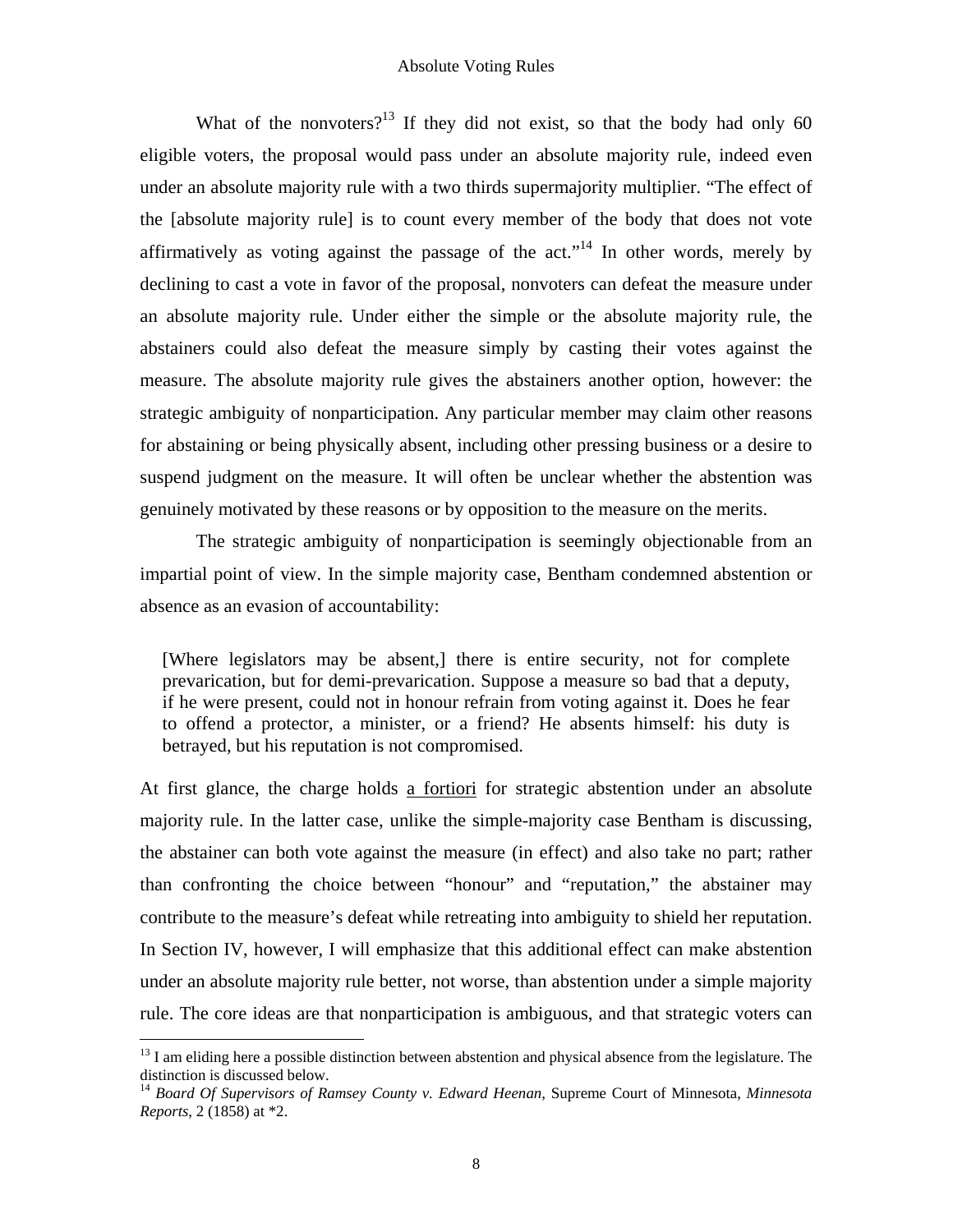exploit this ambiguity to liberate themselves from accountability. Under some circumstances, such as where the relevant accountability would run to partial interest groups rather than constituents or society at large, liberating voters from accountability can actually be desirable on impartial grounds.

 There is a complication here about the precise definition of the alternatives. The most common simple-majority scheme requires a majority of those "present and voting." Legislators who abstain may still count towards a quorum, which means that under a simple-majority scheme, the winning majority may be far less than a majority of quorum. In the purest version of the rule, a statute may be enacted (with a quorum present) by the affirmative vote of only one legislator, if no one opposes.<sup>15</sup> Yet there is an intermediate possibility. Consider the following discussion, from a recent case in the Alabama Supreme Court:

Section 63 of the Alabama Constitution of 1901 provides that "no bill shall become a law" unless "a majority of each house be recorded thereon as voting in its favor. . . ." This provision could be interpreted in at least three ways:

1. An absolute majority of each house—that is, 53 members of the 105-member House of Representatives and 18 members of the 35-member Senate—must vote in favor of a bill for the bill to pass;

2. Assuming a quorum of 53 House members and 18 Senate members are present when a vote is taken, a majority of those 53 House members (at least 27) and a majority of those 18 Senators (10) must vote in favor of the bill; or

3. Assuming a quorum of each house is present, a majority of those present and voting in each house must be in favor of the bill (e.g. if 53 House members are present, and 10 vote "yes" and five vote "no" and the remaining 38 do not vote, the bill passes the House; similarly, if 18 Senators are present, of which 5 vote "yes" and 3 vote "no" and the remaining 10 do not vote, the bill passes the Senate). $^{16}$ 

The first interpretation is an absolute majority rule, under which either abstention or absence from the legislature is in effect counted as a negative vote. The second and third interpretations differ in the following way: the second requires a majority of those present, whereas the third requires only a majority of those present and voting. Under the second option, as under an absolute majority rule, an abstention by a legislator who is

<sup>&</sup>lt;sup>15</sup> Id. ("Previous to the constitution [which instituted an absolute majority rule]... laws could be passed by a single member voting in the affirmative, if no one voted against him").

<sup>&</sup>lt;sup>16</sup> Birmingham-Jefferson Civic Center Authority v. City of Birmingham, Supreme Court of Alabama, unpublished, 2005 WL 1023157 (Ala. 2005) (Parker, J., concurring specially).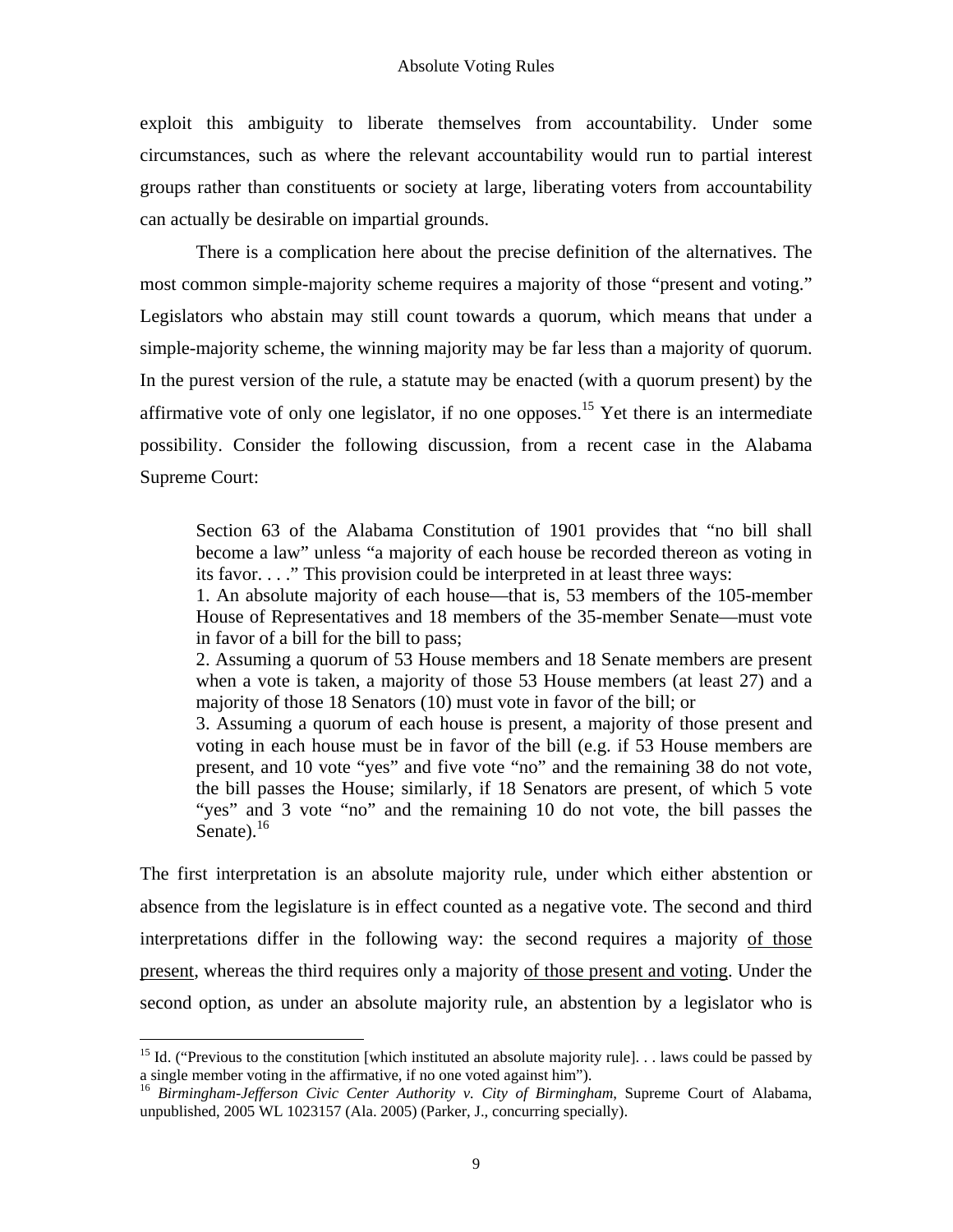physically present in effect counts as a negative vote by reducing the pool from which the necessary majority may be drawn. Only by physically absenting herself from the legislature, so as not to count among those present, may the legislator ensure that she has no effect on the vote. Under the third option, by contrast, a legislator may abstain while remaining present, and the abstention is not counted. In other words the first option, absolute majority rule, treats both absence and abstention as a negative vote; the second treats abstention but not absence as a negative vote; and the third treats neither absence nor abstention as a negative vote. $17$ 

 In terms of the three options listed by the Alabama Supreme Court, I am principally interested in the choice between the first and the third. The intermediate second option presents the issues less crisply. For simplicity, I will generally treat physical absenteeism and abstention as equivalent, except in those cases where the difference between the two makes a difference. Examples of such cases include quorumbreaking tactics and certain rules of direct democracy; both are discussed in Section II.

#### **B. Quorum Rules**

 How exactly do quorum rules relate to the choice between simple and absolute voting rules? The conceptual difference between a quorum rule and any voting rule is that a quorum rule is satisfied, or not, without regard to the content of the votes that are actually cast.<sup>18</sup> The typical quorum is a majority of the whole membership; the requirement may be satisfied either by counting those physically present or, less commonly, by counting the number of votes cast, without regard to whether the votes are affirmative or negative. Both simple and absolute voting rules, by contrast, are defined by the content of the votes cast. Simple voting rules compare the votes cast in favor with the votes cast against a proposition, and count the proposition as enacted if the former number is greater than the latter. Absolute voting rules compare the votes in favor with a

1

 $17$  The same three possibilities exist where the multiplier is a supermajority rather than a majority. In the United States Senate, for ordinary motions a majority of those present and voting are required for passage, assuming the presence of a quorum (as per option 3 in the text). However, two thirds of the senators present are required to ratify a treaty. See U.S. Const. Art.  $2$ ,  $\S2$ , cl. 2. The effect of the latter rule is that abstention by a senator who is present is equivalent to a no vote, but absence is not. See Joseph Freixas and William S. Zwicker, "Weighted Voting, Abstention, and Multiple Levels of Approval," *Social Choice and Welfare*, 21 (2003), 399-431 at p. 413.

<sup>18</sup> *Robert's Rules of Order*, p. 91.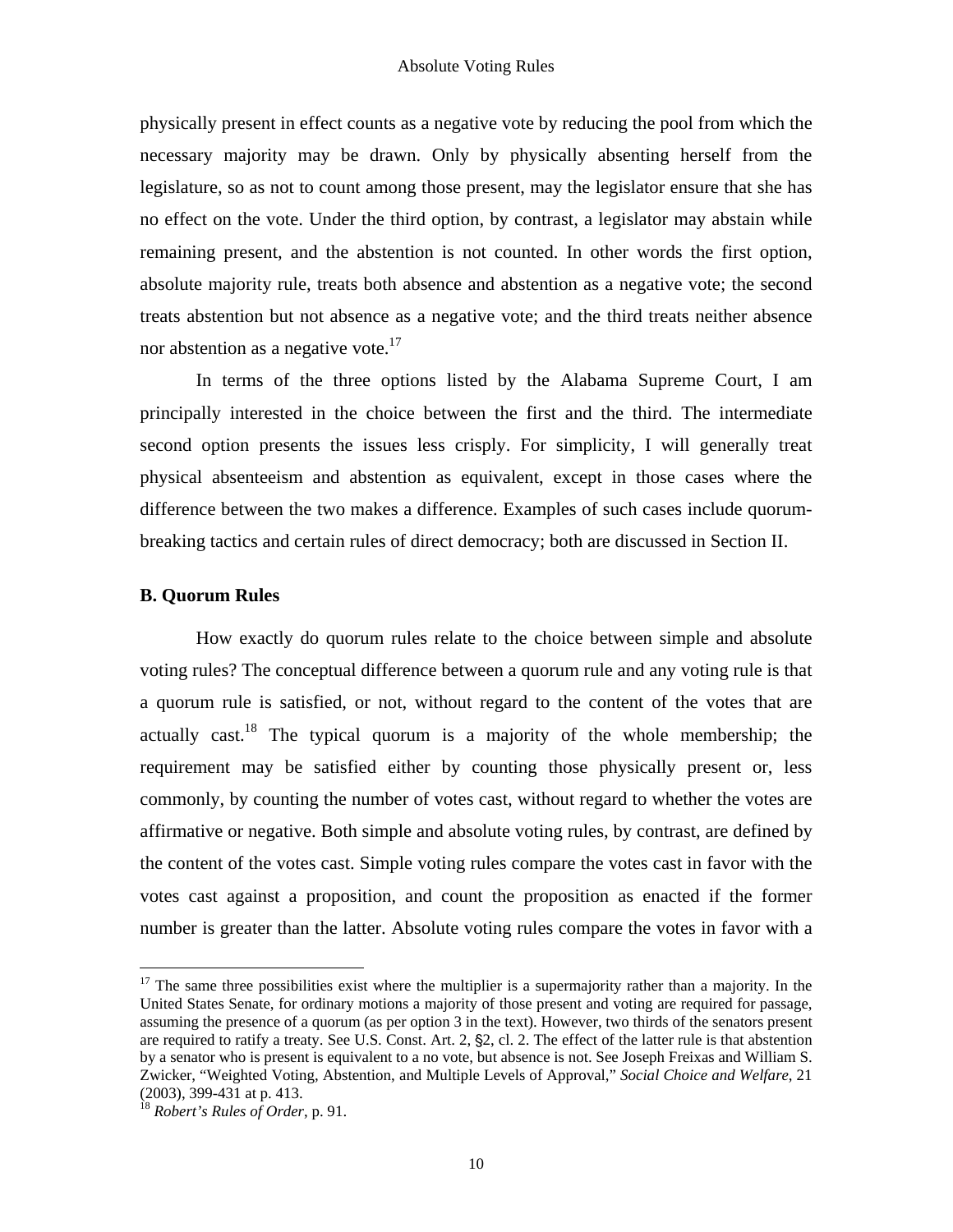predefined threshold, a majority of all duly qualified members, and count the proposition as enacted if the former number is equal to or greater than the latter.

 Despite the conceptual distinction between quorum rules and voting rules, the two types of rules have partially overlapping institutional goals. Quorum rules are intended to block institutional decisions taken with insufficient attendance or participation, somehow defined. As Bentham put it,

 [the quorum rule's] principal use is to contribute indirectly to the compelling an appearance. Is the fixed number deficient [i.e. not satisfied]? Business is retarded; public opinion is thought of; an uproar is dreaded. Those who direct the assembly are obliged to take pains to obtain the attendance of the requisite number.

 Of the potential harms from insufficient attendance, I will focus on the risk of outcome error, defined as any difference between the outcomes that the legislature would (counterfactually) produce with full attendance and the outcomes it produces with absenteeism. On this definition, if absenteeism is proportionate between the majority and the minority, there can be no outcome error. Such error arises when there is disproportionate abstenteeism on the part of the majority; when that occurs, a minority that has concentrated its forces at the right moment may exploit a simple majority voting rule to enact measures that would be rejected by a majority if all had participated. In the following passage, Bentham calls this the tactic of "intentional surprise":

 It appears at first extremely singular, that the power of the whole assembly should be thus transferred to so small a portion [i.e. the quorum minimum]. It arises from the circumstance, that abstraction made of intentional surprise, nothing more is to be feared from a fraction of the assembly than from the total number. Allowances being made for the differences of individual talents—as is the whole, so is each part.<sup>19</sup>

 As these remarks imply, where the voting-rule multiplier is a majority, outcome error is necessarily countermajoritarian. A principal goal of quorum rules is to minimize this form of countermajoritarian error by ensuring that the legislature may not proceed with only a few in attendance. As I will suggest in Section II, however, a quorum

<sup>&</sup>lt;sup>19</sup> Jeremy Bentham, *Political Tactics*, eds Michael James, Cyprian Blamires, and Catherine Pease-Watkin (Oxford: Oxford University Press, 1999), originally published in 1838, p. 62.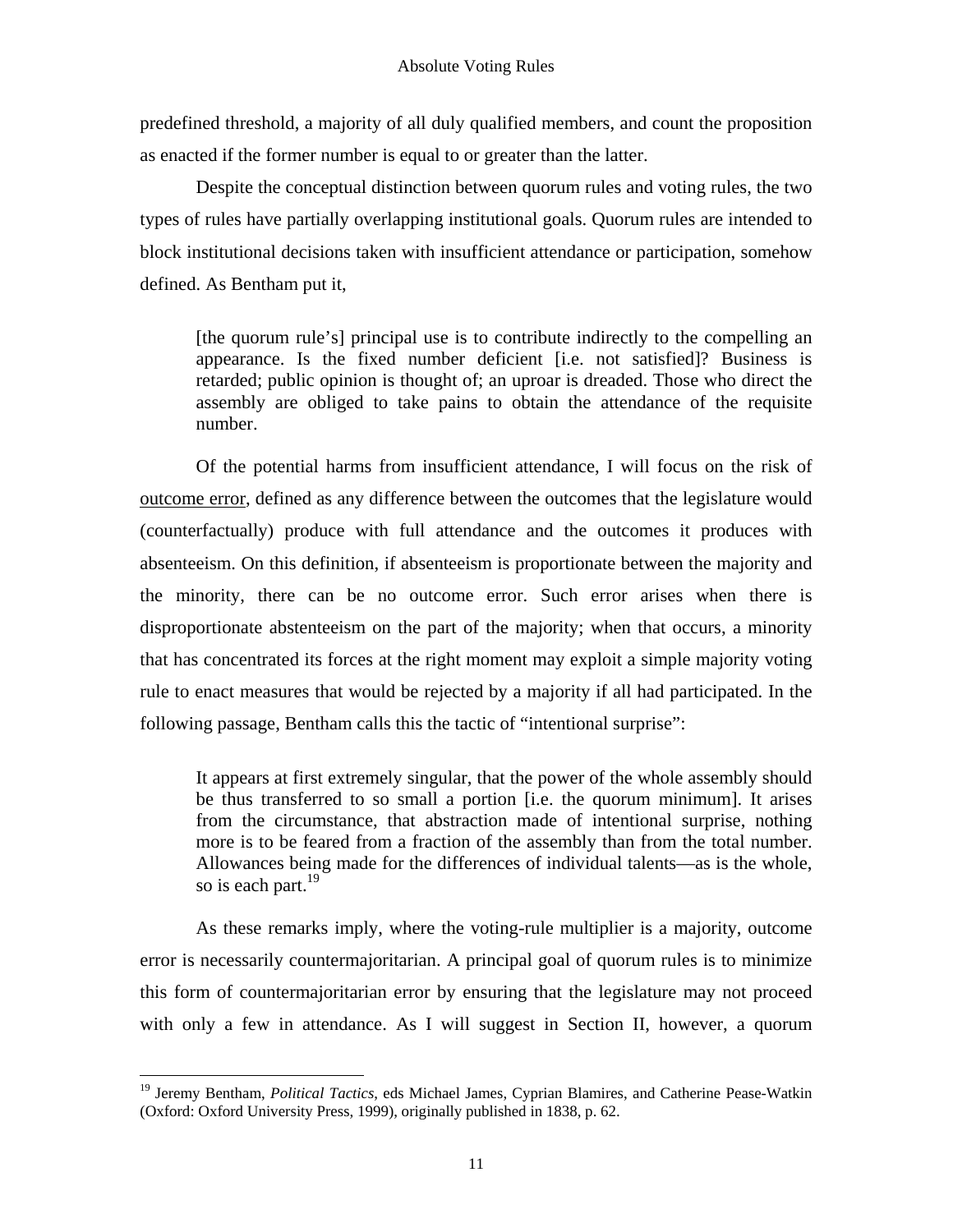requirement cannot fully achieve this goal, and under some circumstances may not be the most efficient means for doing so in any event. Rather than vary the quorum rule, majoritarian control can be more successfully promoted by varying the voting rule, either by varying the multiplier or the multiplicand. As between the latter two options, I will suggest that varying the multiplicand is typically the most effective.

#### **C. Methodological Preliminaries**

 In what follows, I will offer a normative analysis of absolute voting rules. In other words, I attempt to identify good consequences of such rules, on a capacious version of consequentialism that can count such things as the protection of minority rights and the symbolic expression of law's commitments as good consequences.<sup>20</sup> The functionalist temptation is to assume that such arguments are also explanations for the widespread use of particular voting rules. But the normative arguments, standing alone, have no explanatory payoff.<sup>21</sup> For one thing, people are often not motivated by impartial considerations, so we cannot assume that the rules came about because of the normative arguments in their favor. For another thing, even where the normative arguments coincide with the self-interest of the actors who create the voting rules, people who are not motivated by impartial considerations often do not or cannot act in their self-interest either. A legislative majority that would (let us suppose) benefit from adopting absolute voting rules for the future conduct of legislative business may be unable to do so for any number of reasons, including collective action and coordination problems, quasi-rational cognition, emotional pathologies, or simply because there is immediate first-order business that demands priority on a tight legislative agenda.

 At the normative level, we may distinguish between majoritarian and minoritarian arguments for absolute majority rules. A minoritarian argument is an argument that identifies good consequences for minorities, consequences that may or may not also be good for the polity generally. In this sense, supermajority rules are typically premised on minoritarian considerations; relative to the baseline of simple majority rules, they give voting minorities the power to block change. One of the aims of the analysis is to explain

<sup>&</sup>lt;sup>20</sup> Amartya Sen, "Rights and Agency," Philosophy and Public Affairs, 11 (1983), 3-39.

<sup>21</sup> Jon Elster, *Ulysses and the Sirens*, Cambridge: Cambridge University Press, 1979).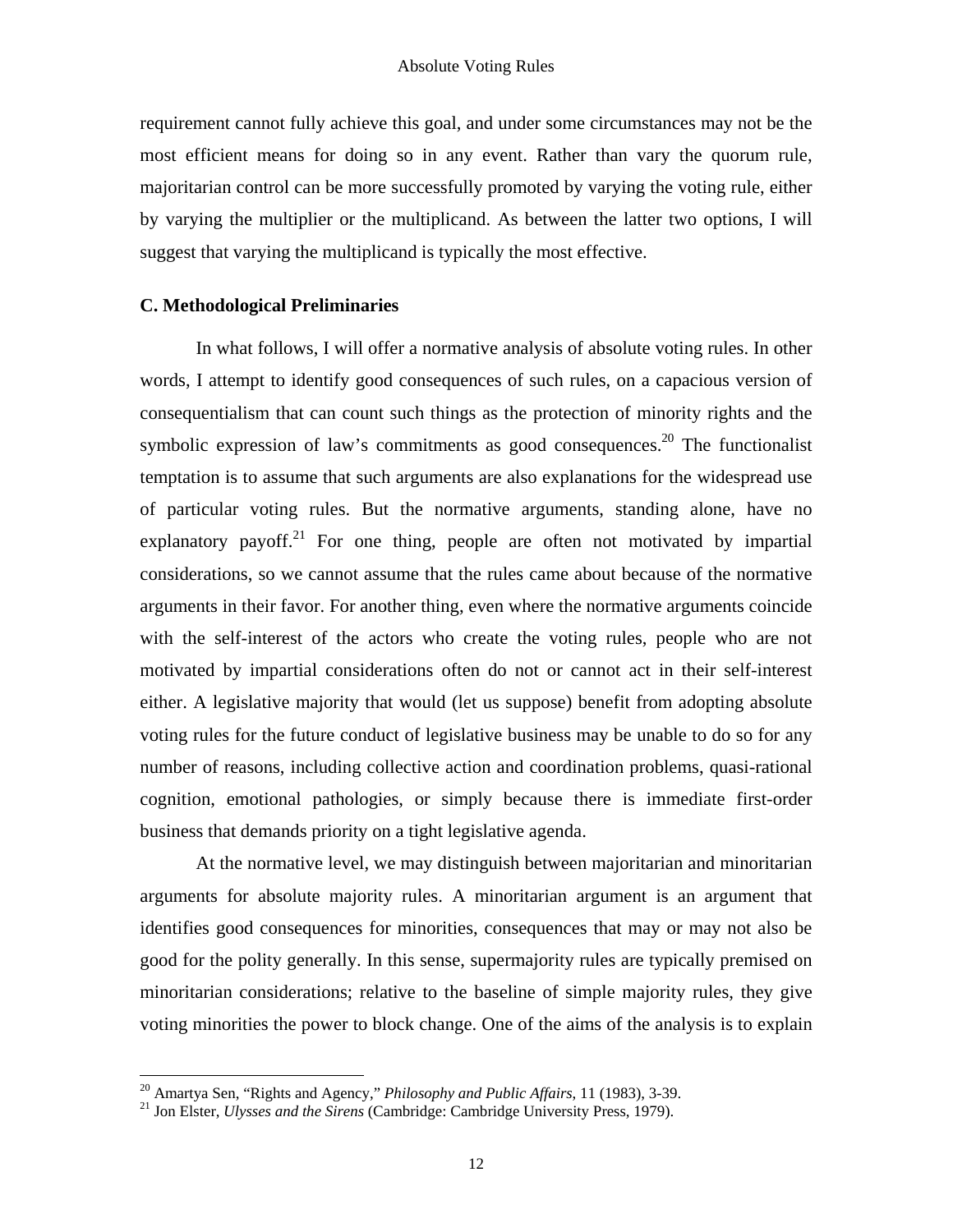why, and under what conditions, absolute majority rules may promote minority interests more efficiently or at lower cost than does the use of a supermajority multiplier with a standard present-and-voting multiplicand.

 We may also distinguish between impartial considerations and self-interested considerations. From the standpoint of either voting majorities or minorities, absolute majority rules may be desirable because such rules promote the majority's or minority's interests. Impartial arguments, however, must take account of both sets of interests in some broader perspective. Political theory offers sharply competing views of what counts as an impartial perspective, but I need not engage those high-level questions here. At the institutional level, the competing views frequently converge or overlap, and the impartial arguments I shall examine here are all supportable on a wide range of high-level perspectives.

 Many absolute majority rules are mandated by higher sources of law, such as a constitution; others are chosen endogenously within the relevant institution, as when a legislature empowered to formulate its own procedural rules chooses absolute majority voting. I will take account of this distinction where it is relevant, but it is not central to the normative analysis I provide, although it would be to a positive analysis. Impartial considerations may, but need not, track the standpoint of higher-level actors who design voting rules for the membership of an institution, such as constitutional framers choosing voting rules for a future legislature, or a legislature choosing voting rules for a judicial system. On some views, constitutional framers stand behind a veil of uncertainty that launders their self-interest and forces them to act as though motivated by impartial considerations.22 That picture has been questioned at both the theoretical and empirical levels, however.<sup>23</sup> Likewise, as mentioned above, self-interested considerations need not track the standpoint of voting majorities who control the endogenous choice of rules. Even if those majorities are not impartially motivated, they may not succeed in promoting their self-interest either.

<sup>22</sup> Geoffrey Brennan and James Buchanan, *The Reason of Rules: Constitutional Political Economy* (Cambridge: Cambridge University Press, 1985).

<sup>&</sup>lt;sup>23</sup> Jon Elster, *Ulysses Unbound: Studies in Rationality, Precommitment, and Constraints* (Cambridge: Cambridge University Press, 2000).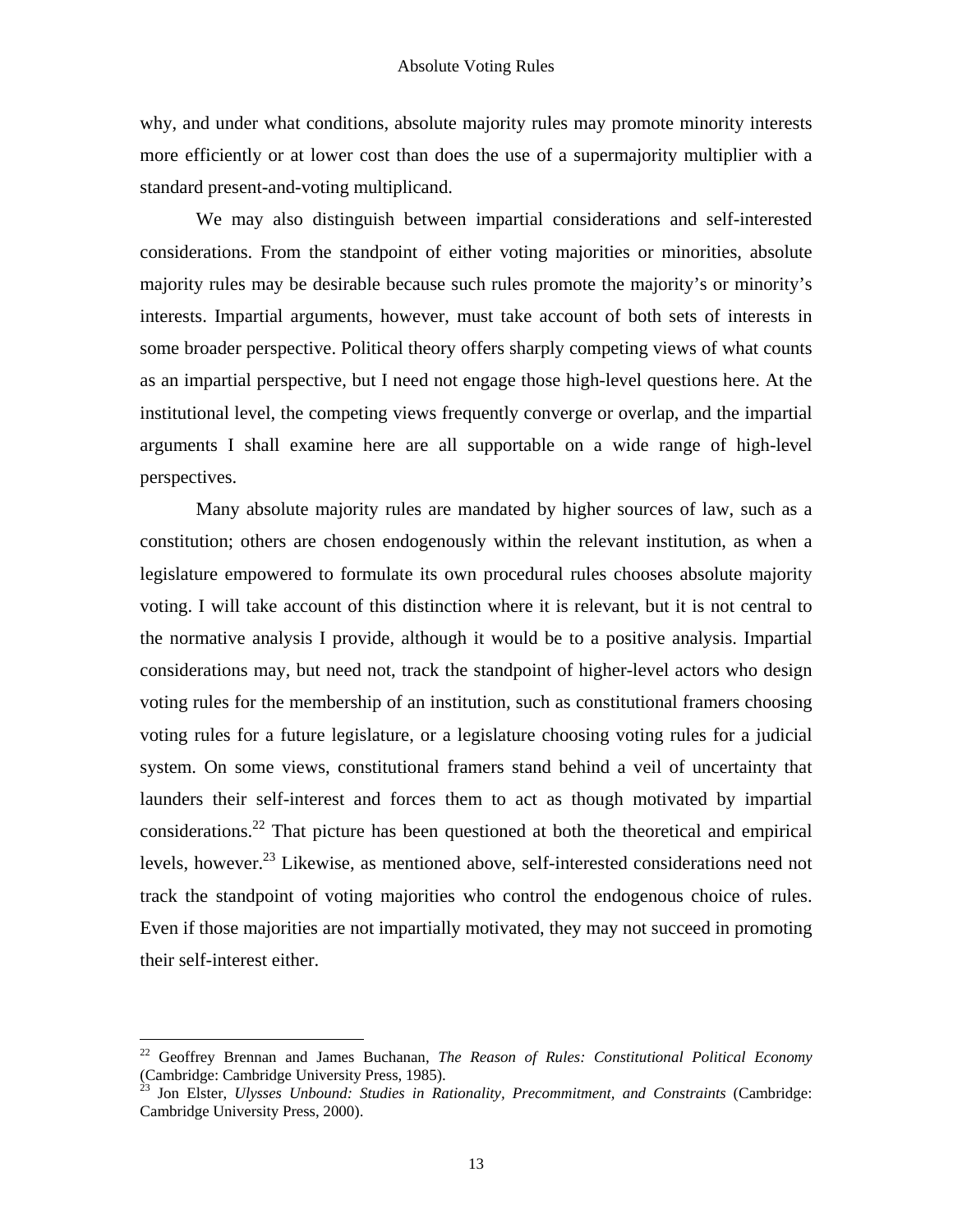The two distinctions we have mentioned give us four classes of potential rationales for absolute majority rules: impartial arguments on majoritarian grounds, selfinterested arguments on majoritarian grounds, impartial arguments on minoritarian grounds, and self-interested arguments on minoritarian grounds. In what follows I shall emphasize the range of situations in which some or all of these arguments point in the same direction. Relative either to simple majority rules or to simple supermajority rules, both voting majorities and voting minorities may benefit, in different ways, from absolute voting rules. Moreover, the mutual benefit of voting majorities and minorities may coincide with good impartial reasons to favor such rules.

 Given these methodological premises, the following sections turn to the virtues and vices of absolute voting rules. I compare such rules both to simple majority rules and to simple supermajority rules. Absolute majority rules can promote majoritarian control (Section II); can ensure a commitment to nominal or expressive majoritarianism, even where a voting rule with supermajoritarian effect is desirable (Section III); and can allow strategic nonparticipation where it is socially desirable to do so (Section IV). In Section V, I extend and modify these points to account for the case of absolute supermajority rules.

#### **II. Majoritarian Control**

<u>.</u>

 In this section, I emphasize that absolute majority rules promote majoritarian control of institutional outcomes. The central concern here is Bentham's tactic of "intentional surprise": under a simple majority scheme, minorities can exploit high majority absenteeism to outvote a rump majority. I begin with a brief discussion of courts, then focus on legislatures and direct democracy.

 In most of the United States' regional circuit courts of appeal, judges sit on panels of three; plenary or "en banc" review of the case by the full membership of the court requires, in most circuits, that a majority of the judges in regular active service on the whole court vote in favor of an en banc petition.  $24$  In many cases, the difference between this rule and the standard present-and-voting multiplicand has proven highly consequential. In Lewis v. University of Pittsburgh, en banc hearing was denied when

<sup>&</sup>lt;sup>24</sup> Each Circuit's rules can be found at its website, listed at <u>www.uscourts.gov/courtlinks/index.cfm</u>.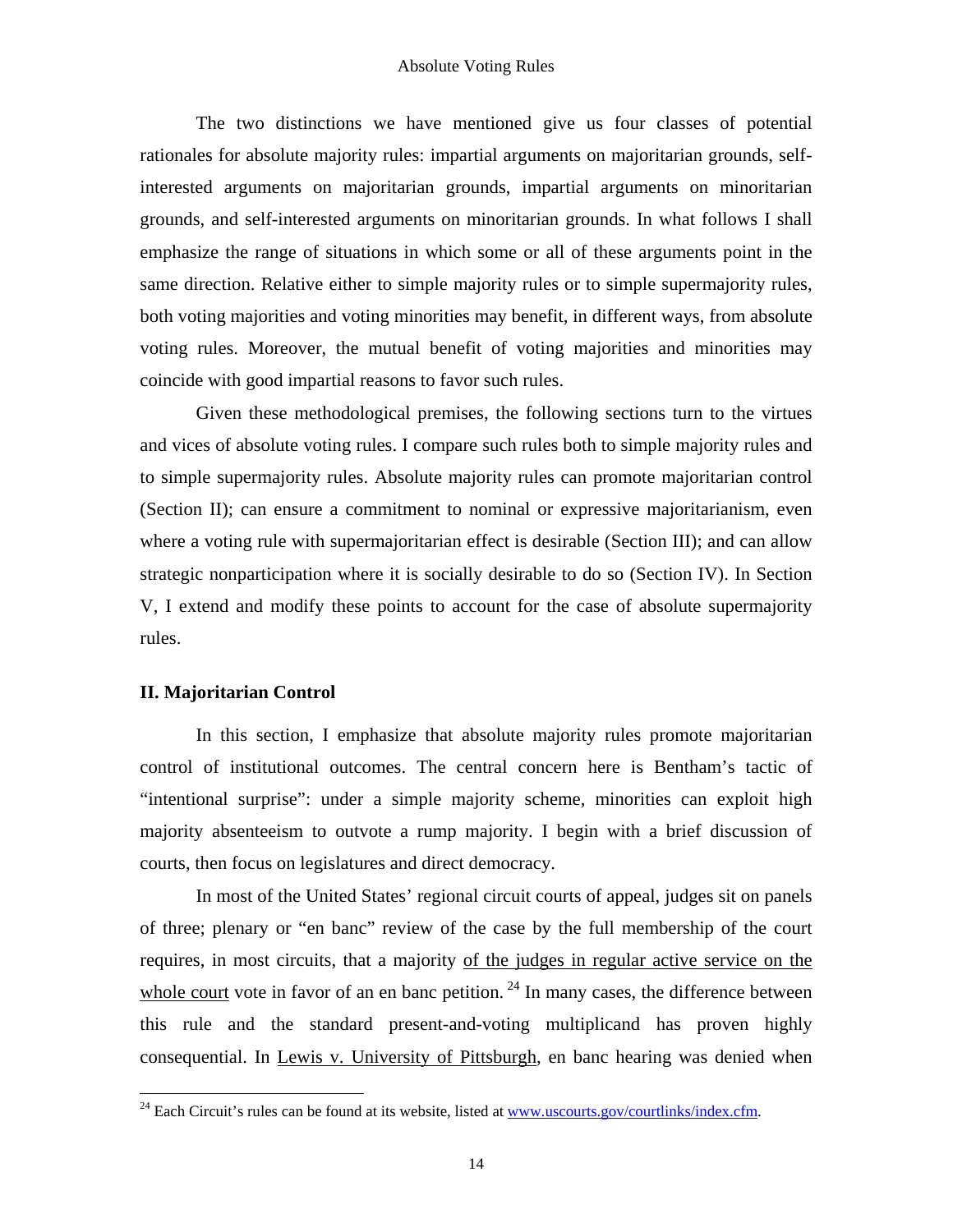five of eight available judges, exactly half of the court's full complement of ten judges, voted for an en banc hearing.<sup>25</sup> Under majority rule with a standard multiplicand, the opposite result would have occurred.

 The absolute majority rule for voting to rehear cases en banc has typically been justified as a device that allows a "majority of [the court's] judges always to control and thereby to secure uniformity and consistency in its decisions."26 The feared scenario is presumably that, under a standard simple majority scheme with a present-and-voting multiplicand, a minority of a court's judges may constitute a majority of those who happen to be present and voting, and thus require rehearing in a case in which a majority would decline to rehear. Where there is asymmetrical participation between minorities and majorities, minorities who have strategically coordinated their forces, or who simply seize a fortuitous opportunity, may exploit a simple-majority voting scheme to produce countermajoritarian results.

 In the judicial setting, unfortunately, the quoted justification for absolute majority rule is confused. First, there is no necessary connection between majoritarian decisionmaking and consistent decisionmaking. Where three or more voters choose over three or more options, under possible conditions a voting cycle may occur, such that no position can command a stable majority.<sup>27</sup> Even where the choices range over only two options, shifting majorities may undo their predecessors' decisions, turn and turn about. Second, the rule for voting to rehear cases en banc is just an agenda-setting rule. At the actual hearing of en banc cases, however, a majority of the whole court is the required quorum, and the case is decided by ordinary simple-majority voting.<sup>28</sup> Majorities who have been outmaneuvered at the en banc stage will have a later opportunity to outvote the minority on the merits.<sup>29</sup> This limits the damage that minorities can do by exploiting

<sup>25 3</sup>rd Circuit, *Federal Reporter*, 2nd Series, 725 (1983), 910-930, cert. denied 469 U.S. 892 (1984). 26 *U.S. v. American-Foreign Steamship Corp.*, Supreme Court, *United States Reports*, 363 (1960), 685-696 at p. 689-90.

 $27$  This idea is credited to the Marquis De Condorcet. An introduction to voting cycles can be found in Kenneth A. Shepsle and Mark S. Bonchek, *Analyzing Politics: Rationality, Behavior, and Institutions* (New

<sup>&</sup>lt;sup>28</sup> James J. Wheaton, "Playing with Numbers: Determining the Majority of Judges Required to Grant En Banc Sittings in the United States Courts of Appeal," *Virginia Law Review*, 70 (1984), 1505-1542 at p. 1531.

<sup>&</sup>lt;sup>29</sup> This statement does not hold where the basis for nonparticipation on the vote to rehear the case en banc was mandatory disqualification, rather than absence or some other reason. A judge who is disqualified at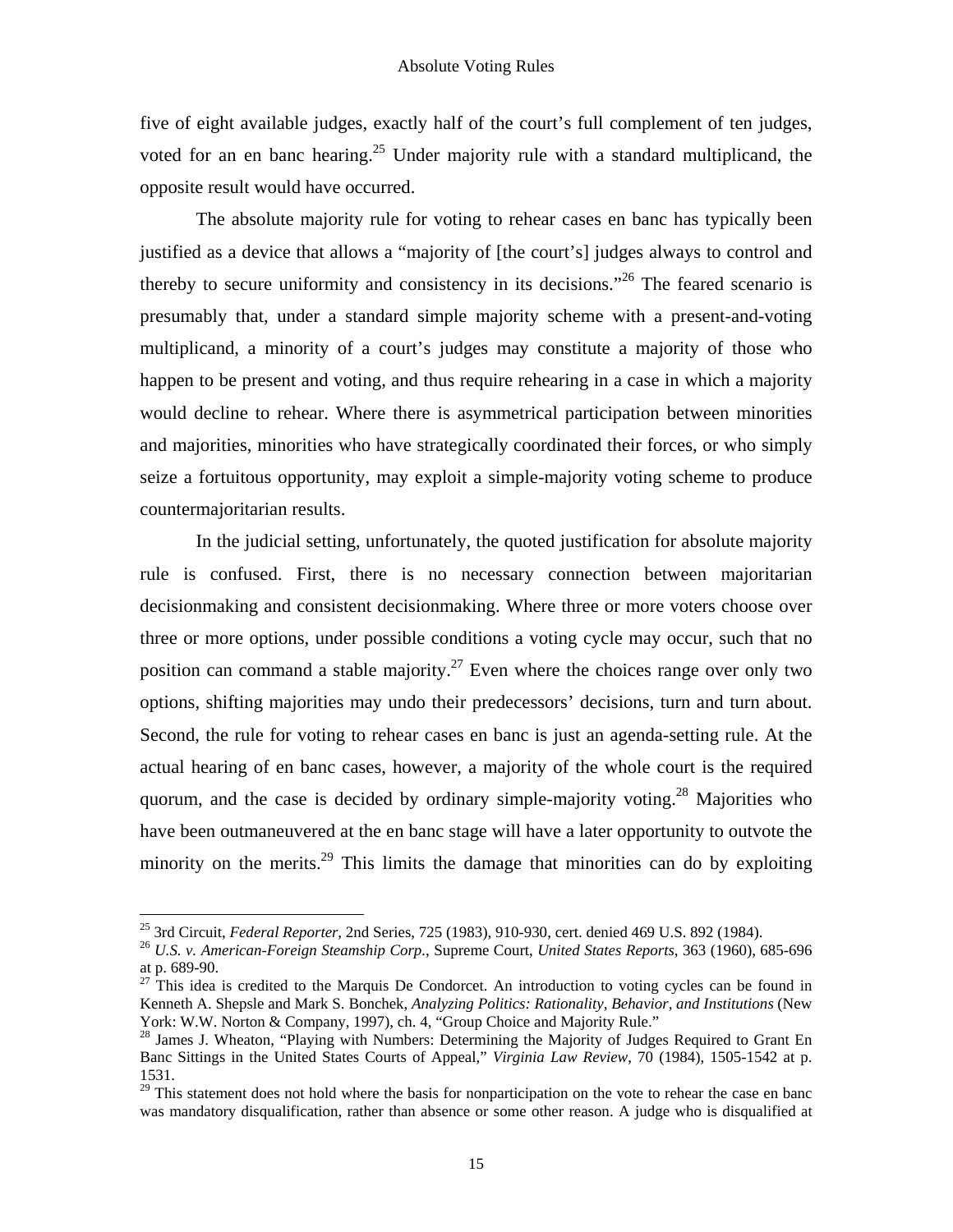absenteeism at the agenda-setting stage. Finally, minoritarian manipulation at the agendasetting stage can sometimes be desirable from an impartial point of view. Allowing a minority to pick its targets may function as a de facto submajoritarian agenda-setting rule, one that can actually promote consistency. Consider the Supreme Court's Rule of Four, under which any four Justices may set a case for plenary hearing. Such a rule is an accountability-forcing device; it allows minorities to force majorities to confront unexplained inconsistencies between an earlier ruling and a current decision.<sup>30</sup>

 Courts have at least a prima facie obligation to adhere to consistent decisionmaking over time. $31$  Not so for voting in other institutions, such as direct democracy and legislatures, where voters or members need not issue any official statement of rationale for their decisions. The majoritarian-control rationale thus fares better for nonjudicial institutions, where it can be detached from any concern with consistency. I will principally illustrate this point with the case of legislatures, although I turn to direct democracy at the end of the section.

 In legislatures, absolute majority rules block intentional surprise by strategic minorities, and thus ensure that the legislative majority retains a veto over outcomes even with a given level of absenteeism or abstention. Consider the ordinary legislative baseline of simple majority voting with a standard present-and-voting multiplicand. Where there is asymmetrical absenteeism between minority and majority, a group that is a minority in the chamber as a whole may prevail over the votes of a rump majority. Suppose a 100 member body, a standard simple-majority scheme, and a quorum of 51 attendees, all of whom vote. The vote is 26 in favor of a measure and 25 against. Because of the standard multiplicand, the 26 prevail even if, with full participation, they would have lost by a massive supermajority of 74–26. Under an absolute majority rule, by contrast, there are not enough votes in favor to enact the measure.

the agenda-setting stage will be disqualified at the merits stage as well. See *Lewis v. University of Pittsburgh*, 725 F.2d 910 (3d Cir. 1983) (en banc), cert. denied 469 U.S. 892 (1984) (opinion of Adams, J.). However, several circuits do not count disqualified judges in the multiplicand in any event. See, e.g., 1<sup>st</sup> Circuit Rules, available at http://www.ca1.uscourts.gov ("[R]ehearing en banc shall be ordered only upon the affirmative votes of a majority of the judges of this court in regular active service who are not disqualified, provided that the judges who are not disqualified constitute a majority of the judges who are in regular active service." (emphasis added)).<br><sup>30</sup> See Vermeule, "Submajority Rules," supra note.

<sup>&</sup>lt;sup>31</sup> Although this collective aim may not be fully attainable, because of Arrow's Theorem. See Frank H. Easterbook, "Ways of Criticizing the Court," *Harvard Law Review*, 95 (1982), 802-832.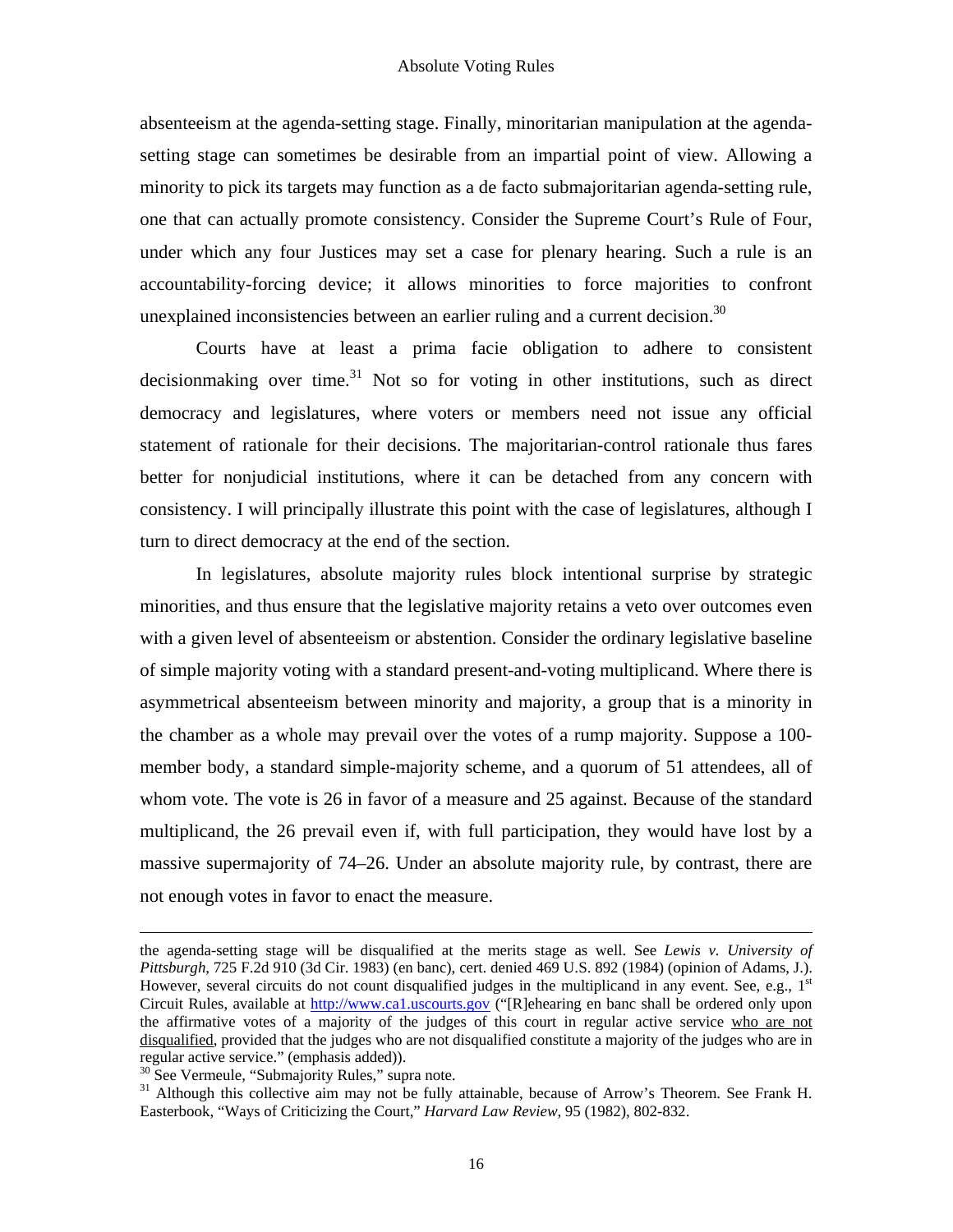This is an extreme case<sup>32</sup> that illustrates the more general point. An absolute majority rule prevents minorities from concentrating their forces at a decisive time and place, a la Napoleon, in order to overwhelm the few voters who are present from a larger but dispersed majority. More precisely, an absolute majority rule safeguards the majority against affirmative surprise attacks by Napoleonic minorities; it does not prevent the minority from ganging up to block a majority afflicted with absenteeism from taking affirmative steps to enact its preferred measures. This emphasizes that absolute majority rules protect the status quo, just as does raising the voting multiplier from majority to supermajority. I expand upon this point in Section III.

 A minority may employ Napoleonic tactics only if, and when, there is asymmetrical absenteeism or abstention, such that a disproportionate number of the majority do not contribute to the present-and-voting multiplicand. Asymmetrical participation may arise from several causes. First, the minority may care more intensely about a particular issue than do some or many members of the majority. Second, if members decide whether to absent themselves or abstain based on random factors political campaigning or personal business in the home district, travel problems, illness, mandatory disqualification due to a conflict of interest, and so on—sheer statistical flux will ensure that alert minorities will sooner or later have an opportunity for action.<sup>33</sup>

 Third, entrepreneurial minorities will search for and hit upon issues that put majority voters to a political Hobson's Choice, such that neither a vote for nor a vote against a measure is palatable.<sup>34</sup> In such cases, many members of the majority may abstain, potentially giving the minority voting control. In the Philippines Senate in 2004, the minority bloc introduced a resolution indicting a politically controversial figure for

 $32$  Note, however, that the risk of Napoleonic minorities increases when the quorum rule is set lower than a simple majority, as in the United Kingdom, Austria and Ireland. See Bjorn Erik Rasch, "Parliamentary Voting Procedures," in *Parliaments and Majority Rule in Western Europe*, ed. Herbert Döering (New York: St. Martin's Press, 1995), p. 498.

<sup>&</sup>lt;sup>33</sup> See Lawrence S. Rothenberg and Mitchell S. Sanders, "Legislator Turnout and the Calculus of Voting: The Determinants of Abstention in Congress," *Public Choice*, 103 (2000), 259-270; Rothenberg and Sanders, "Rational Abstention and the Congressional Vote Choice," *Economics and Politics*, 11 (1999), 311-340. These studies find that in the  $104<sup>th</sup>$  Congress, the timing of a vote during the week and during the session was the most important determinant of abstention; campaigning in the home district and (presumably) the demands of travel have a larger effect on the decision whether to vote than does the likelihood of being the pivotal voter.

<sup>34</sup> Martin Thomas, "Issue Avoidance: Evidence from the U.S. Senate," *Political Behavior*, 13 (1991), 1-20, finds that "proactive issue avoidance" through abstention, by members who do not want either to support or oppose a measure, occurs with nontrivial frequency in the U.S. Senate.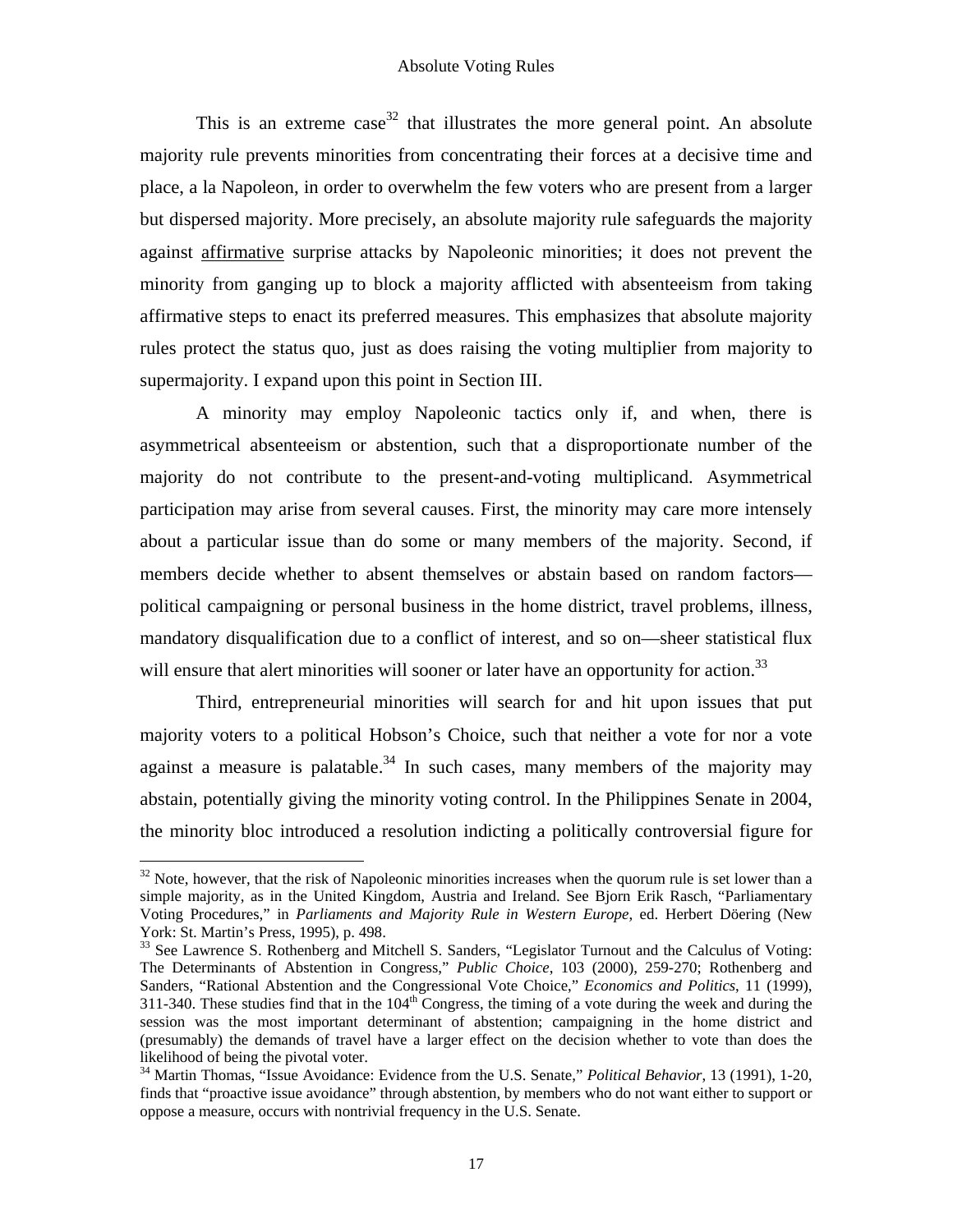fraud. The resulting vote was nine in favor, none against, and nine abstentions. "The minority bloc immediately declared victory . . . . [However, the Senate President ruled that because] the ayes and the abstentions are even, the result is a tie and the resolution has not been adopted."<sup>35</sup> In effect, the Senate President reinterpreted the voting rule as an absolute majority rule to protect the majority bloc.

 Finally, asymmetrical participation may arise precisely because a majority tries to maximize its power by spreading itself over more legislative terrain than the minority. This tactic can backfire if minorities are strategic. Thus, in committee voting in the United States House of Representatives before 1995, majorities faced a chronic problem: the multiplicity of committees meant that several committees or subcommittees would often meet at the same time. Simultaneous scheduling meant that "political control [might] slip away to a well-organized minority that might concentrate its strength at a single location for a 'sneak attack' on the majority."<sup>36</sup>

 The strategic threat of minority action may itself force the majority to maintain a lower level of absenteeism than it would otherwise choose, and this is a cost. The absolute majority rule avoids that cost, but exacts a price in turn by raising the cost of changing the legal status quo. Under the absolute majority rule, a majority of the whole body cannot succeed if its participation falls below the absolute threshold, no matter what supermajority results. Under absolute majority rule in a 100-member body, a vote of 50 for and 20 against fails to enact a measure, so the coalition or party that holds an absolute majority must ensure participation by at least a chamber majority to enact legislation. Minorities who are obstructionist, rather than affirmatively Napoleonic, benefit from the status quo effect of an absolute majority rule, so long as a decisive fraction of the majority is absent; and this raises the cost of majority absenteeism, the very cost the absolute majority rule reduces in other situations.

 The net effect may still be desirable from the majority's point of view. The threat posed by strategic minorities forces legislative majorities acting under a simple-majority scheme to maintain a sufficient presence at all times. If there is some rate of absenteeism that the majority would like to permit among its membership, an absolute majority rule

1

<sup>&</sup>lt;sup>35</sup> Editorial, "12<sup>th</sup> Congress Has Nothing to Show," *The Manila Times Internet Edition* (Feb. 9, 2004).<br><sup>36</sup> *Guide to Congress*, 5<sup>th</sup> edition (Washington, D.C.: Congressional Quarterly Press, 2000), p. 552.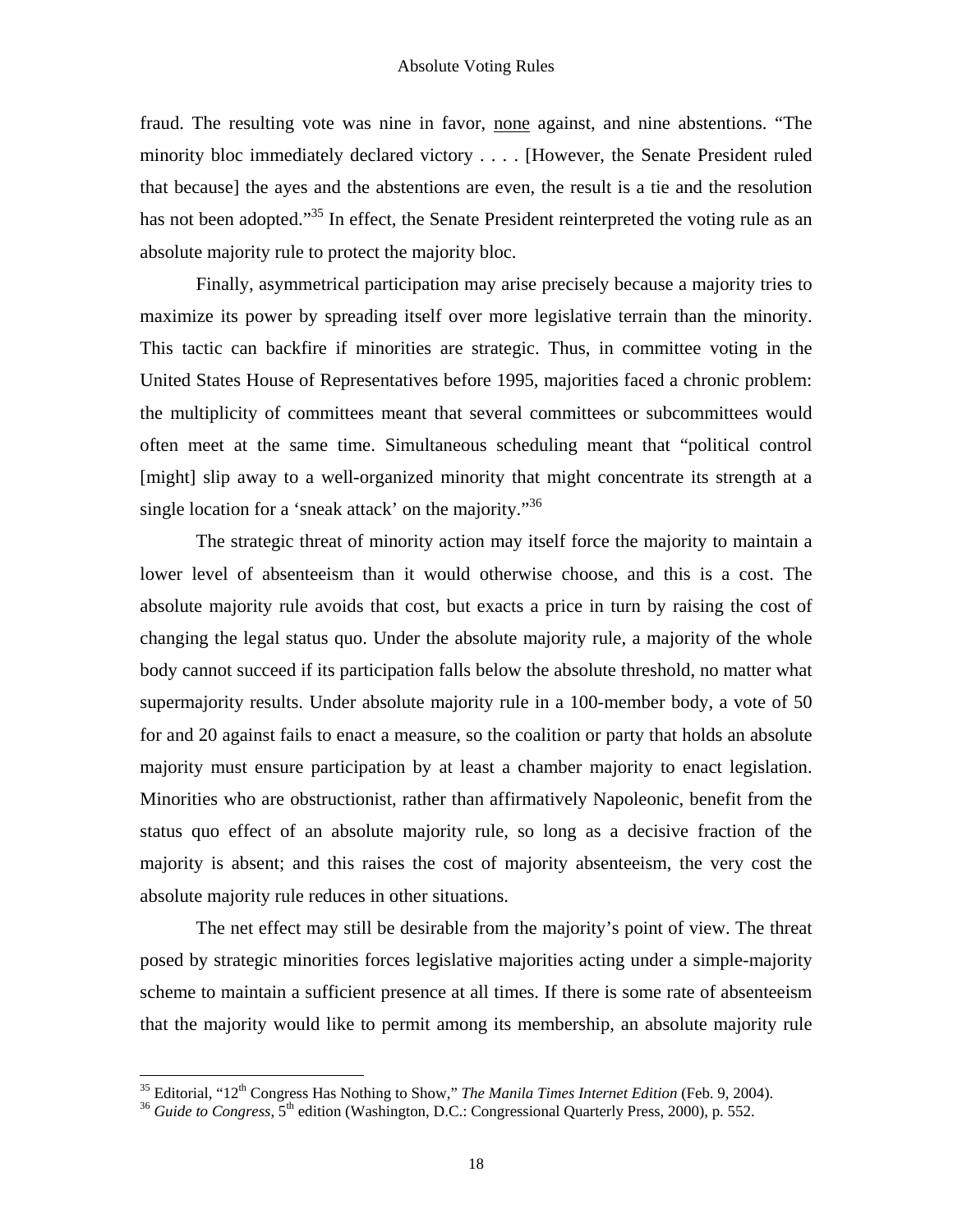ensures that the majority can do so without exposing its flank to the minority's concentration of force. The accompanying cost is that the absolute majority rule makes it harder to overcome obstructionist minorities who wish only to block legislation. Under an absolute majority rule, however, the chamber majority at least obtains the benefit of certainty: knowing the vote threshold it must meet to enact legislation, it can at least plan the occasions on which it is feasible and desirable to assemble in full to pursue its program. Generally speaking, an absolute majority rule has the costs and benefits of an insurance policy. It protects the absolute majority from a minority's tactic of concentrating forces, but forces the absolute majority to pay a premium in the form of higher transaction costs of organizing to enact legislation in other cases.<sup>37</sup> Under certain circumstances, majorities will favor this arrangement because the benefits of paying the premium exceed the costs.

 There are other institutional arrangements that also tend to promote majoritarian control. I will examine several candidates: (1) the ability of voting majorities to reverse countermajoritarian results in later voting; (2) quorum-breaking by majorities and adjustments to the quorum rule; (3) adjustments to the voting multiplier; and (4) proxy voting. In general, although these devices qualify the risk of strategic minorities, they do not eliminate it. In a range of circumstances absolute majority rules will be the least costly and most effective means of controlling the risk of countermajoritarian results that arises under a simple-majority scheme.

 Reversal by voting. I will begin with the ability of the absolute majority to reverse countermajoritarian outcomes in subsequent voting. Bentham expressed skepticism about the need for quorum rules on the following grounds:

 It might be apprehended, that where parties existed, those who found themselves one day in superior force, would abuse this superiority to the production of a decree contrary to the will of the majority. But this danger is not great; for the majority of to-morrow would reverse the decree of the past day, and the victory usurped by the weaker party would be changed into disgraceful defeat.<sup>38</sup>

<sup>&</sup>lt;sup>37</sup> Richard Forgette and Brian R. Sala, "Conditional Party Government and Member Turnout on Senate Recorded Votes, 1873-1935," *The Journal of Politics*, 61 (1999), 467-484, shows that party leaders have substantial power over the rate of participation by members in the U.S. Senate.

<sup>38</sup> Bentham, *Political Tactics*, p. 62.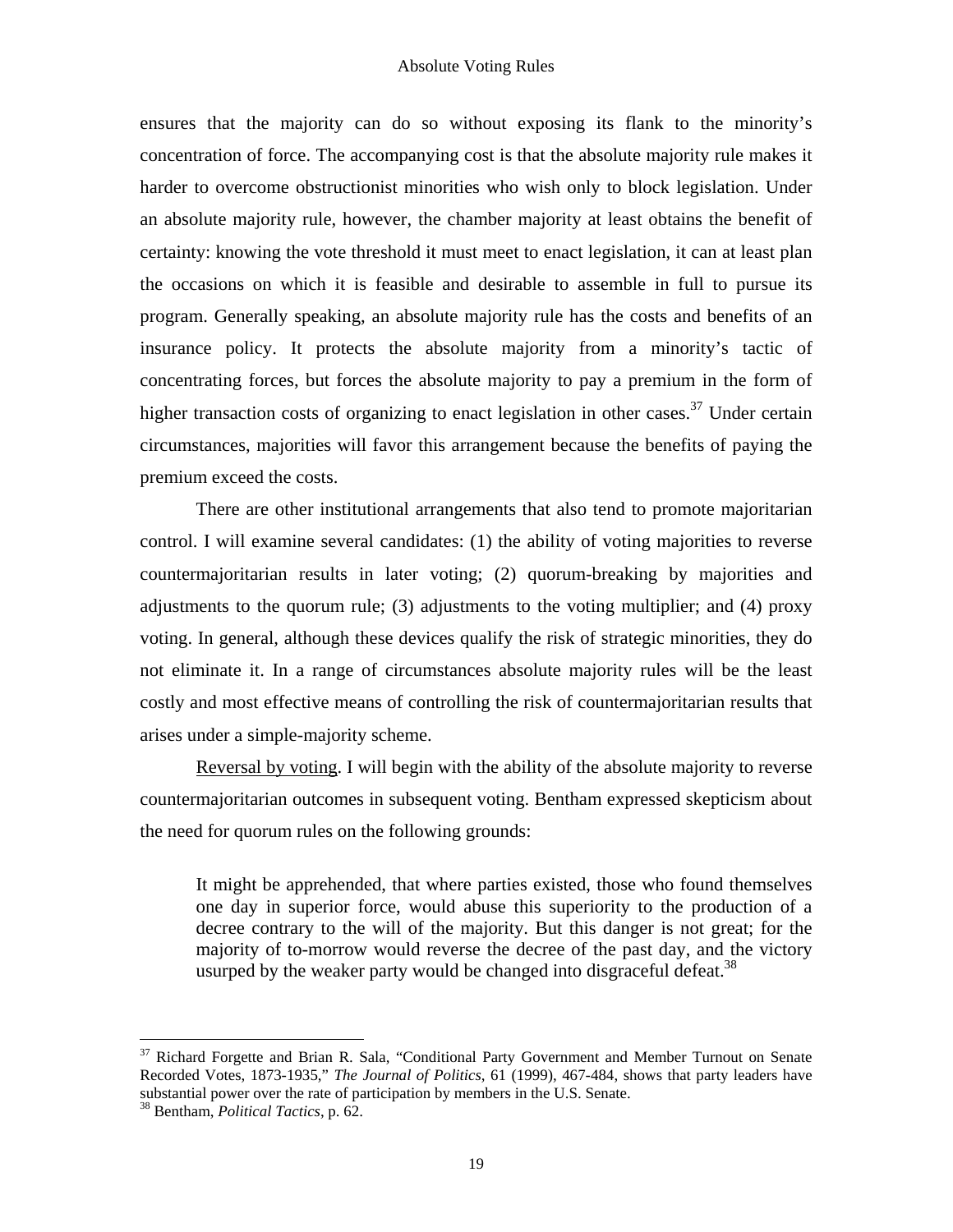The legislative majority that would have prevailed with full attendance may, on this view, simply repeal the minoritarian enactment the next time it assembles, and the minority, anticipating this, will refrain from the useless exercise. The ability to reverse minoritarian legislative action functions as an ultimate constraint that reduces the importance of the quorum minimum, a point missed by George Mason when he argued to the Philadelphia constitutional convention that without a quorum minimum in Congress, "the U[nited] States might be governed by a Juncto."<sup>39</sup>

 Yet this is a soft constraint; it dampens but does not eliminate the risk of Napoleonic minorities. Two points are important. First, some measures are costly to reverse in fact, even if they can be easily reversed in law. A measure that reveals information to the public may be impossible to undo in any practical sense. So too, a measure that makes a payment of money or property out of the treasury may be legally difficult to undo if constitutional protections of property are triggered, or simply because it is politically costly for government to demand recoupment from parties who have relied to their detriment.

 Second, a minoritarian enactment may decisively change the status quo point. It may then be more difficult for the legislative majority to repeal an earlier minoritarian enactment than it would have been to vote it down in the first instance, even if the enactment has only been law for a brief period. The change in the status quo point may affect outcomes if some legislators support neither the enactment nor its repeal. Suppose that under a simple majority scheme the status quo is no law, that a bill is proposed, that it would be defeated 74-26 with full participation, and that it is enacted 26-25 with asymmetrical absenteeism. It does not follow that the new status quo will be reversed, and the old one reinstated, by a vote of 74-26 when the legislature next convenes with full participation. If 24 of the 49 absent voters—less than a majority of the absentees are opposed to both the enactment and its repeal, the vote on the reversal will be 50-50. I so, the repeal will fail, because in most legislatures (other than those who give the presiding officer a tiebreaking vote) a tie defeats a measure.<sup>40</sup> Opposition to any change in the status quo on the issue at hand might result from a concern for the stability of legal

<sup>&</sup>lt;sup>39</sup> The Records of the Federal Convention of 1787, ed. Max Farrand (New Haven: Yale University Press, 1966), p. 252.

<sup>40</sup> See *Robert's Rules of Order*, p. 79.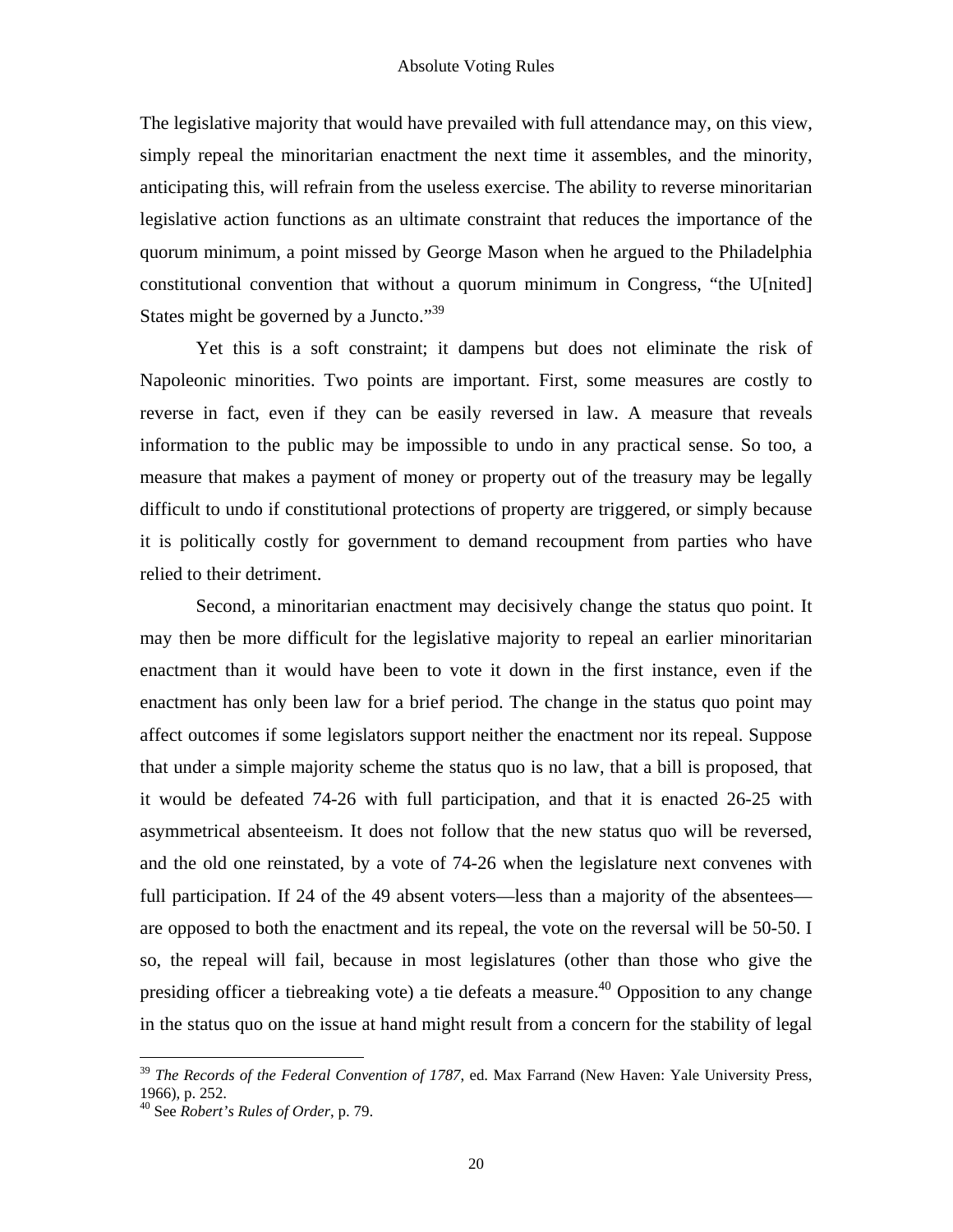rules, a wish to use the constrained legislative agenda for other pressing business, or simple status quo bias.

 Even bracketing such cases, Bentham's assumption is seemingly that a minority will not strike if the threat of future reversal would make the strike futile. This is erroneous, however; it overlooks the collateral costs that the minority may inflict. Even if the rules allow eventual reversal by an absolute majority, the sequence of minoritarian enactment and majority reversal imposes opportunity costs on the majority. Time, the most precious resource in legislatures, must be spent merely to restore the status quo ante the minority's Napoleonic victory. This may be a large cost to the majority if, as often happens, the Constitution or some other legal rule mandates a cut-off date for the legislative session—in which case the minority wins so long as it can delay adverse action long enough.

 Thus in the House of Representatives, as mentioned above, minorities have often attempted to concentrate their forces at a particular committee meeting for an attack on overstretched majorities. In some cases the minority's goal is simply to block committee approval of the majority's program, but in others it is to secure affirmative (albeit minoritarian) action from the committee, such as an amendment to a bill or the initiation of a hearing or investigation. In such cases, I conjecture that the minority is under no illusion that the full House would enact a minority-favoring bill, or would otherwise assent to the committee's action. The point of the attack, however, is presumably just to disrupt the ordinary schedule of business, and in general to throw sand into the gears of the House's majoritarian machine.

 Quorum rules and quorum-breaking. Although quorum rules do partially promote the aim of majoritarian control, they do so only in a sharply limited fashion. As indicated by the previous example, in which 26 legislators outvote 25 representatives of an overwhelming but dispersed majority, the standard majority quorum requirement is simply too weak to prevent the concentration tactic. Likewise, although House Rule XI provides that "[a] measure or recommendation may not be reported by a committee unless a majority of the committee is actually present,<sup>"41</sup> that majority may be composed mostly of minority members. The basic problem is that under a simple majority voting

 $41$  House Rule XI (h)(1).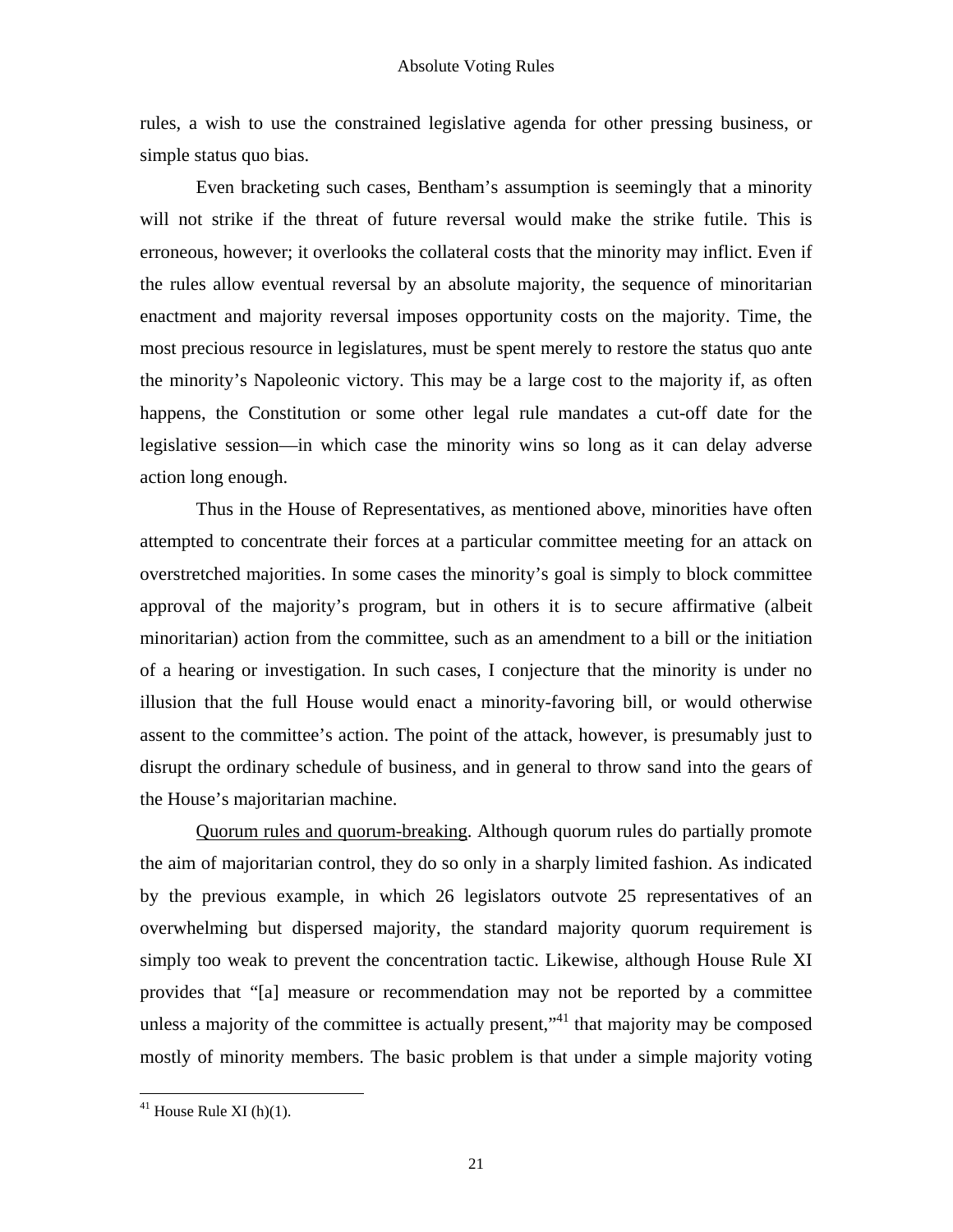scheme with a standard majority quorum minimum, absenteeism or abstention by members of the absolute majority does not contribute to defeating a minoritarian proposal; a quorum rule does nothing to address this problem. Moreover, under a pure simple-majority scheme, proposals may be enacted by a very small number of voters, much less than even a majority of a quorum, so long as a quorum is present, although the ability of the rest of the quorum group to intervene doubtless helps to prevent countermajoritarian results if the minority does not constitute a majority in the quorum group as a whole.

 To be sure, standard quorum rules do allow quorum-breaking by the rump majority as an ultimate tactic of majoritarian control. Where Napoleonic tactics are feared, all the majority members who are present may physically absent themselves or abstain to ensure that the quorum minimum is not satisfied. In the running example of a 26-25 vote, if the quorum is defined by votes cast rather than by those physically present, the 25 members of the dispersed absolute majority may simply decline to vote rather than voting in the negative, and can thus shut down the body altogether until reinforcements arrive. Even if the quorum is defined by those present, the rump majority can leave the building altogether. This tactic—postponement of the legislative session to defeat a concentrated minoritarian attack—presumably also underlies the rule, recently adopted in the United States House of Representatives, that a committee chair may postpone a vote until a future date certain.<sup>42</sup> The tipoff here is the further provision that, when the committee reconvenes, the proposal will be open for amendment by majority vote, even if the majority of those attending the first session already ordered the previous question.<sup>43</sup> A committee chair who realizes that her troops from the majority side have failed to turn out can thus choose to fight another day.

 Quorum-breaking is a sword with two very sharp edges, however. Historically, majorities have benefited by the standard quorum rule, which counts all those physically present as contributing to the quorum. In the House of Representatives before 1890, the quorum rule was defined by the number of votes cast, rather than by physical presence. When the majority party could not muster enough members, this allowed minorities to

1

 $42$  House Rule XI (h)(4)(A).

 $43$  House Rule XI (h)(4)(B).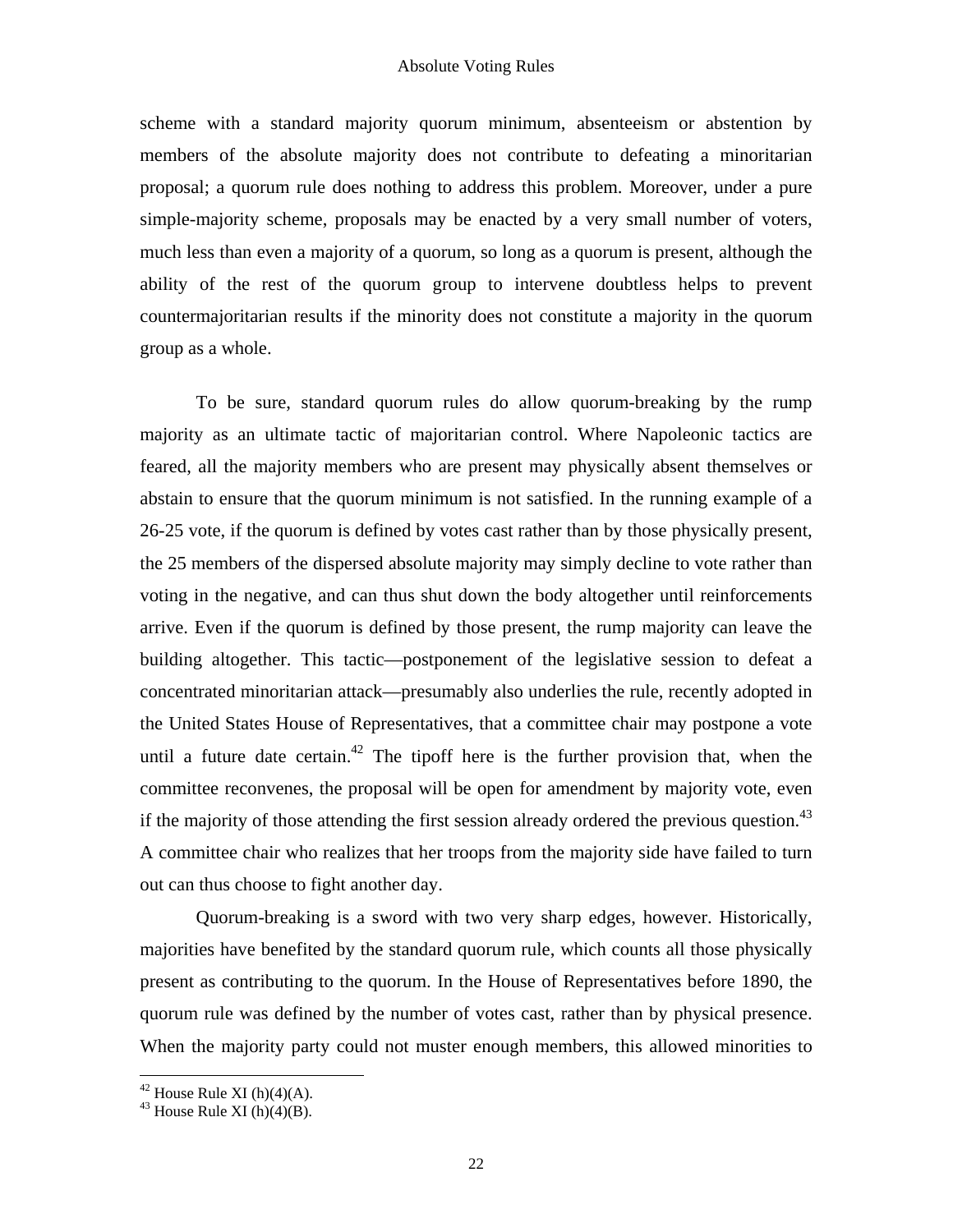employ the "disappearing quorum," remaining silent in order to break the quorum and thus to block action. Speaker Thomas Reed ruled that those present but not voting counted towards the quorum, thus putting the minority to the much less appealing choice between being outvoted or physically absenting themselves from Congress.<sup>44</sup> Once put in place, however, the Reed rule binds the majority as well as the minority. Where the majority puts the Reed rule in place at a given time, majoritarian quorum-breaking at a later time requires that the rump members of a dispersed absolute majority not merely abstain, but actually stage a public walkout.<sup>45</sup> This version of the quorum-breaking tactic is politically more costly, because more obviously strategic; I will give an example shortly. The walkout tactic is also risky, because it requires high coordination and compliance among majority members. If even some of the majority's members defect (by participating in the minority-dominated vote), the result will be the worst-case scenario from the majority's point of view: a quorum will be established, but with the minority in voting control.

 Similar issues are presented by a closely related tool of majoritarian control, which is to adjust the quorum rule upwards while retaining a simple-majority voting rule. Consider a scheme, used in a few legislatures, that combines (1) a simple majority voting rule with a standard present-and-voting multiplicand and (2) a supermajority quorum requirement, such as the presence of two thirds of the membership. Under this scheme, the minority's concentration of force in our running example would be inadequate. The downside consequence of this hybrid scheme, however, is that minorities may exploit the disjuncture between the quorum rule and the voting rule to block action by an absolute majority or even a supermajority. If 66 legislators favor a measure, and 34 oppose it, the measure will not be defeated if the minority votes against it but will be defeated if the minority withdraws from the legislature to defeat the quorum. In a legislative struggle over redistricting in Texas, a legislative chamber with 150 members, a quorum minimum

<sup>44</sup> See Sarah A. Binder, *Minority Rights, Majority Rule: Partisanship and the Development of Congress* (Cambridge: Cambridge University Press, 1997), pp. 125-128. The celebrated first example of a disappearing quorum occurred when Rep. John Quincy Adams and supporters refused to answer the rollcall during voting on a pro-slavery bill, precluding a quorum. Roger H. Davidson and Walter J. Oleszek, Congress Against Itself (Bloomington: Indiana University Press, 1977), p. 23.

<sup>&</sup>lt;sup>45</sup> Note that, when concentrated minorities have the upper hand because of majority absenteeism, it is too late for the majority to attempt to change or suspend the Reed rule itself—even apart from the blatantly strategic character of such a course.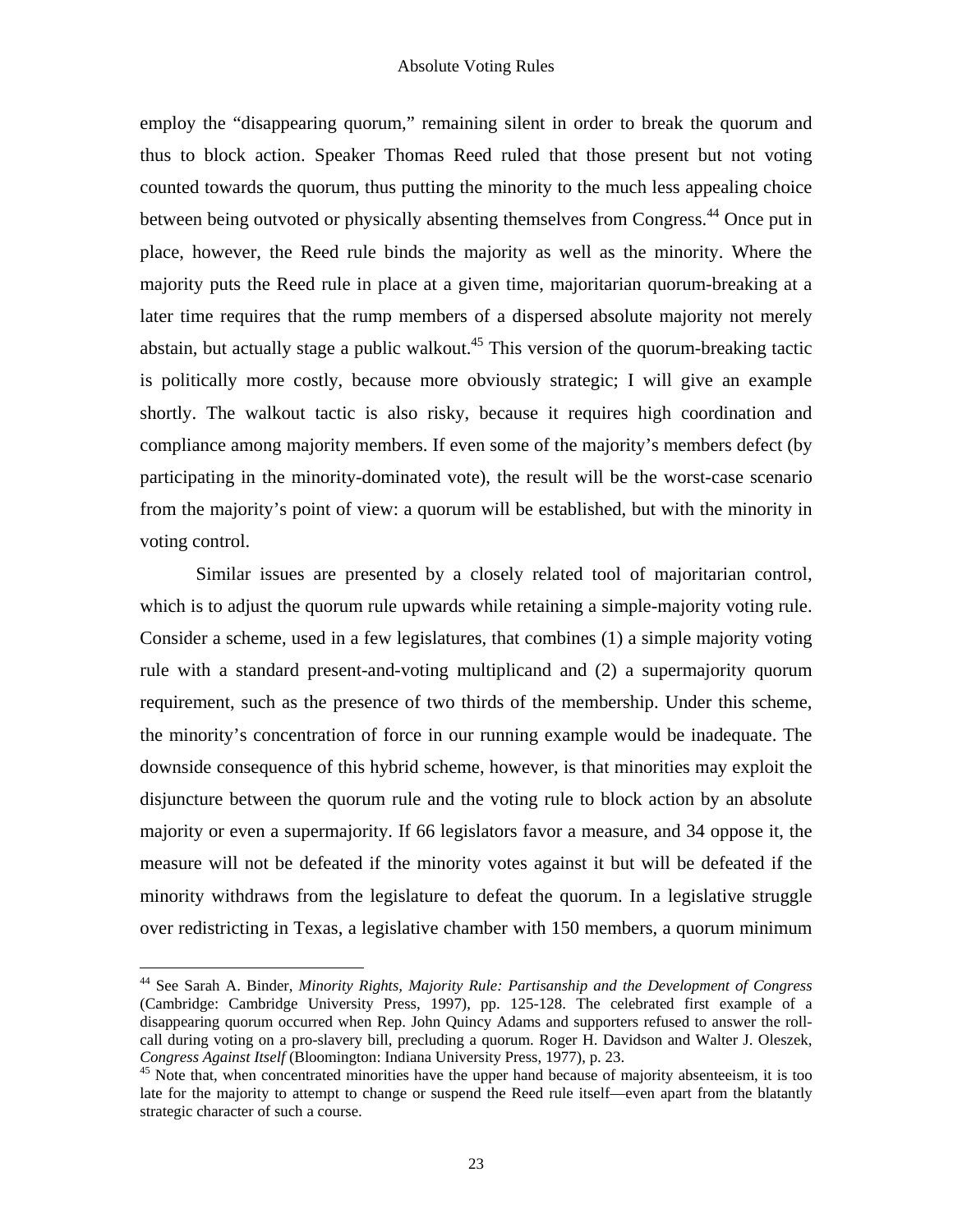of 100 and a majority party of 88 was temporarily paralyzed by the walkout of 51 dissenters.<sup>46</sup> Importantly, however, the high political costs of this conspicuously strategic behavior soon forced the minority's return<sup>47</sup>—a circumstance that also illuminates the limits of the walkout tactic as a tool of majoritarian control.

 Supermajority multipliers. If a standard quorum rule and standard quorumbreaking tactics are not well-suited to block Napoleonic tactics by minorities, another option is to make an upward adjustment in the voting rule multiplier. One might, that is, adopt (1) a standard quorum minimum, (2) a supermajority multiplier, and (3) a standard present-and-voting multiplicand. Many legislatures use such a scheme for some issues, although few use it generally for all issues. The larger questions about such a scheme, of course, involve the costs and benefits of supermajority rules, including the expressive costs of allowing minorities to block change and the more material cost of the resulting status quo bias. I focus on such issues in Section III. Quite obviously, a chamber majority that creates a supermajority multiplier to protect itself from affirmative minority action will pay a high price when obstructionist minorities block action that the majority would desire to take. But the same is true of an absolute multiplicand, which dampens the risk of affirmative minority opportunism while increasing the costs of organizing to overcome obstructionist minorities.

 Here I wish to make a narrower point. Insofar as affirmative Napoleonic minorities rather than obstructionist minorities are the worry, upward adjustments to the multiplier are generally inferior to adjustments to the multiplicand, on essentially mathematical grounds. The effect of large changes in the multiplicand will frequently swamp the effect of small changes in the multiplier. The difference between one half of all those present and voting and two thirds of the same multiplicand, on the one hand, will often be much less than the difference between one half of those present and voting and one half of all members, on the other. With 100 members and a standard quorum rule, as we have seen, only a voting rule with unanimity in the multiplier will duplicate

<sup>&</sup>lt;sup>46</sup> See "Texas House Paralyzed by Democratic Walkout, Redistricting at Issue," May 19, 2003, available at http://www.cnn.com/2003/allpolitics/05/13/texas.legislature. For similar European cases, see Rasch, "Parliamentary Voting Procedures," p. 497.

<sup>47</sup> See Michael Martinez, "Dems' flight was wrong, many El Pasoans say," *El Paso Times*, November 20, 2003, p. 1A; "GOP Gets Quorum in Texas Senate: Democrat breaks ranks, facilitating remapping effort," *Chicago Tribune*, September 16, 2003, p. 10l.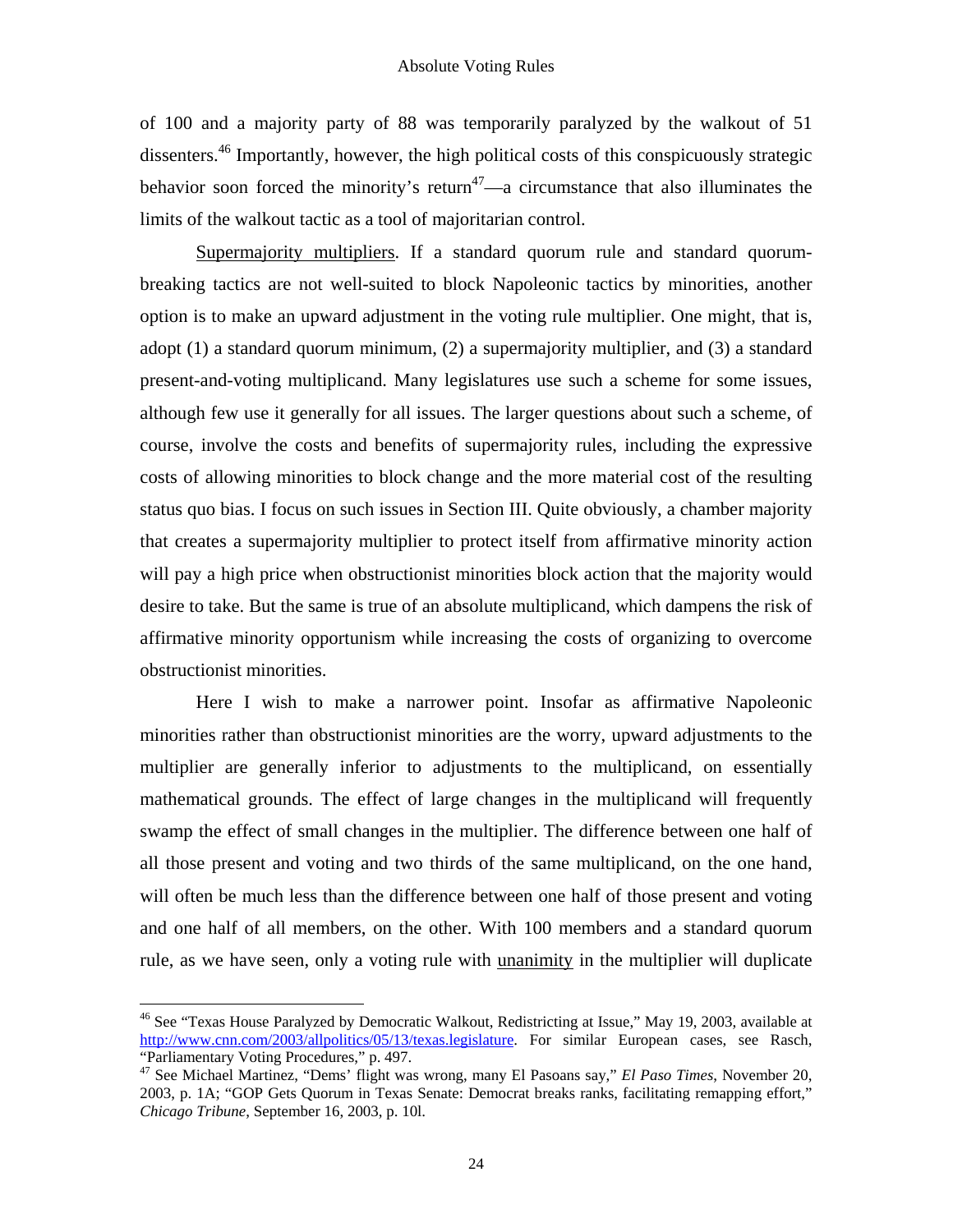the effect of an absolute voting rule if the number of those present-and-voting is equal to the quorum minimum of  $51<sup>48</sup>$  (If any of those present do not vote, the absolute majority rule cannot be satisfied even by unanimity). This is not a realistic case, because participation will usually not be so low. The larger point, however, is that if the asymmetries in absenteeism are serious, one may need a very high multiplier to duplicate the majority-protecting effect of an absolute majority rule. In a legislature of 100 members divided 50-50 on the relevant issue, where 75 participate and all absentees are from one group, even a two thirds supermajority rule would permit an enactment by the 50 voters from the other group (i.e. by a vote of 50-25), although the enactment would fail under full participation, a simple majority rule, and standard tiebreaking rules.

 Proxy voting. Finally, there is the possibility that majorities can use proxy voting to maintain control while permitting their members the desired rate of absenteeism. In the House of Representatives before 1995, "proxy voting was simply a means of ensuring majority control over committees as subunits of the House and preventing such control from succumbing to the whims of committee scheduling or flukes of members absences."49 When in 1995 the Republican majority abolished proxy voting in committees,

[T]he Republicans endured immediate political pain for their decision. They were forced to conduct numerous simultaneous committee meetings and House floor votes to ensure prompt passage of the legislative agenda promised in the election campaign, while struggling to maintain voting control with the narrowest House majority in forty years. . . . [T]he Republicans eventually loosened some of the other restrictions they had passed on the number of committee and subcommittee assignments members might hold, so they would be able to place enough majority members in the right places to ensure control. $50$ 

This point dramatizes that, in the absence of control devices such as proxy voting or an absolute majority rule, majorities will be forced to maintain a lower rate of absenteeism

<sup>&</sup>lt;sup>48</sup> In the judicial setting, the Florida Supreme Court made a parallel point to justify adopting a simplemajority voting rule for en banc decisions by intermediate appellate courts: "[An absolute majority rule] could punish the litigants by possibly requiring an extraordinary number of judges to call an en banc hearing or, if called, to vote in favor . . . . [On] an eight-judge court, if only five are sitting (e.g. two disqualified and one ill), an extraordinary vote of all five of the sitting judges would be required. . . ." *In re Rule 9.331*, Supreme Court of Florida, *Southern Reporter*, 2nd Series, 416 (1982), 1127-1131 at p. 1129.

<sup>49</sup> *Guide to Congress*, p. 552. 50 Id., p. 553.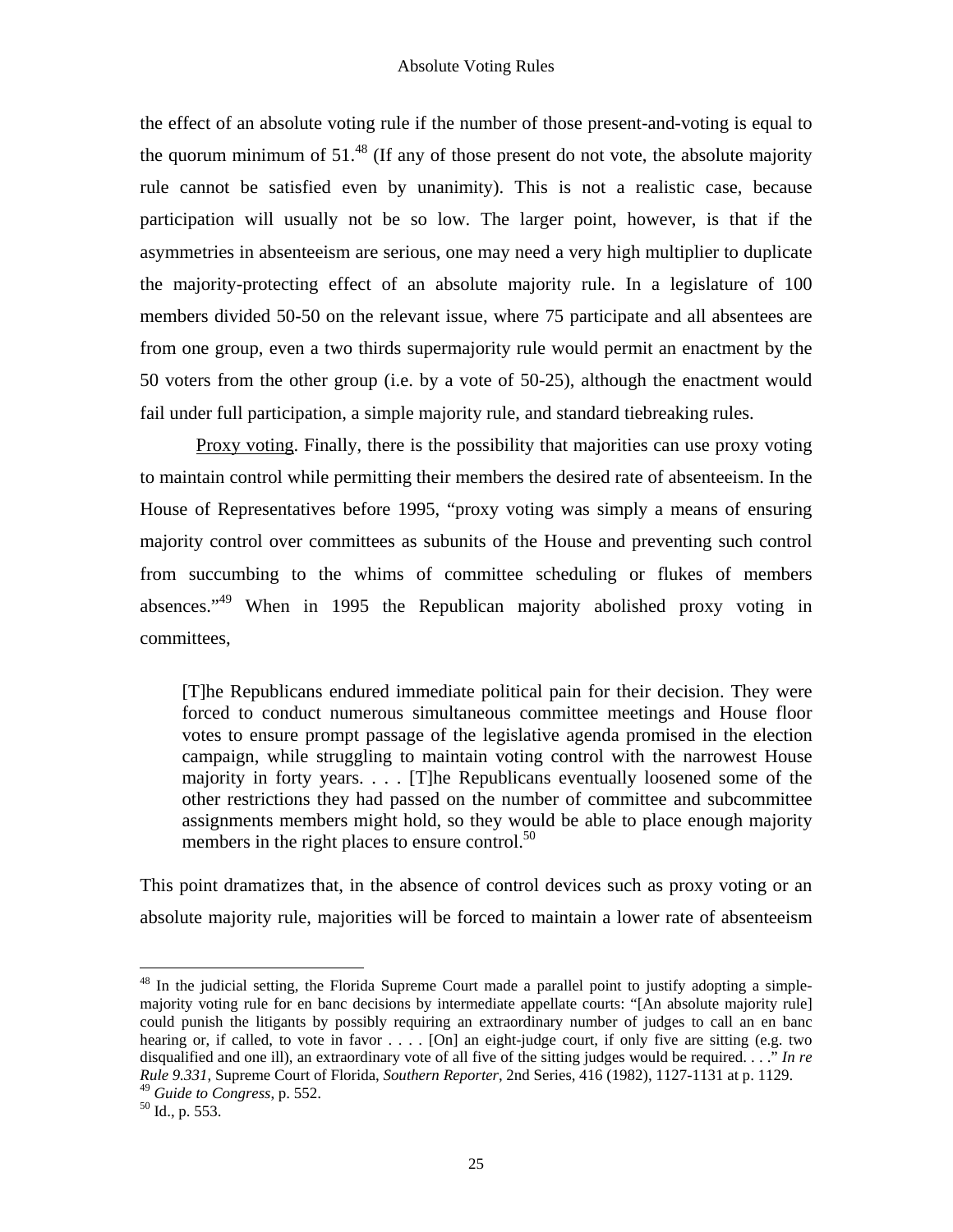than they would otherwise desire. Proxy voting lowers the cost of majority absenteeism, as legislative minorities often point out in high-minded fashion.

 Why then is proxy voting not more common? Although some legislatures permit it at the committee level, most do not, and it is all-but-universally prohibited at the level of voting in the whole legislature (the main exceptions being Brazil, France and some of the francophone nations of Africa).<sup>51</sup> The standard conjecture, which I accept here, is that there are tight political constraints on proxy voting. On this view, the politically active public understands that full participation in every case is an unattainable and indeed undesirable goal, and will thus tolerate some level of absences and abstentions. But representatives who both absent themselves and conspicuously cast a proxy vote will be seen as irresponsible. If the proxy was given before the relevant proposal was placed on the agenda, the proxy vote will be and seem uninformed, rather than being a ministerial arrangement.

 So far I have suggested that absolute legislative majorities will favor absolute majority rules in some circumstances, if they believe that the insurance benefits of absolute voting rules outweigh the greater organizational demands and transaction costs. An absolute majority rule raises the costs of assembling a coalition to enact laws, and thus makes it harder for majorities to overcome obstructionist minorities, but it also provides protection against tactics that might allow opportunistic minorities to obtain affirmative enactments. Is the promotion of majoritarian control in this way desirable from an impartial point of view? This is the opposite of the standard question about supermajority multipliers, which is whether minorities should be empowered to block change from some status quo; as I will emphasize in Section III, absolute majority rules themselves produce status quo bias, just as supermajority multipliers do. Here the question is whether it is impartially desirable to block a minority from producing affirmative changes in the status quo by concentrating its forces to take action disfavored by an absolute majority.

 The simplest point is that the bare threat of Napoleonic tactics under a simple majority scheme might cause chamber majorities to adopt socially inefficient precautions,

<sup>51</sup> See *Parliaments of the World, A Comparative Reference Compendium,* pp. 479-493.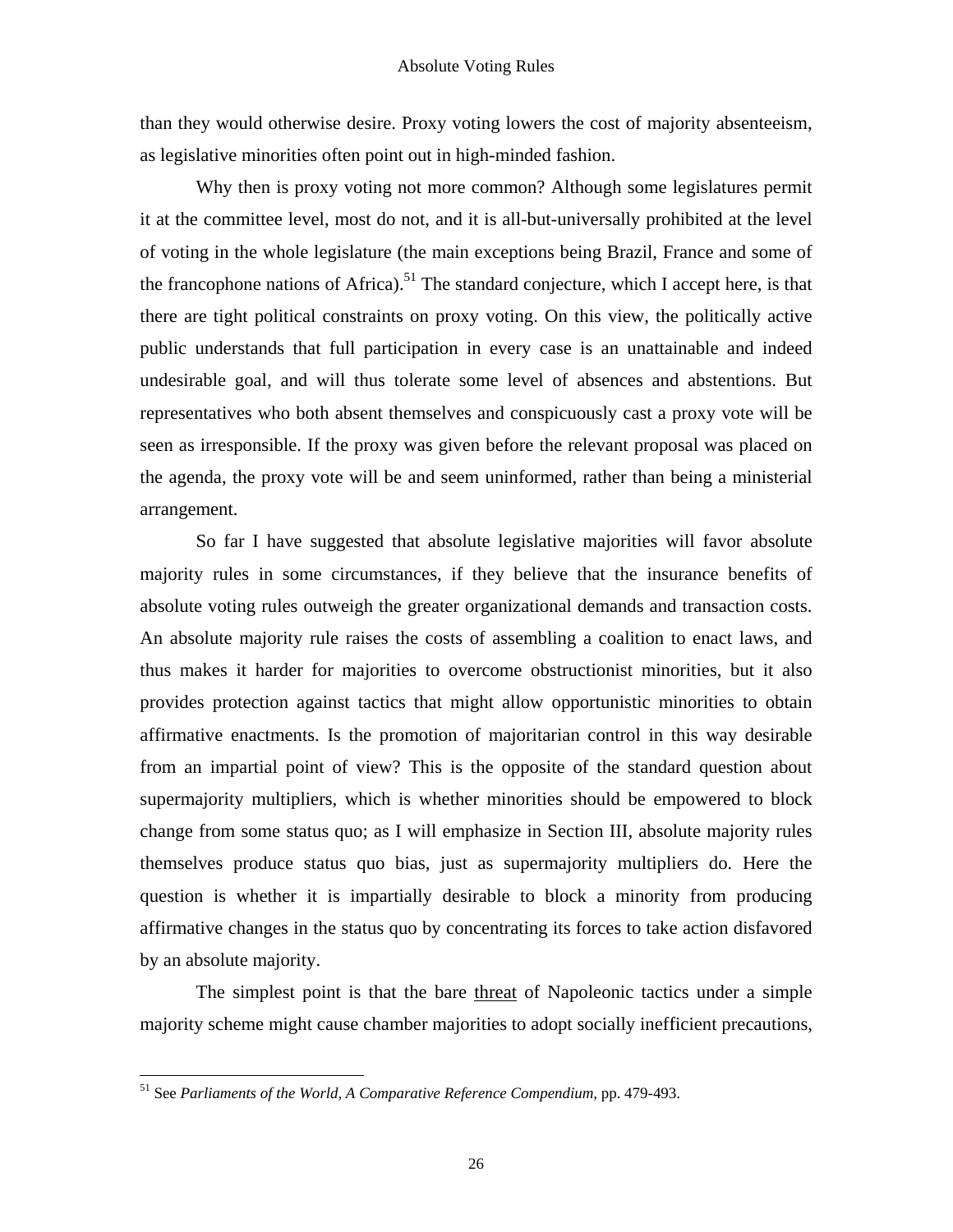by requiring more frequent attendance by more members than is desirable from the social point of view. Relative to simple majority rule, an absolute majority rule reduces the cost of majority absenteeism or nonparticipation, at least insofar as the threat is affirmative minoritarian opportunism rather than minoritarian obstruction. The insurance benefit of an absolute majority rule reduces the costs of majority absenteeism where Napoleonic minorities are the concern, but raises the costs of majority absenteeism where obstructionist minorities are at issue. Depending on how these two effects cumulate on net, an absolute majority rule might produce any given level or rate of absenteeism among the majority's membership.

 This effect would be impartially desirable when the given rate is also the socially optimal rate. Absenteeism or nonparticipation is a good as well as a bad. Absenteeism or nonparticipation clearly does inflict social costs, most obviously a deliberative deficit in legislative proceedings. On the interpretation of legislative deliberation suggested by the Condorcet Jury Theorem,<sup>52</sup> any reduction in the number voting reduces the probability that the eventual majority's decision is correct, so long as each legislator is more likely to be right than wrong, and where there are right (and wrong) answers to be found. Even where the subject for legislative deliberation involves value choices, more heads may still be better than fewer, if exposure to a broader number and variety of views blocks group polarization and dampens opinion cascades.<sup>53</sup> There are contrary considerations, however. There is some rate of absenteeism, greater than zero, that is desirable from the social point of view (as well as the majority's point of view). It is not plausible to think that it would be best for all legislators to be present at all times, and in any event perfect attendance is simply infeasible. Absenteeism should be optimized rather than minimized; the social cost of simple majority rule is that a narrow chamber majority might be forced to maintain too many members on hand. Admittedly, this point is somewhat unsatisfying, because it is hard to say anything very general about what the optimal level of

 $52$  For a definition of the Jury Theorem and discussion of its relevance to legislative deliberation, see Jeremy Waldron, "Legislators' Intentions and Unintentional Legislation," in *Law and Interpretation: Essays in Legal Philosophy*, ed. Andrew Marmor (Oxford: Oxford University Press, 1995), p. 344-46.<br><sup>53</sup> Here I assume that abstainers take no part in either deliberation or voting, bracketing the point that one

might participate in one but not the other. Physical absentees of course take no part in either deliberation or voting; to my knowledge, no current legislature permits electronic participation by physical absentees.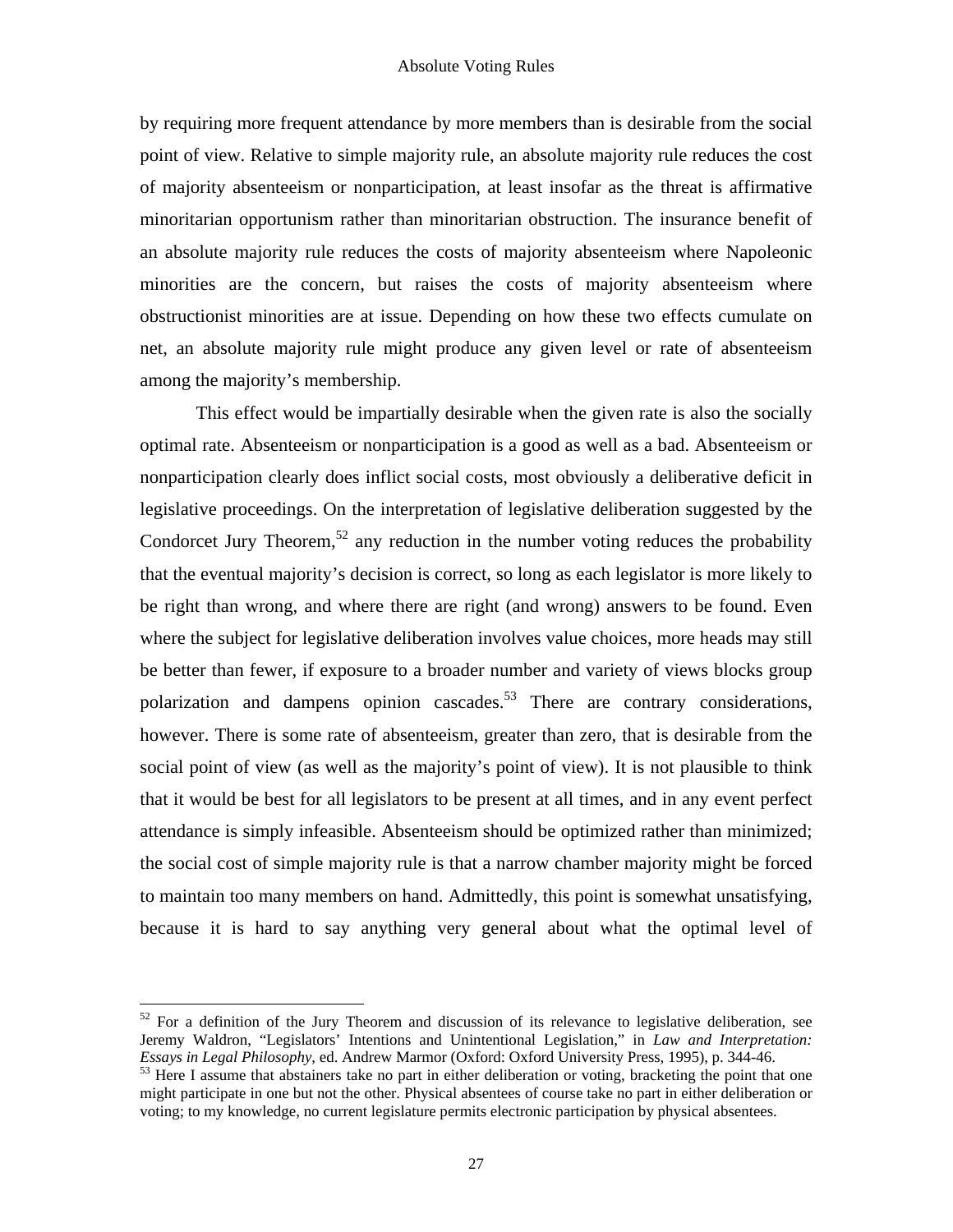absenteeism is, or about which voting rule is most likely to provide incentives that approach the optimum.

 More interesting and more tractable is the question whether affirmative minoritarian lawmaking would be a bad, were the threat to materialize. Napoleonic tactics allow minorities to change the status quo; they are thus equivalent, in effect, to the formal "submajority rules" that many institutions use. There is a crucial difference, however. Where formal submajority rules are used, they are universally restricted to agenda-setting and preliminary or procedural issues.<sup>54</sup> No legislature or other institution, to my knowledge, formally permits a minority or submajority to change the status quo of substantive legal rules by enacting new measures. Such a scheme is not conceptually impossible, but it is normatively undesirable.

 For one thing, affording minorities such power may bring the rulemaking institution into widespread disrepute. If majorities chafe at the blocking power of minorities under a standard supermajority scheme, they may simply rebel at the prospect of a minority power to enact new binding rules. The collateral institutions of the legal system, such as executive and judicial offices and juries, will be predominantly controlled by the majority. That control will in turn tend to undercut the efficacy and legitimacy of statutes that are the product of affirmative minoritarian lawmaking. Minority-enacted rules may be flouted by the public, ignored by enforcing officials responsive to the majority, or narrowly construed by majority-appointed judges. By contrast, where what is at issue is the power of minorities to block majority-preferred legislation under a supermajority voting rule, no such problems of implementation arise; any statutes that are enacted will be approved by a supermajority.

 Even apart from implementation problems, affirmative minority power to bind majorities is difficult to defend on normative grounds. It is one thing to grant minorities the procedural power to force public accountability upon majorities. As a member once stated in the House of Representatives, "I believe the minority party has the right to smoke out the majority and make them face issues, make them vote on great public

<sup>&</sup>lt;sup>54</sup> See Vermeule, "Submajority Rules: Forcing Accountability upon Majorities," supra note.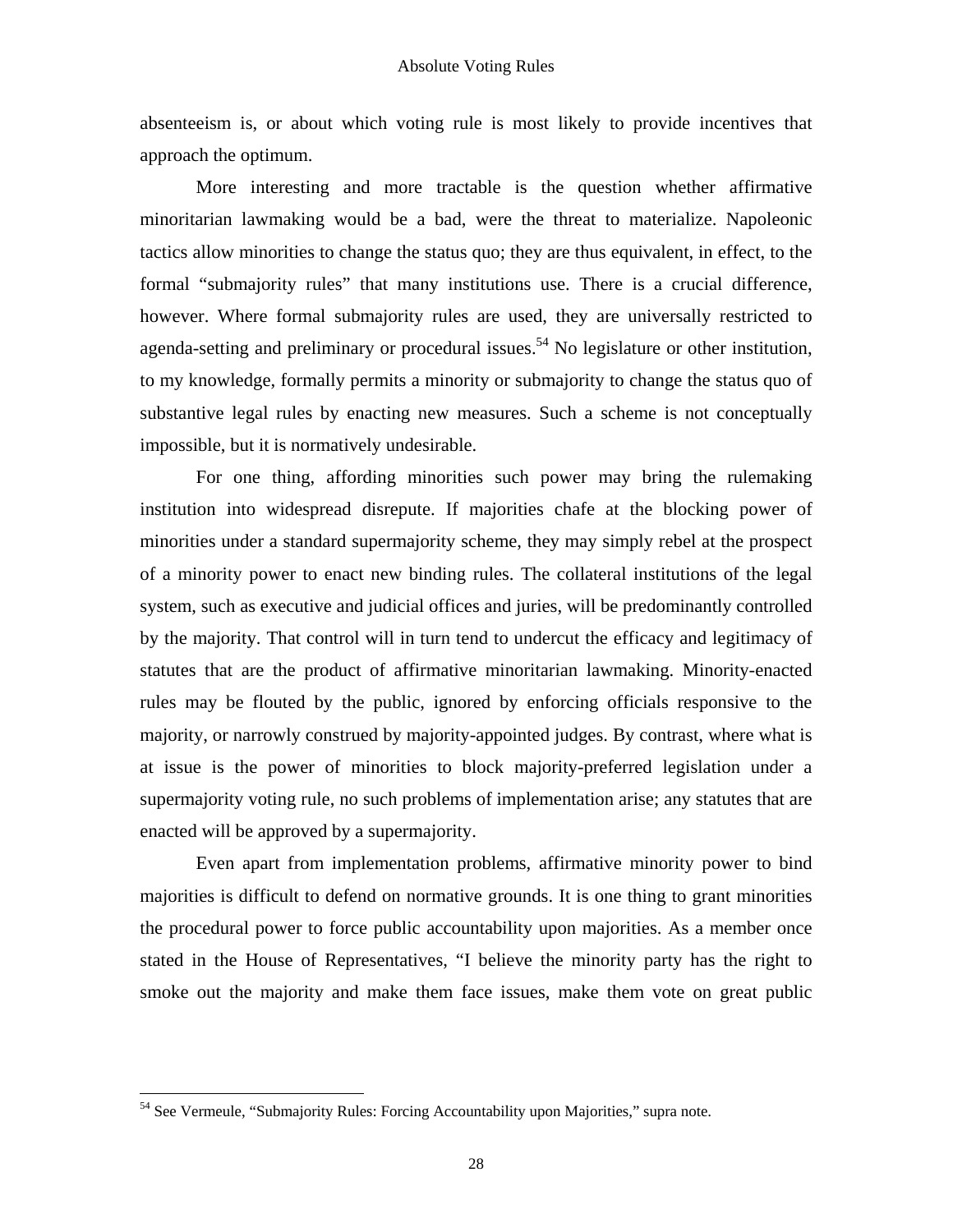questions."<sup>55</sup> It is a different thing altogether to empower minorities to make new binding, substantive law against the wishes of the majority. The standard arguments for majoritarian lawmaking, which I discuss in Section III, weigh against such a scheme, but the standard arguments in favor of minority veto power through supermajority rules do not weigh in its favor. Standardly, supermajority rules are justified on the ground that they allow minorities to block majority-initiated laws against which the minority has especially intense preferences. In the typical case, the minority intensely desires to engage in a behavior that the majority wishes, less intensely, to prohibit. Assuming that the status quo permits the behavior, a minority power to block a majority-initiated prohibition is fully sufficient to protect the minority's intense preferences. Nothing in that standard argument, however, supports the converse idea that a minority with intense preferences should be allowed affirmatively to prohibit a behavior in which the majority wishes to engage. The standard arguments for defensive minoritarianism do not at all justify affirmative minority lawmaking power.

 To justify that very different idea, one of two perspectives would have to be adopted. First, one might stipulate to a strictly utilitarian theory of just lawmaking, and argue that an intensely interested minority should be allowed affirmatively to bind a majority if aggregate preference satisfaction will increase as a result. Apart from the standard questions about utilitarianism and its variants, on which I will say nothing here, a crucial question would be whether the asymmetrical absenteeism needed to produce minoritarian enactments is in general a plausible proxy for asymmetries in intensity of preference. The answer is probably no, because the strategic behavior of Napoleonic minorities need not correlate with intensity of preference. That a minority has concentrated its forces at a given time and place to take advantage of the majority's disproportionate absenteeism may reflect nothing more than canny tactics, as opposed to any underlying difference in preferences.

 Second, one might defend a scheme of affirmative minority lawmaking as a means of ensuring "second-order diversity."56 As with probabilistic voting, the standard simple-majority scheme ensures that minorities will sometimes win due to fluctuating

<sup>55</sup> Statement of Representative Charles Crisp, quoted from Paul DeWitt Hasbrouck, *Party Government In The House of Representatives* (New York: Macmillan, 1927), p. 153.<br><sup>56</sup> See Heather Gerken, "Second-Order Diversity," *Harvard Law Review*, 118 (2004), 1099-1178.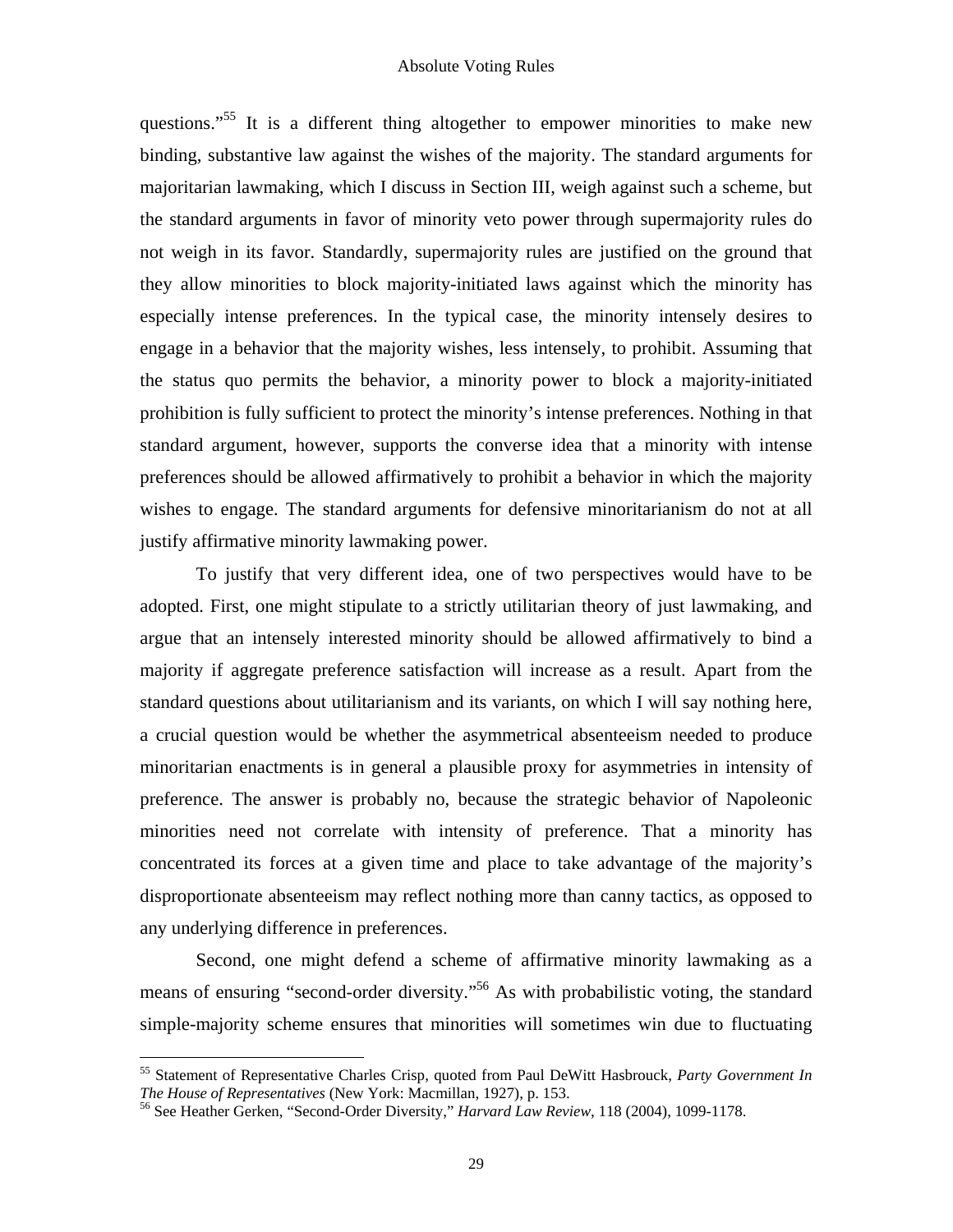majority absenteeism or abstention, and this may be valued as producing a more diverse, less monolithic body of law.<sup>57</sup> The comparison to probabilistic voting is revealing, however, and works to the disadvantage of affirmative minoritarian lawmaking. Probabilistic voting can produce minority-preferred policies, but does not reward strategic behavior by minorities.<sup>58</sup> By contrast, as noted above, the threat posed by strategic minorities may force legislative majorities acting under a simple-majority scheme to maintain a sufficient presence at all times. Given that there is some socially beneficial rate of absenteeism, this represents a social cost that is not present under probabilistic voting and other schemes that are second-order diverse.

 These are ceteris paribus points. If correct, they establish only that from an impartial standpoint it is a bad, not a good, that a simple-majority scheme can either allow minoritarian lawmaking or else force majorities to maintain an excessively high level of participation, from the social point of view. Of course this does not show that absolute majority rules are impartially superior to simple majority rule in all circumstances; one must take other considerations into account. For example, as I discuss in Section III, the absolute majority rule has a supermajoritarian effect, and thus produces the same sort of status quo bias as a standard supermajority multiplier. The narrower point I wish to make here is that the prospect of affirmative minoritarian lawmaking, and the costs of preventing such lawmaking, count against the standard simple-majority scheme to which absolute majority rule is an alternative.

#### **A Note on Direct Democrac**y

 $\overline{a}$ 

 A special form of absolute majority rule can be observed in direct democracy. Several states that permit lawmaking or constitutional amendment by initiative or referendum also employ some variant of the Illinois rule,<sup>59</sup> cited above, under which direct constitutional amendment requires the approval of three fifths of those voting on the measure or a majority of those voting in the election. In Wyoming, the requirement is

<sup>57</sup> Dennis C. Mueller, "Probabilistic Majority Rule," *Readings in Public Choice Economics*, (Jac C. Heckelman ed. 2004), p. 296.

<sup>&</sup>lt;sup>58</sup> At least in the last round of voting, a probabilistic voting rule makes sincere voting a dominant strategy. See id. p. 300.

<sup>&</sup>lt;sup>59</sup> National Conference of State Legislatures, "Supermajority Vote Requirements," at http://www.ncsl.org/programs/legman/elect/supermajvote.htm.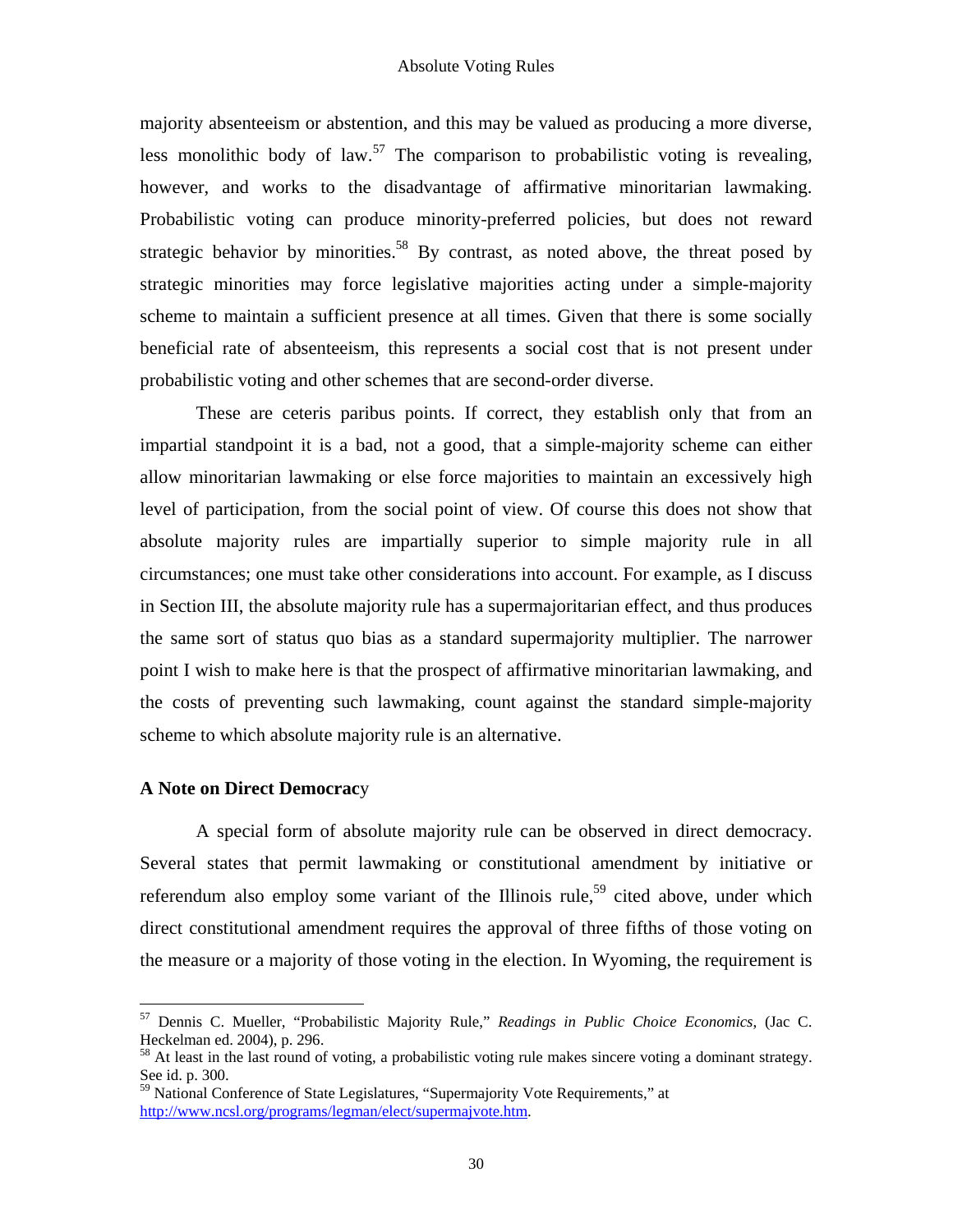that statutory initiatives must pass by a majority vote, provided that the initiative must receive a number of votes greater than 50% of the number of votes cast in the preceding general election.<sup>60</sup> In the well-known Massachusetts scheme, the proviso takes a submajoritarian form: the rule is that statutory and constitutional initiatives must be approved by a majority, provided that the total number of votes cast on the initiative equals at least 30% of the votes cast in the election.<sup>61</sup>

 I suggest that these rules are qualified attempts to block, or at least reduce the incidence of, affirmative minoritarian lawmaking through direct democracy.<sup>62</sup> The effect of the rules is to place a ceiling on the amount of abstention that will be allowed if an initiative is to pass. Under the Wyoming scheme, the fraction of abstainers on the measure must be less than a majority; under the more permissive Massachusetts scheme, abstention on the measure must be no more than 70%; while under the Illinois scheme, a high favorable supermajority among those voting on the measure can compensate for high abstention on the measure.

 There is a core of good sense in all this. In general, the concern about affirmative minoritarian lawmaking is even more plausible in direct democracy than in the legislative setting. The rate of abstention in direct democracy is sufficiently high that many successful initiatives and referenda represent affirmative minoritarian lawmaking, in the sense that the measure would have been defeated with full turnout and full voting among all registered voters. The failure of voters to go to the polls at all is a well-known phenomenon; indeed, on rational-choice premises the puzzle is to explain why anyone votes, rather than why many do not.

 Less well-known is that even those voters who do go to the ballot box, and vote on a choice of candidates, often abstain from casting a vote one way or another on initiatives or referendums that are bundled on the same ballot as the candidate election.

1

 $^{60}$  Id.

 $61$  Id.

<sup>62</sup> Barbara A. Terzian, "The Ohio Constitution—Then and Now: An Examination of the Law and History of the Ohio Constitution on the Occasion of Its Bicentennial," *Cleveland State Law Review*, 51 (2004), 357- 394 at pp. 391-393, illustrates that the choice between (1) a rule requiring a majority on the initiative measure and (2) a rule requiring an absolute majority of votes cast in the election is highly consequential. Under the latter rule, only nine of thirty-four constitutional amendments were approved by referendum in Ohio between 1851 and 1912; "[m]ost of the amendments had received a majority of the votes cast on the issue but had failed to receive the requisite constitutional majority."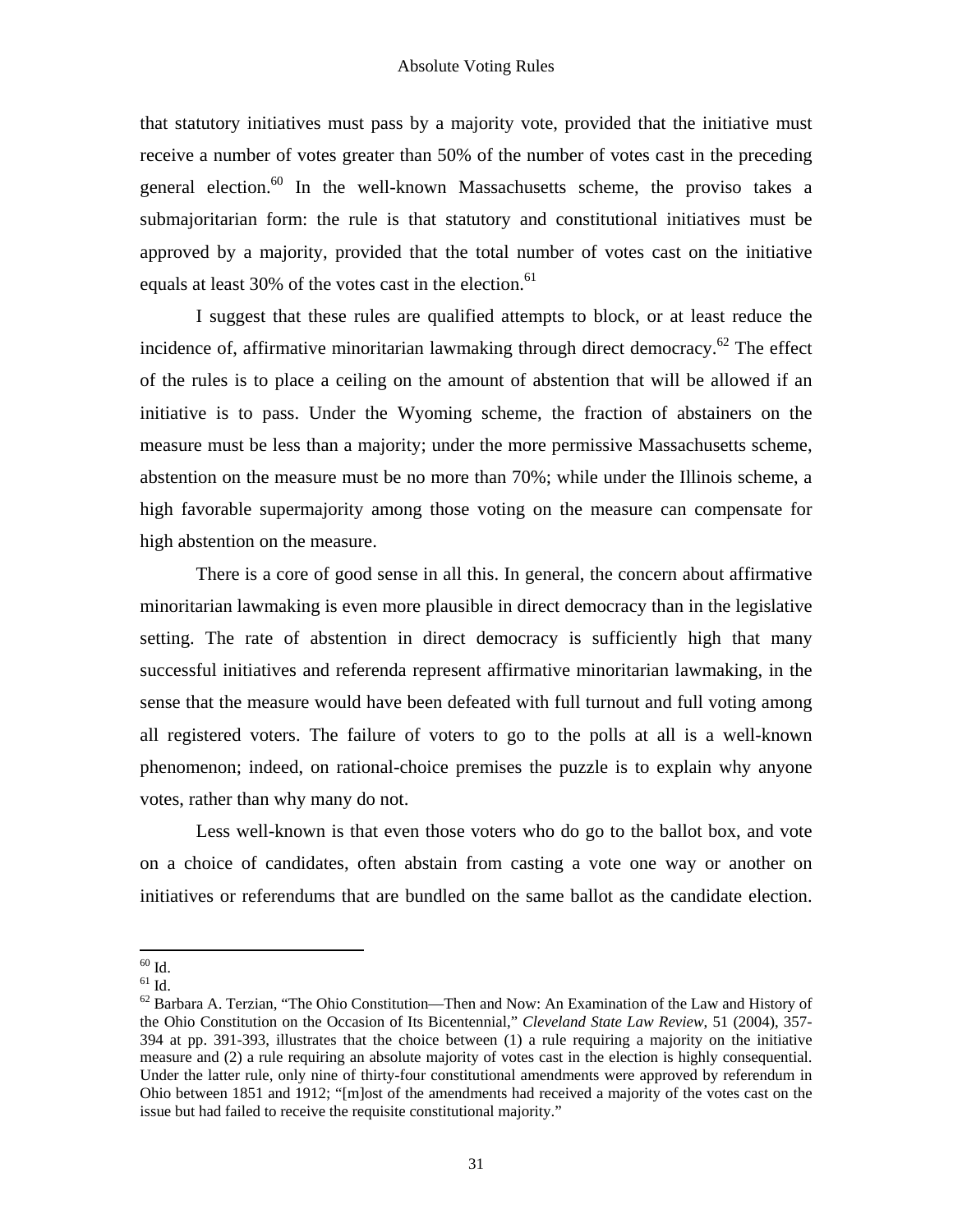Voters who express a preference for governor will often express no preference on the myriad of initiatives farther down the ballot. In this light, there is an important wrinkle in the direct-democracy rules I have mentioned: they exemplify the intermediate case between a pure present-and-voting multiplicand and a fully absolute multiplicand. The rules do not say that a majority or even some submajority fraction of all registered voters must approve an initiative or referendum. Rather, they say that the initiative must receive some majority in its own right, and (substitute "or" in the Illinois case) some fraction of the votes cast in the election overall. Voters who cast votes in the election but abstain on the direct-democracy measure are counted as opposed to the measure, while voters who absent themselves from the polls entirely do not count as opposed to the measure. These rules, in other words, treat voters who abstain differently than voters who are absent.

 This differential treatment is puzzling. If the concern is affirmative minoritarian lawmaking through the initiative process, why should the unexpressed preferences of those who do not bother to vote at all be ignored entirely, while the unexpressed preferences of those who abstain only on the measure are assumed to be negative? I can offer no wholly convincing justification for such a scheme, other than the two speculative remarks that follow. First, the assumption behind such rules may be that in the run of cases, absence from the polls betokens lumpish indifference to whether the measure is enacted or not, whereas abstention on the measure by a voter who has gone to the polls betokens uncertainty about whether the measure is good or bad, in light of the high costs of informing oneself about all initiatives. If this is so, the apathetic absentee just has no negative preference that needs protecting, not even a counterfactual negative preference that would arise if the voter were given full information. The engaged but uncertain voter, by contrast, might decide against the measure if possessed of full information. Quite obviously, this account is rife with contestable assumptions.

 Second, and more plausibly, the rules may represent nothing more than a semicoherent compromise between a desire to protect majorities from minoritarian initiatives, on the one hand, and the brute facts of high absenteeism in general elections, on the other. It may simply be that direct democracy would be crippled or infeasible if absence from the polls were treated as a negative vote; the high rate of nonvoting (adding those who are absent to those who abstain) would ensure that no initiatives would ever pass.

32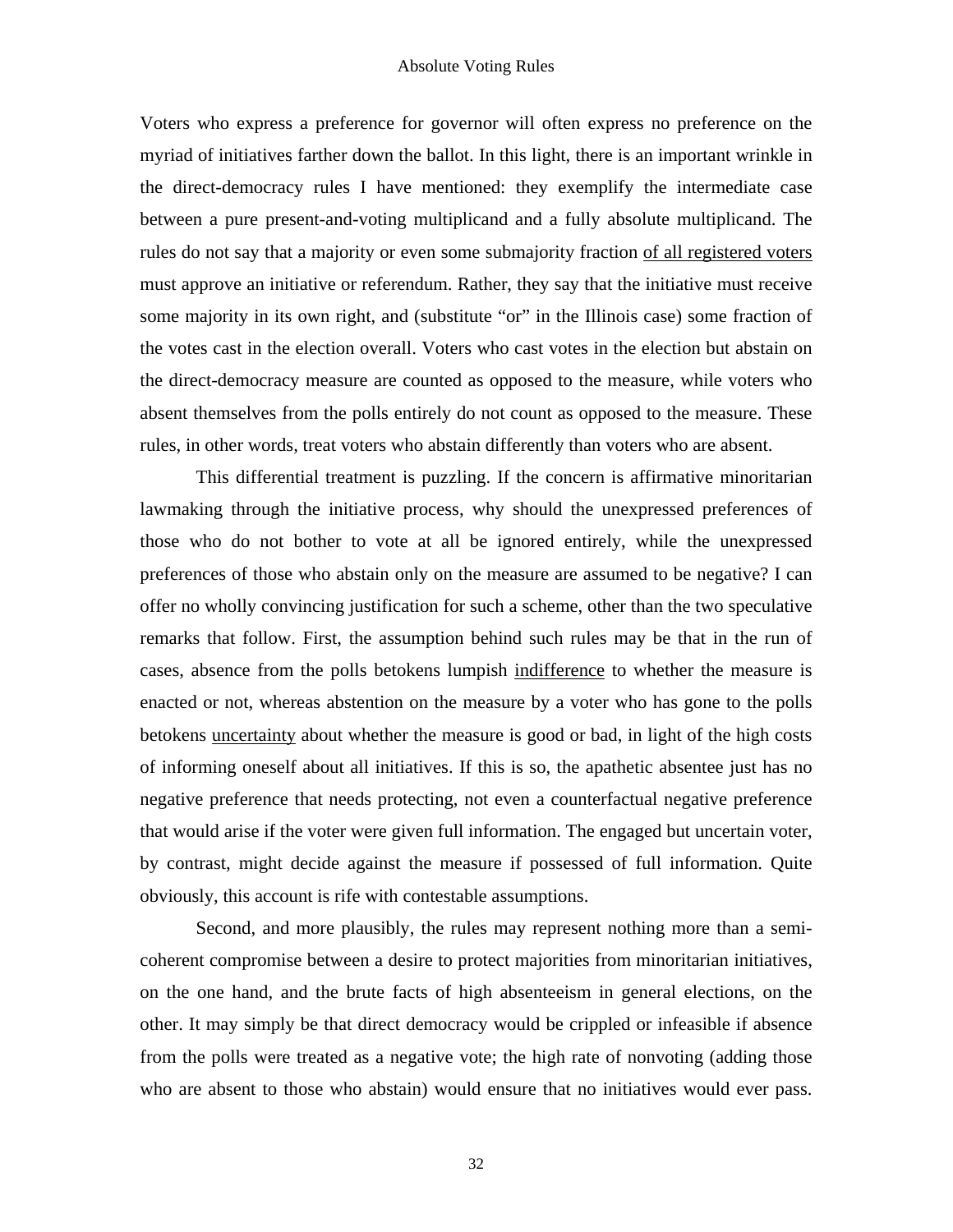The constitutional designers who instituted direct democracy in these polities, on this view, simply accepted a higher risk of affirmative minoritarian lawmaking as the price of the institutional arrangements they favored. On this conjecture, the rules described here represent half-measures that protect majorities from minoritarian initiatives to some degree, but only to the extent feasible.

#### **III. Expressive Majoritarianism**

 I now turn to a different justification for absolute majority rules: such rules combine supermajoritarian effects with expressive or symbolic majoritarianism. At the Philadelphia convention of 1787, some delegates disliked the proposal, which eventually prevailed, to require a two thirds majority of Senators present in order to ratify a treaty. Wilson "thought it objectionable to require the concurrence of 2/3 which puts it in the power of a minority to controul the will of a majority."<sup>63</sup> Some time later, Sherman moved to amend the proposal to say that "no Treaty be made without a Majority of the whole number of the Senate." In response to an objection that "[t]his will be less security than  $2/3$  as now required,"<sup>64</sup> rather than criticizing the dubious calculation underlying the objection,  $65$  Sherman argued that "[i]t [the absolute majority rule] will be less embarrassing."<sup>66</sup> Although the amendment was defeated, the argument is interesting. A rule cast in majoritarian form would sidestep, at least in appearance, the sort of majoritarian objection to the supermajority multiplier that Wilson had offered.

 As above, we may interpret this justification in both impartial and self-interested terms. Impartially, where voting rules with supermajoritarian effect are desirable, it may nonetheless be desirable to retain an expressive commitment to majoritarian voting. More cynically, however, minorities might favor absolute majority rules over supermajority rules with equivalent or roughly similar effect because the absolute majority rule makes the minority's power to block change less conspicuous to the public. Majorities

 $^{63}$  *The Records of the Federal Convention of 1787*, p. 540.  $^{64}$  Id., n. 549.

<sup>&</sup>lt;sup>65</sup> Williamson meant, presumably, that the costs of assembling an absolute majority of the Senate's members would be less than the costs of assembling a two thirds supermajority of the Senators present. Given that the Senate initially had twenty six members, an absolute majority would be fourteen, so Williamson's claim would hold true if and only if less than five Senators were absent or abstained (because two thirds of twenty one is also fourteen).

<sup>66</sup> *The Records of the Federal Convention of 1787*, p. 549.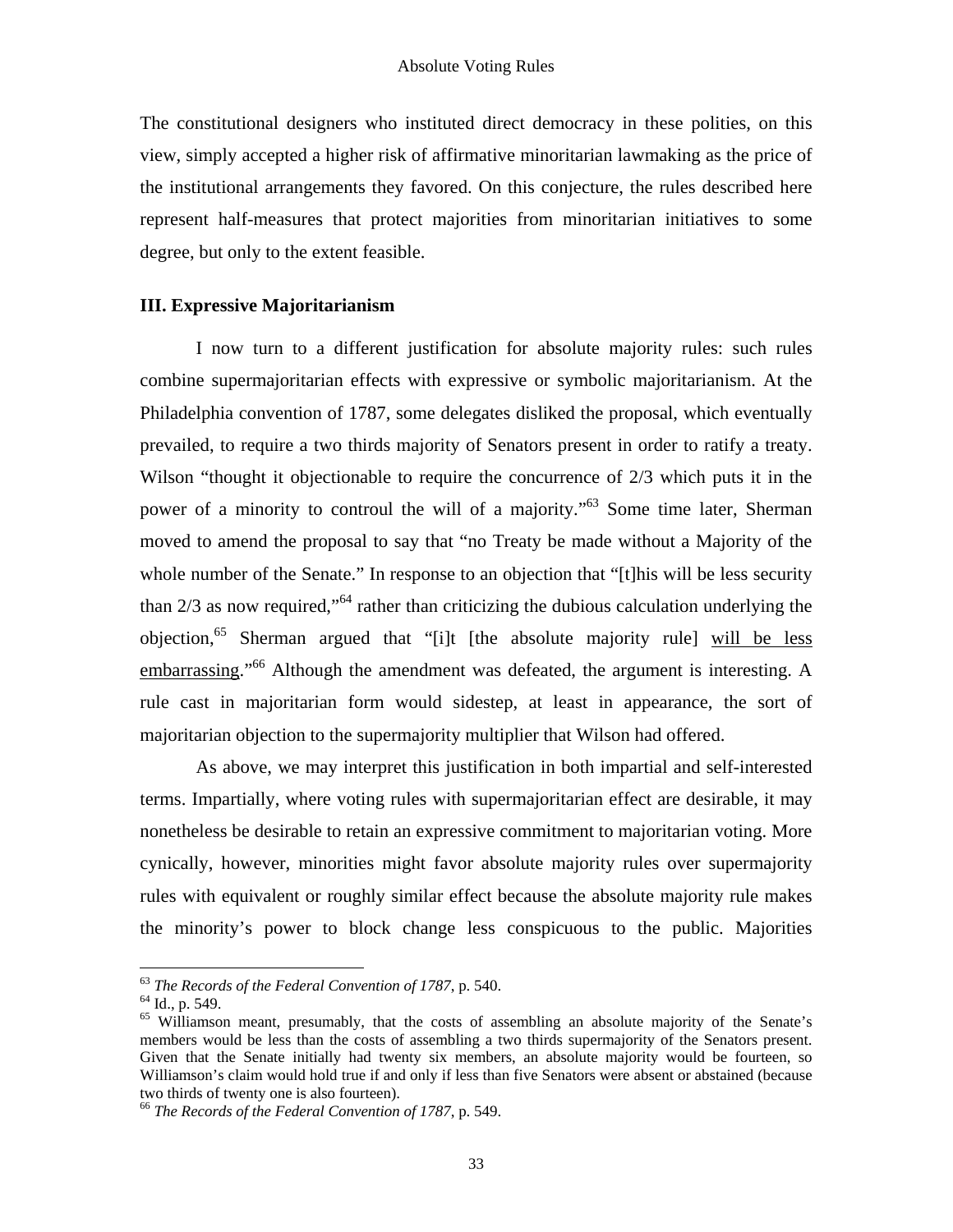constrained by politics to adopt a voting rule with minority-protecting effect might prefer the absolute majority rule on the same grounds. The political appeal of majority rule may be decisive, whatever the impartial considerations.

 Relative to a simple-majority voting scheme, absolute majority rules produce a status quo bias,  $\frac{67}{1}$  just as supermajority multipliers do. This point does not depend upon the possibility under simple majority rule that minorities can obtain countermajoritarian enactments, as discussed in Section II. Even if absenteeism is always distributed proportionately, so as to preserve the majority's ratio and thus majority control, an absolute majority rule always raises the costs of assembling a decisive coalition in favor of enactments, because it forces the majority to organize and assemble a large fraction of its membership. With 100 legislators, a vote of 26–25 in favor suffices to enact under a simple majority rule but not under an absolute majority rule; the same is true of a vote of 50–49 in favor. Under an absolute majority rule, majorities with only a small numerical superiority in the legislature as a whole must ensure the presence and the affirmative vote of almost all of their members to enact proposals. This is a transaction cost or organizational cost that, in some cases, will prevent majorities from enacting proposals that would otherwise pass. Both supermajority multipliers and absolute majority rules thus raise the cost of changing the legal status quo, relative to the simple-majority baseline.<sup>68</sup>

 Conversely, proposals that minorities would wish to block will pass under a simple-majority scheme, will fail under a supermajority multiplier where the minority is large enough, and will fail under an absolute majority rule where it is too costly for the majority to mobilize its whole coalition. Here we need not consider the possibility of logrolls and side payments, because deals are equally possible under either alternative to the simple majority scheme. With a supermajority multiplier the majority may pay off a

 $67$  Dougherty and Edward, "Simple vs. Absolute Majority Rule," supra, p. 17.

<sup>&</sup>lt;sup>68</sup> I am assuming here that all other institutional rules remain constant. Where that is not so, constitutional designers may of course increase or decrease the transaction costs of assembling coalitions by adjusting other features of the relevant institutions, not just the voting rules. At the Philadelphia convention, one alternative to the rule requiring two thirds of all Senators present to ratify a treaty was an absolute supermajority rule, proposed by Rutledge and Gerry. They moved that " 'no Treaty be made without the consent of 2/3 of all the members of the Senate'—according to the example in the present Cong[res]s". The last reference was to the Articles of Confederation, which required the consent of nine of thirteen States to make treaties. Ghorum responded that "[t]here is a difference in the case, as the President's consent will also be necessary in the new Gov[ernmen]t." *The Records of the Federal Convention of 1787*, p. 549.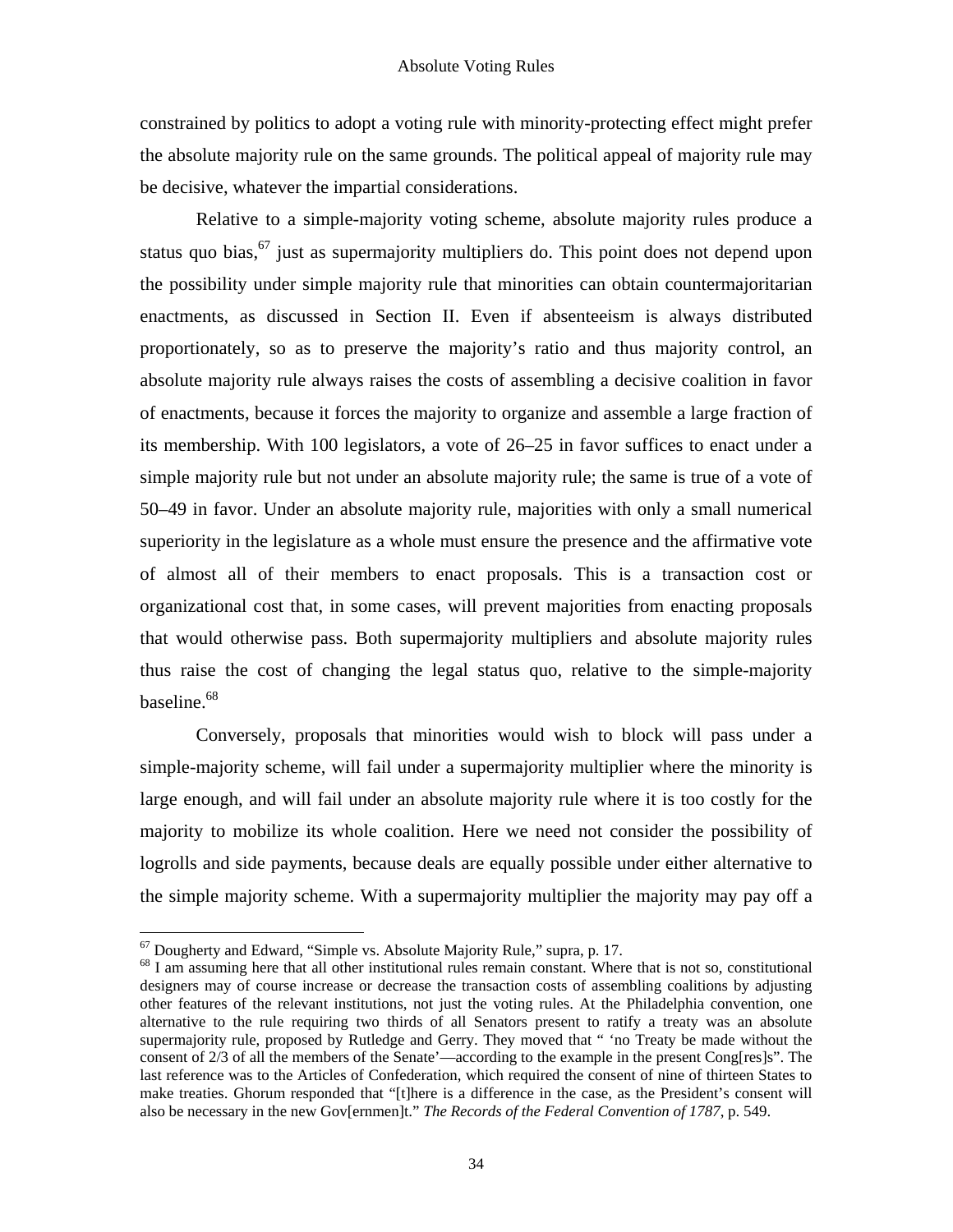decisive fraction of the minority to vote in favor of the proposition; under an absolute majority rule the majority may pay off a decisive fraction of the minority to provide the votes needed for an absolute majority.

 The status quo effect of absolute majority rules varies in magnitude. Where legislative majorities are large it is less important, but the same is true of a supermajority multiplier. It is hard to generalize about whether absolute majority rules or a supermajoritarian multiplier produces a greater status quo bias. In what follows, I will assume that the expected costs of assembling a decisive coalition are similar under the two alternatives to the simple majority scheme. The assumption serves to isolate the issue on which I wish to focus, the different formal and expressive properties of supermajoritarian multipliers and absolute majority rules.

 Assuming equivalent status quo effect, why might one or the other alternative be preferable, and from whose standpoint? The normative arguments for and against majority rule are well-known. Where value choices are involved, May's theorem shows that majority rule has powerful egalitarian appeal. With two options, it is the only voting rule that simultaneously (1) treats votes neutrally, without regard to whether they are cast for or against a proposition; (2) treats each voter anonymously, without regard to identity; and (3) is positively responsive to shifts in voter preferences.<sup>69</sup> A supermajority multiplier, by contrast, violates neutrality. Votes against a proposition can defeat it even if the same number of votes in favor cannot enact it—hence the status quo bias.<sup>70</sup> Where right answers rather than value choices are involved, the Condorect Jury Theorem entails that majority voting is most likely to identify those answers so long as voters are on average more likely correct than incorrect, and so long as errors are uncorrelated. Against these points, advocates of supermajority rules emphasize that most legislative decisions involve value choices rather than Condorcetian aggregation; that supermajority rules may prevent welfare-reducing exploitation of minorities who hold especially intense preferences on certain issues; $^{71}$  that supermajority rules induce broader consensus; and

 $69$  The literature stems from Kenneth May, "A Set of Independent Necessary and Sufficient Conditions for Simple Majority Decision," *Econometrica*, 20 (1952), 680-684.<br><sup>70</sup> Again, I am bracketing the case of asymmetrical voting rules, which do not favor the status quo. See

Goodin and List, "Special Majorities Rationalized."

<sup>71</sup> See Buchanan and Tullock, *The Calculus of Consent*, supra note. Against this view, it has been pointed out that majority rule gives minorities the best chance to overturn unfavorable decisions in the future. See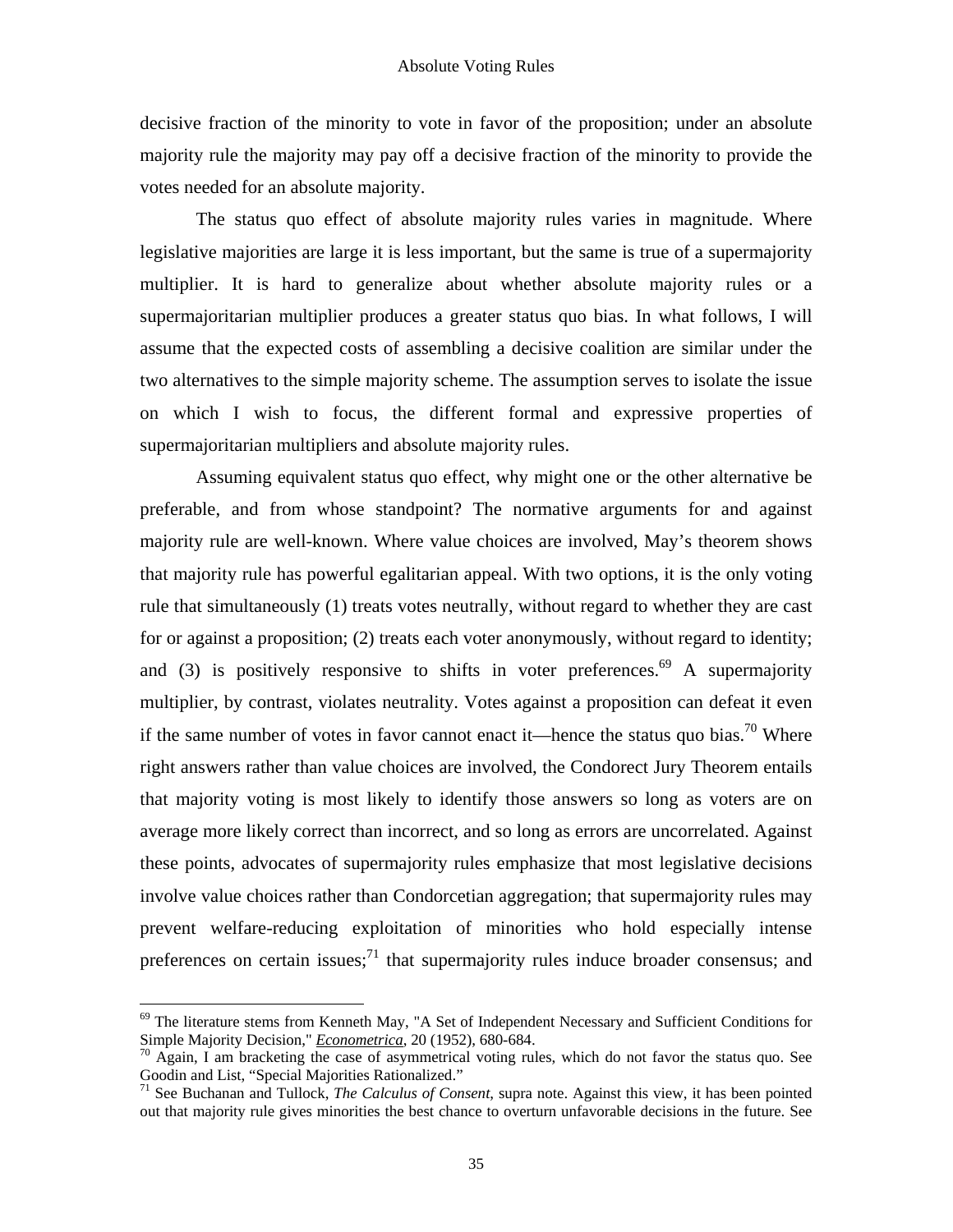that (tangentially to my interests here) supermajority rules dampen Arrovian cycling in cases where three or more options are present.<sup>72</sup>

 Although these normative points and counterpoints are standard in the theory of voting, I bracket them here in favor of a focus on the relative public or political appeal of different voting rules. By assumption, both an absolute majority rule and a supermajority multiplier have supermajoritarian effect, relative to the baseline of a simple-majority scheme. They differ in their public face, not in their intralegislative effect. The suggestion I will pursue is that absolute majority rules may be favored by minorities or majorities precisely because they are nominally majoritarian. This nominal majoritarianism may also be good from an impartial point of view.

 Majority rule has strong political appeal even where there are good normative arguments for supermajority multipliers. Psychologically, majority rule has a strong focal-point quality. Where all vote, and where voting rules are unspecified, the common intuition is that more should defeat fewer. Groups organizing themselves into new voting bodies, such as constitutional conventions or legislatures, often assume majority voting as a matter of course. Even where voting rules are controversial and explicitly debated, different self-interested factions may each prefer different self-interested deviations from majority rule; majority rule may then be each faction's second choice, and emerge as the compromise winner. Under supermajority multipliers, by contrast, it often smacks of inegalitarian privilege that fewer votes can defeat more, even if the usual normative arguments for supermajority rules apply.

 The political appeal of majority rule is an indeterminate political force, not a hard political constraint. It can be and is overcome in some political settings. It is striking, however, that the political appeal of majority rule often reasserts itself even where supermajority multipliers or other minority-veto schemes are in effect. When President Bush was attempting to obtain the U.N. Security Council's assent to the second invasion of Iraq, the voting rules required (1) a supermajority of the council's voting members and (2) no vetoes by any permanent member. Anticipating that this high threshold could not

A.J. McGann, "The Tyranny of the Supermajority: How Majority Rule Protects Minorities," Journal of Theoretical Politics 16(1): 53-77 (2004). This question is orthogonal to the issue I am interested in here. 72 See Joseph Greenberg, "Consistent Majority Rule over Compact Sets of Alternatives," 47 Econometrica, 1979, p.. 627-36.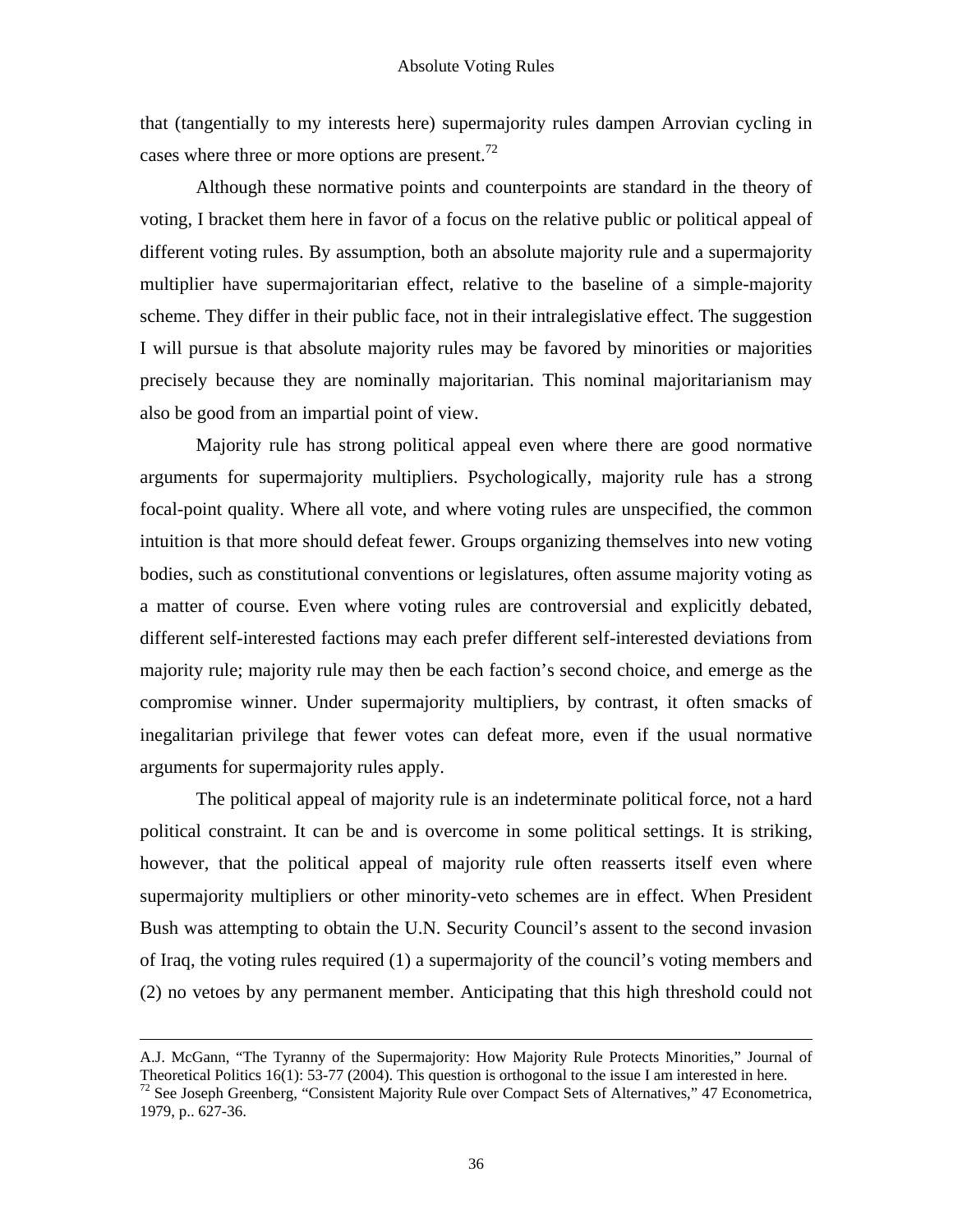be overcome, American diplomats thought it crucial to world opinion to obtain a simple majority of votes on the Council in any event.<sup>73</sup> Likewise, in legislatures where supermajority multipliers are in effect, majority leaders will often force explicit votes even if they know that a supermajority cannot be formed. The public embarrassment attendant upon defeating a proposal, or a nominee to office, with only a minority of votes is a cost to the minority ex post; the majority's threat to impose that cost, if credible, has a disciplining effect ex ante. In the judicial setting, a leading objection to requiring a supermajority of Supreme Court Justices to invalidate statutes on constitutional grounds is that it would be intolerable if a majority voted to invalidate and yet the statute remained binding law.<sup>74</sup> In the last case, the source of uneasiness with supermajority rules might be an intuition that some questions in law have right answers, in which case one would prefer a majority rule on Condorcetian grounds. That is not a plausible description of the first example, however, and usually not of the second example.

 In these examples, the political appeal of majority rule imposes a cost on the voters or groups who otherwise benefit from supermajority multipliers. Conversely, avoiding the public costs of open minoritarianism is a benefit to the same groups. Where there is equivalent minority-protecting effect from increasing the multiplier and from adopting an absolute multiplicand, or where the benefit to the minority from increasing the multiplier above a simple majority is less than the political costs of doing so, minorities may prefer absolute majority rules. In dynamic terms, minorities may fear that the open countermajoritarianism of supermajority rules will eventually produce a public backlash.

 An implication is that, at any given level of supermajority multiplier, an absolute voting multiplicand increases the minority-protecting effect of the voting rule without further flaunting of countermajoritarianism, if multiplicands are generally less visible to the public than are multipliers. In the United States Senate in 1975, some Senators attempted to relax the voting requirement for cloture (the technique for shutting down a filibuster), previously set as two thirds of those present and voting. The leading proposal was to permit cloture with the assent of three fifths of those present and voting. The

<sup>&</sup>lt;sup>73</sup> Peter Singer, ONE WORLD xv (2d ed. 2004).<br><sup>74</sup> See Evan H. Caminker, "Thayerian Deference to Congress and Supreme Court Supermajority Rule: Lessons From the Past," *Indiana Law Journal*, 78 (2003), 73-117.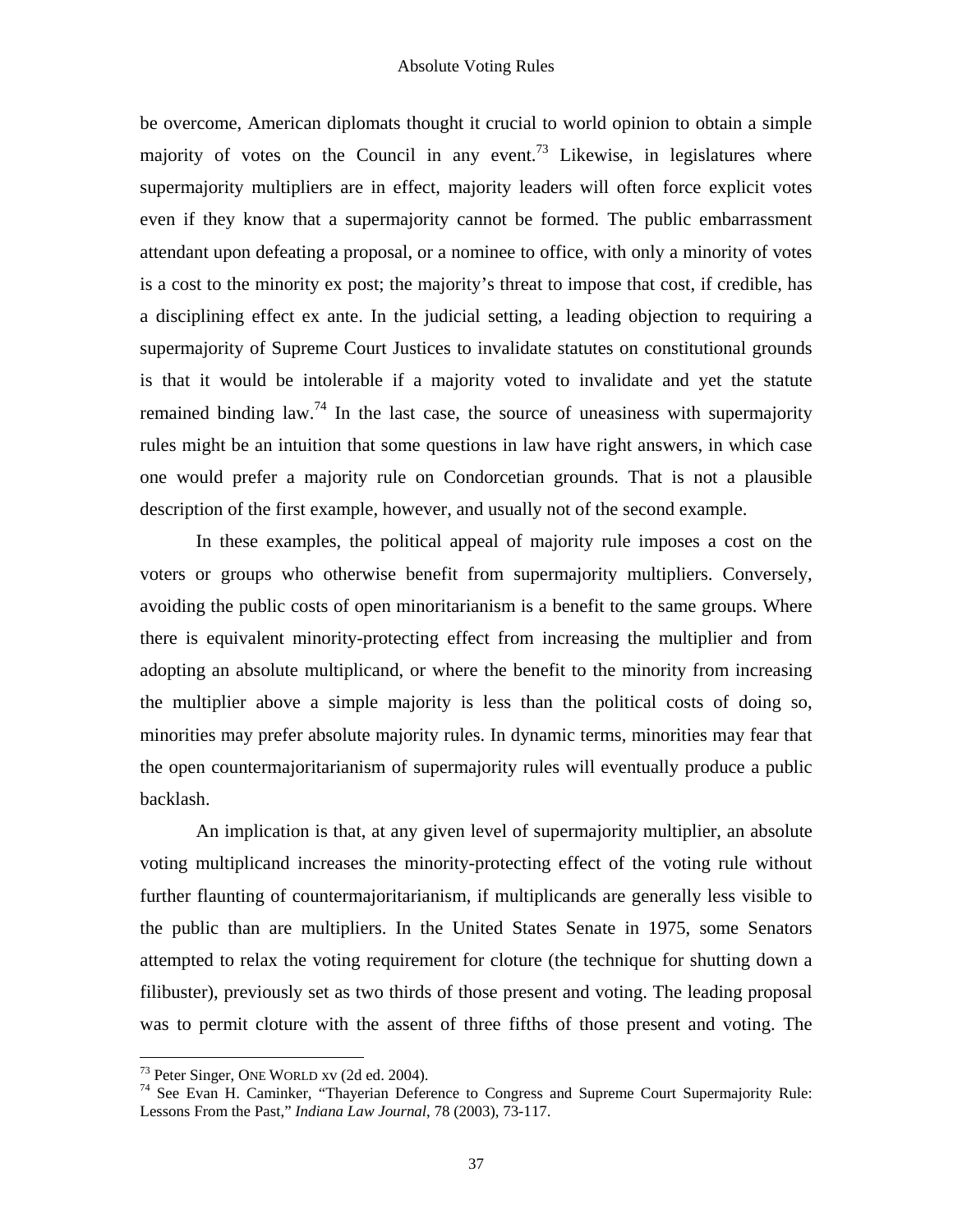minority had enough bargaining strength, however, to exact a concession that three fifths of the whole number of senators "duly chosen and sworn" would be required.<sup>75</sup> This multiplicand not only increased the supermajoritarian effect, relative to the majority's proposal, but did so in a less visible way than would an equivalent upward adjustment to the multiplier. This example involves a choice between a simple supermajority rule and an absolute supermajority rule, rather than between a simple supermajority rule and an absolute majority rule. However, I will suggest in Section III that some of the same considerations that apply to the latter choice also apply to the former choice.

 Less intuitively, even the majority might sometimes prefer an absolute multiplicand to a supermajority multiplier, on two grounds. (Here we are still bracketing the majoritarian-control argument discussed in Section II). First, in intralegislative bargaining with a powerful minority over what the voting rules shall be, a majority that must grant concessions in the form of a minority-protecting rule may prefer an absolute multiplicand to an avowedly supermajoritarian multiplier, if the former helps to disguise the majority's weakness. For the same reason, even if a supermajoritarian multiplier is already in place or must also be conceded, the majority may prefer that further concessions come through varying the multiplicand, as in the filibuster example just mentioned.

 Second, holding constant the degree of minority-protecting effect, an absolute multiplicand differs from a supermajority multiplier in that the latter produces a variable threshold for success of a proposition or motion, while the former produces a constant threshold. The certainty provided by the former benefits the majority as well as the minority. In the Senate, under the absolute multiplicand described above, no more and no less than 60 votes are required for cloture of debate (on issues other than rules changes; the latter still require two thirds of those present and voting). All else equal, the majority as well as the minority benefits from knowing how many votes must be produced. In fact this benefit is greater to the majority, which incurs higher costs in assembling the members of its coalition, and thus derives greater value from knowing the precise target it has to meet.

1

<sup>75</sup> Sarah A. Binder and Steven S. Smith, *Politics or Principle, Filibustering in the United State Senate* (Washington, D.C.: Brookings Institute Press, 1996), p. 181.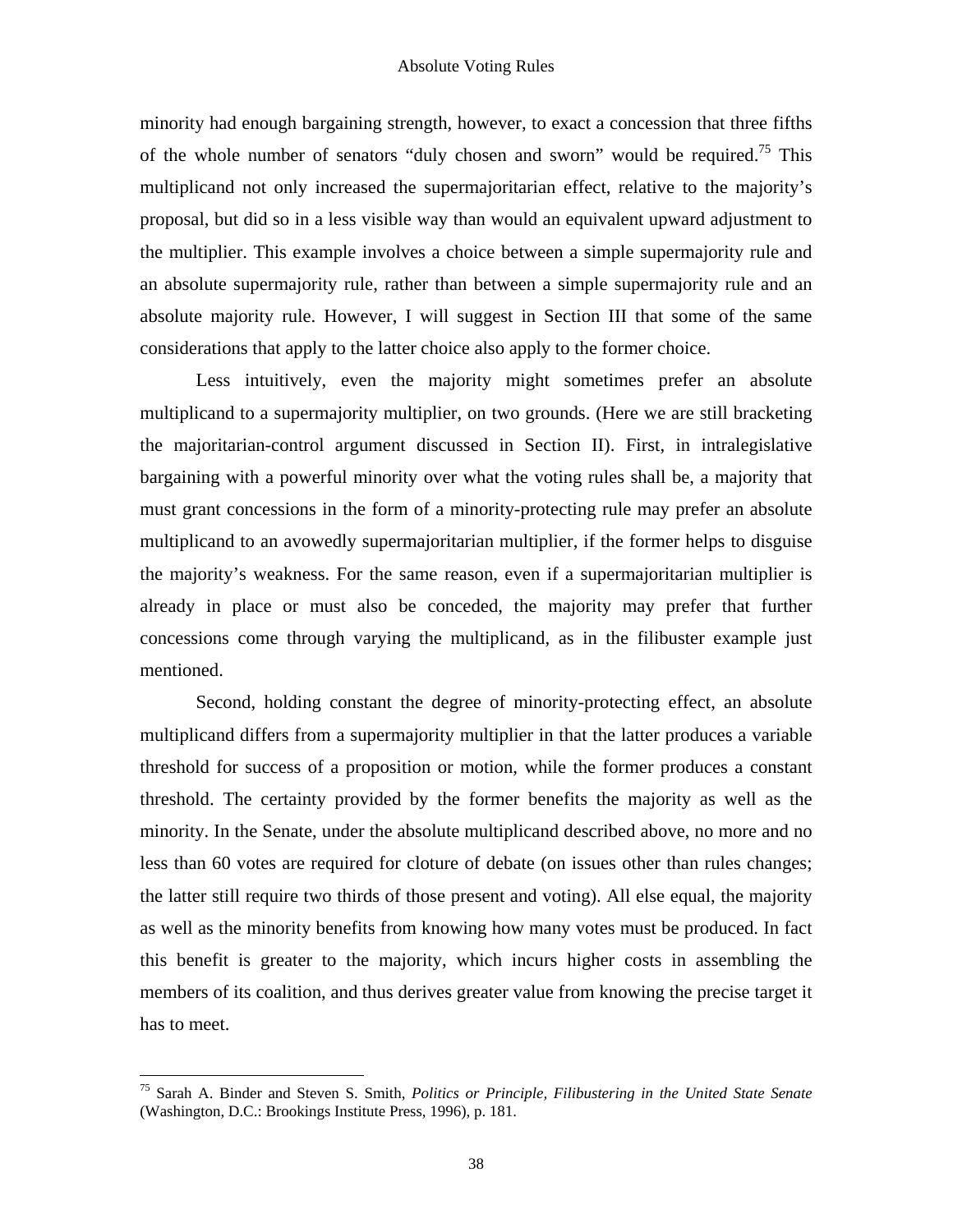Let us now turn to the impartial arguments. Suppose that there are no political costs to departing from majority rule. Still, one might favor an absolute majority rule because it expresses a symbolic commitment to majoritarianism that is absent from a supermajority rule with equivalent minority-protecting effect. Let us imagine an institutional designer who (1) favors majority rule (in some relevant domain) on sincerely held-normative grounds, but who (2) is constrained by an entrenched minority to agree to voting rules with minority-protecting effect. Such a rulemaker might prefer to do so by agreeing to an absolute majority rule, in order to produce or maintain a symbolic adherence to majority voting.

 On the other hand, it might be better to more clearly expose the supermajoritarian effect of the voting rule to public view by adopting an expressly supermajoritarian multiplicand. This is just an instance of a well-known conundrum: whether a state of affairs that is actually bad and symbolically good is better or worse than a state of affairs that is actually bad and transparently bad. I have no general answer to offer, but certainly it is a respectable view that one should choose the symbolically good over the transparently bad, either for intrinsic reasons, or in the hope that over the long run the good symbolism will capture peoples' hearts and minds and thus produce a political revulsion against the bad practice. Conversely, an impartial rule-designer who sincerely believes that supermajority rules are superior (in the relevant domain) will not face the conundrum at all; from that point of view, an explicit supermajority multiplier combines good substance with good symbolism.

#### **IV. Strategic Nonparticipation**

 I now turn to a final justification for absolute majority rules. We have seen that such rules treat both absence or abstention as equivalent to a negative vote. Standard simple-majority schemes, on the other hand, treat absence or abstention as a nullity. The incentive effect of standard simple-majority schemes is that opponents of a measure must attend and vote negatively in order to contribute to the defeat of a measure. Under an absolute majority rule, opponents may contribute to the defeat of a measure either by a negative vote, or by not voting or attending at all.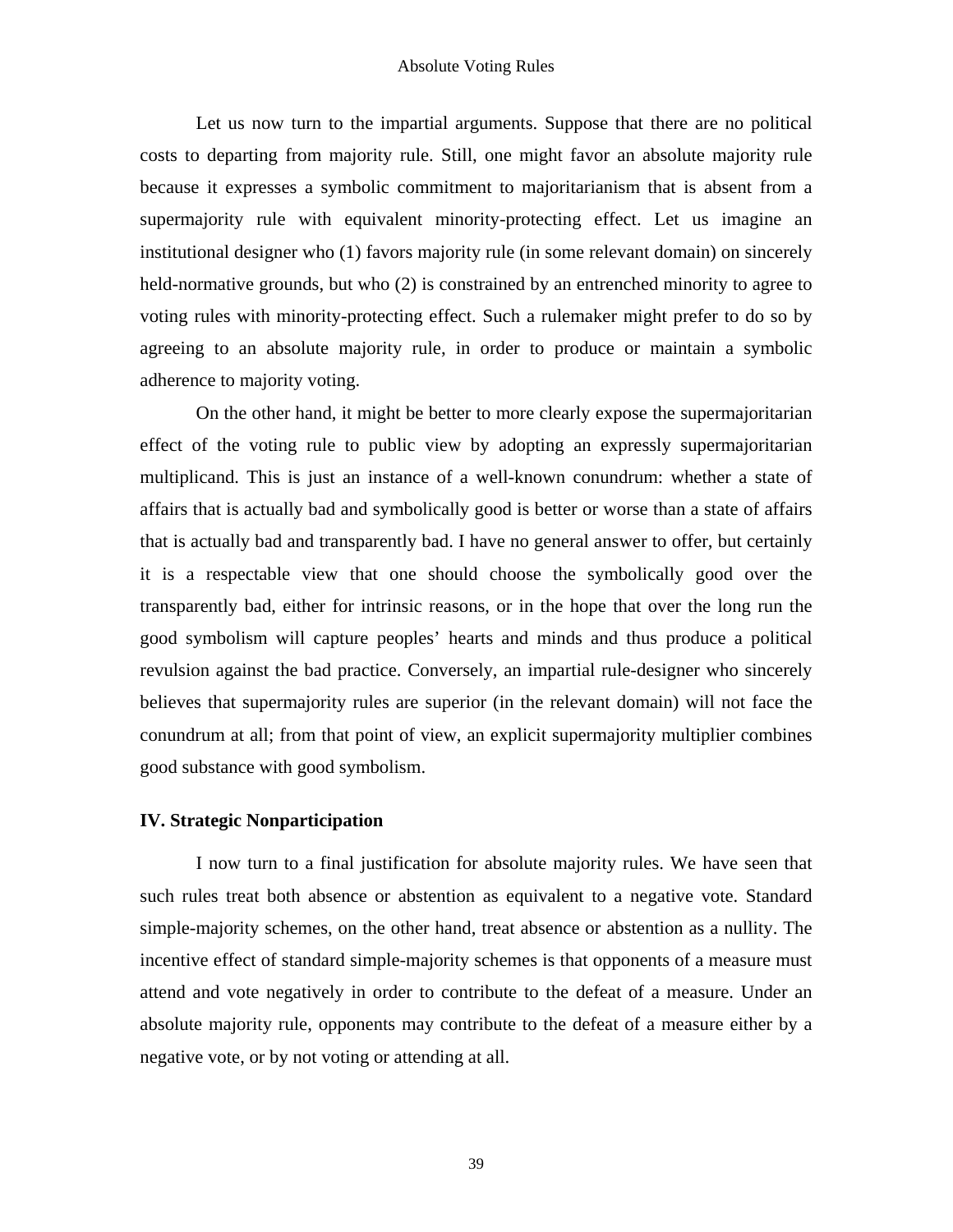Why, if at all, should opponents of a measure enjoy a choice of this sort? Under a standard conception of political accountability, simple-majority rules seem preferable because they force both supporters and opponents to stand and be counted. This is the core of Bentham's complaint that abstention and absenteeism amount to a type of "demiprevarication." On Bentham's analysis, the member who would vote in the negative, if forced to vote sincerely on a measure stipulated to be bad, may simply absent herself or abstain; typically this may be because she "fear[s] to offend a protector, a minister, or a friend, $n^{76}$  or (we may add) an interest group or a President. Under a simple-majority scheme the effect of the absence or abstention is to "deprive one party of [her] vote,"<sup>77</sup> that is an affirmative vote in favor of the measure, but the absence does not amount to a negative vote, and is thus less objectionable to the third party who is pressuring or coercing the member for support. As we have seen, under a simple-majority scheme, in contrast to an absolute majority rule, "[e]liminating 'no' votes reduces the number of supporters needed to create a majority.<sup> $78$ </sup> When pressuring vacillating legislators for support, if President Lyndon Johnson "could not obtain a favorable vote, he might ask, in effect, for an abstention."<sup>79</sup>

 On Bentham's view, then, under a simple-majority scheme the opponent of a bad measure, who is assumed subject to pressure or coercion from third parties to vote in the affirmative, faces a Hobson's Choice: either "betray her duty" or "compromise her reputation." Absenteeism or abstention amounts to choosing reputation over duty. Absolute majority rules solve this problem, in the following sense. Under an absolute majority rule, the opponent of a bad measure can have her cake and eat it too, opposing a measure simply by failing to attend or to vote in its favor. This allows the opponent both to do her duty, from an impartial point of view, and to avoid compromising her reputation with the third-party coercer by casting an openly negative vote. In short, absolute majority rules liberate voters from public accountability.

 One might reason that the third-party will also understand the negative effect of absence or abstention under an absolute majority rule, and will thus punish the member's

<sup>76</sup> Bentham, *Political Tactics* at p. 57. 77 Id.

<sup>&</sup>lt;sup>78</sup> Covington, "Building Presidential Coalitions Among Cross-Pressured Members of Congress," at p. 50. <sup>79</sup> Id. (quoting Edwards (1980)).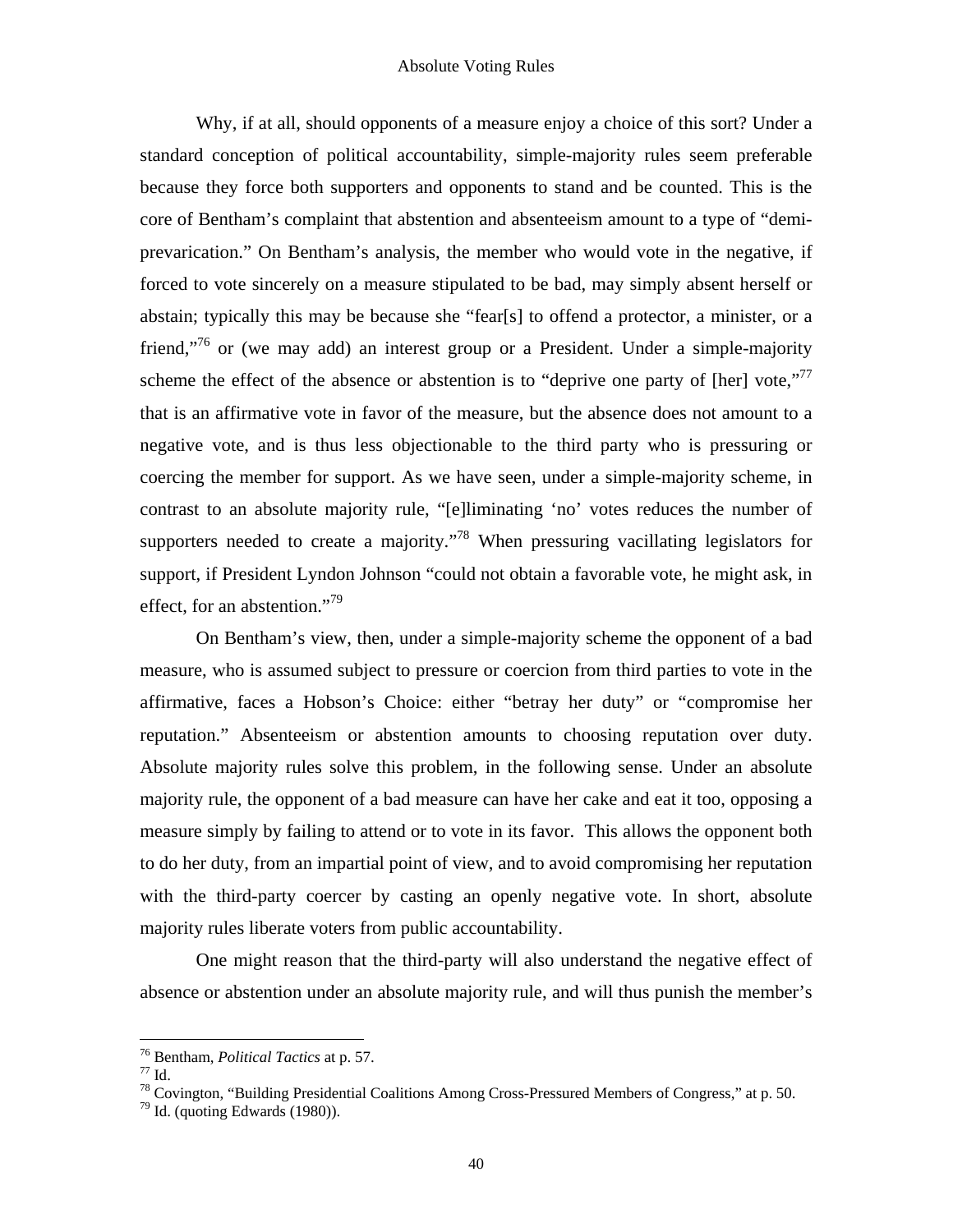absence or abstention in precisely the same way, or to the same degree, that the third party would punish a formal negative vote. This is erroneous, however. Some absences or abstentions occur from reasons or causes other than opposition on the merits, causes such as illness, involuntary absence, other business either within or without the legislature, and so on. The third party knows this, and if the third party cannot reliably sort between the different motives for absence, the member may plausibly lie about her motives. Here the member takes refuge in prevarication that promotes her duty rather than betraying it.

 This is the strategic ambiguity of nonparticipation: if members who are opposed on the merits can mimic members who have good grounds for abstention or absence, a type of pooling equilibrium arises that helps to shield all nonvoting members from thirdparty coercion. This holds true even if the third party is the whole electorate in the district. In principle, the electorate may punish abstainers or absentees to hold them accountable for their abstention or absence. But it is common ground that some nonvoting is excusable, even praiseworthy. Members who can gin up a plausible pretext for nonparticipation may thus take refuge in the inability of third parties to sort good reasons from phony excuses.

 What are the normative implications of this ambiguity? Absolute majority rules work well in the situation Bentham posits, where the underlying measure is assumed to be bad. Liberating voters from public accountability can be good as well as bad, because accountability can be bad as well as good, depending upon who the voter is accountable to and whether that party desires legislation that is good or bad, according to some independent theory. Accountability to third parties or subgroups who have interests different from the aggregated interests of the represented class as a whole—such as illmotivated executives or organized rent-seeking groups—is bad representation under any plausible view.

 By the same token, nothing in the strategic ambiguity of nonparticipation guarantees that its effect will be good. If we take Bentham's third party to be the whole class of those whose interests are affected—voters from a legislative district, for example—then this mechanism allows members to liberate themselves from accountability in a way that can be normatively improper. Recall the case from the Philippines Senate in 2004, where a politically-motivated resolution of indictment

41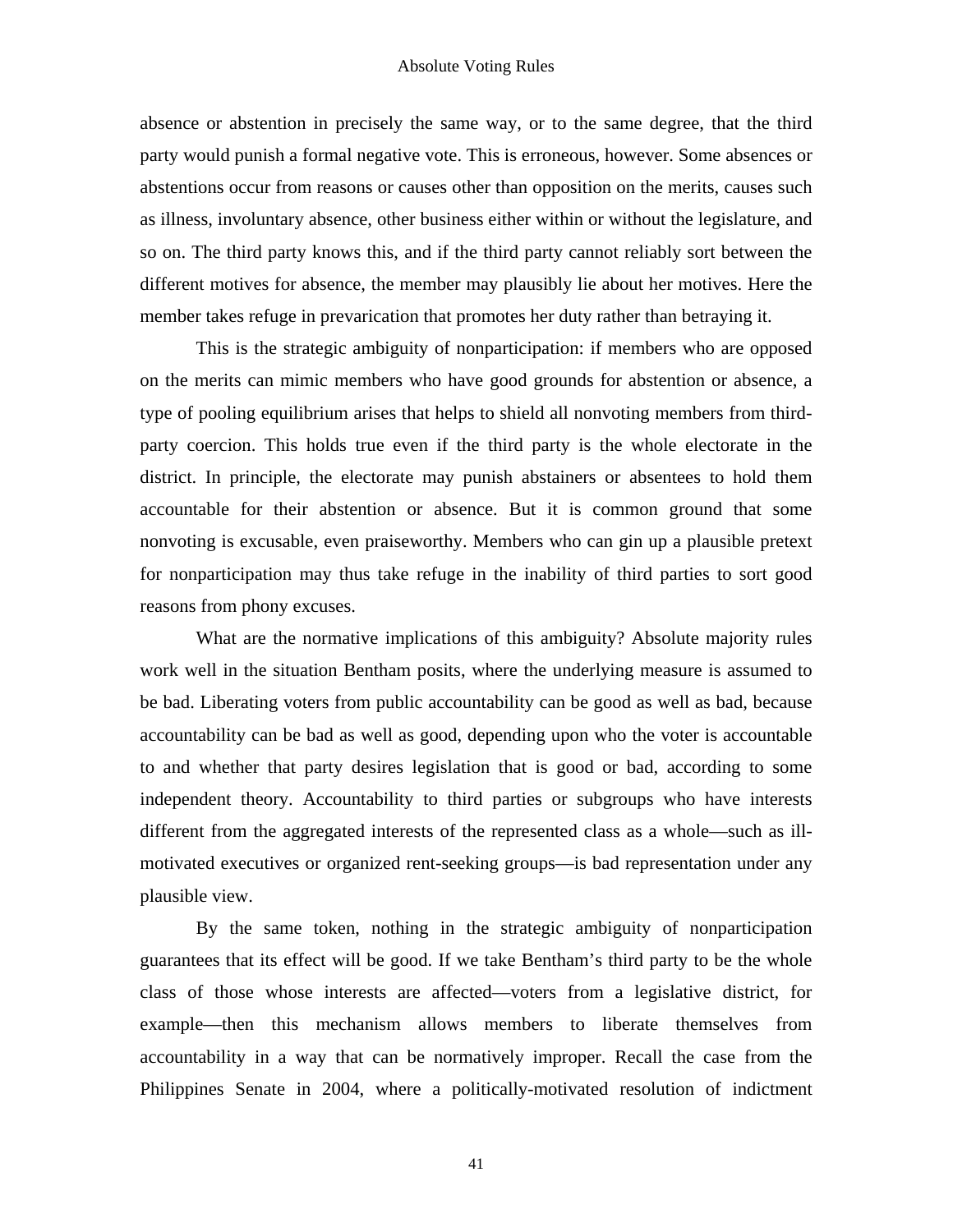received nine votes for, none against, and nine abstentions, a tally that defeated the resolution under the prevailing absolute majority rule. Were these abstentions good, because they amounted to strategically sophisticated votes against a bad proposal, or were they bad, on the opposite grounds? One simply cannot tell from the voting alone. Under some circumstances, whatever normative theory of representation is assumed to govern will imply that liberating the member from accountability is desirable. One would have to have a full substantive theory of representation and legislation to specify the cases in which the strategic ambiguity of nonparticipation is good, as against those in which it is bad. I offer no such theory here; so far as the theory of voting rules is concerned, it suffices to note that the justification I have sketched can hold under certain conditions.

#### **V. Absolute Supermajority Rules**

 From absolute majority rules I turn briefly to absolute supermajority rules—those with a supermajority multiplier and an absolute multiplicand. Such rules are less common than either simple majority rules or absolute majority rules, but they are still wellrepresented in the constitutions and rules of many polities. In Hungary, ordinary motions require an absolute majority of all members, while constitutional amendments require a two thirds majority of all members. This contrasts with the standard scheme in the United States Congress, where ordinary motions require a simple majority of a quorum and constitutional amendments require two thirds of those present and voting. The contrast shows both variation in the multiplier, if we compare ordinary to extraordinary proposals in either polity, and also variation in the multiplicand, if we compare the two polities with each other.

 In Sections II, III and IV, the running contrast was between an absolute majority rule and a simple majority voting scheme. Here, the parallel contrast is between an absolute supermajority rule and a simple supermajority rule, namely a rule that combines a supermajority multiplier with a present-and-voting multiplicand. The basic difference is the same. An absolute supermajority rule in effect counts abstention as a negative vote, while a simple supermajority rule does not count abstentions at all. Where a simple supermajority scheme is in place, abstention is better than a negative vote from the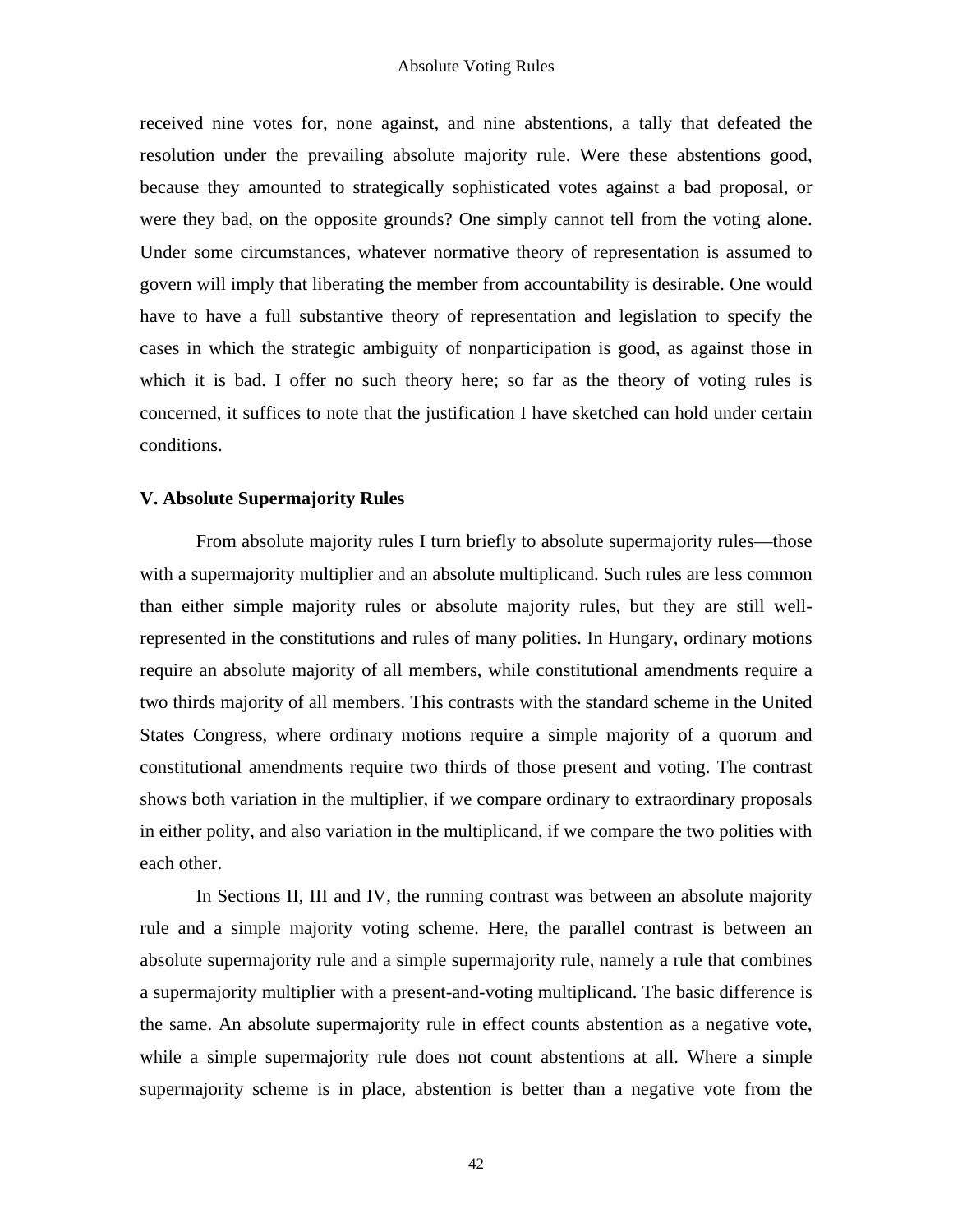standpoint of proponents of a measure, because abstention reduces the number of positive votes needed to create a requisite supermajority. "For example, in 1962 Larry O'Brien [a representative of the President] asked a group of southern Democratic senators to support a vote of cloture on a liberal Democratic filibuster. They would not vote for cloture, but five agreed not to vote, providing the number needed for the two-thirds majority.<sup>80</sup>

 Of the three rationales for absolute majority rule canvassed in Sections II through IV, the first—majoritarian control—applies mutatis mutandis to absolute supermajority rules. The second—the political appeal of majority rule—does not apply at all, with a nuance I will discuss below. The third—the strategic ambiguity of nonparticipation—is entirely insensitive to variation in the multiplier, and so applies in exactly the same way. I shall briefly expound upon each of these points.

 Under an absolute supermajority rule, the concern about majoritarian control becomes a concern about supermajoritarian control. The basic point is parallel, however. Under the United States federal constitution, an important early debate within Congress was whether the rule for proposing constitutional amendments to the States, a rule that required a two thirds vote "of both Houses," should be interpreted to take a standard multiplicand or an absolute multiplicand. The Bill of Rights itself obtained the votes of two-thirds of those present in the House of Representatives, but perhaps not of the whole membership of the House; the evidence is ambiguous. $81$  The issue was clearly decisive, however, when the Twelfth Amendment was considered. In the Senate, twenty-two Senators voted in favor, ten against, and two abstained. The amendment would pass under a standard multiplicand but not under an absolute one, because "[t]wo thirds of thirty-four is twenty-three." $82$ 

 In this situation, the Senators who interpreted the provision to contain an absolute multiplicand relied prominently on the risk of Napoleonic minorities, who might concentrate their forces to pass a constitutional amendment against the objection, not merely of a majority, but of a supermajority. As Senator Plumer put it:

1

 $80$  Id.

<sup>81</sup> Currie *The Constitution in Congress: The Jeffersonians (1801-1829)* (2001) at p. 63. I draw upon Currie's discussion throughout this paragraph and the next.

<sup>82</sup> Id. at p. 61.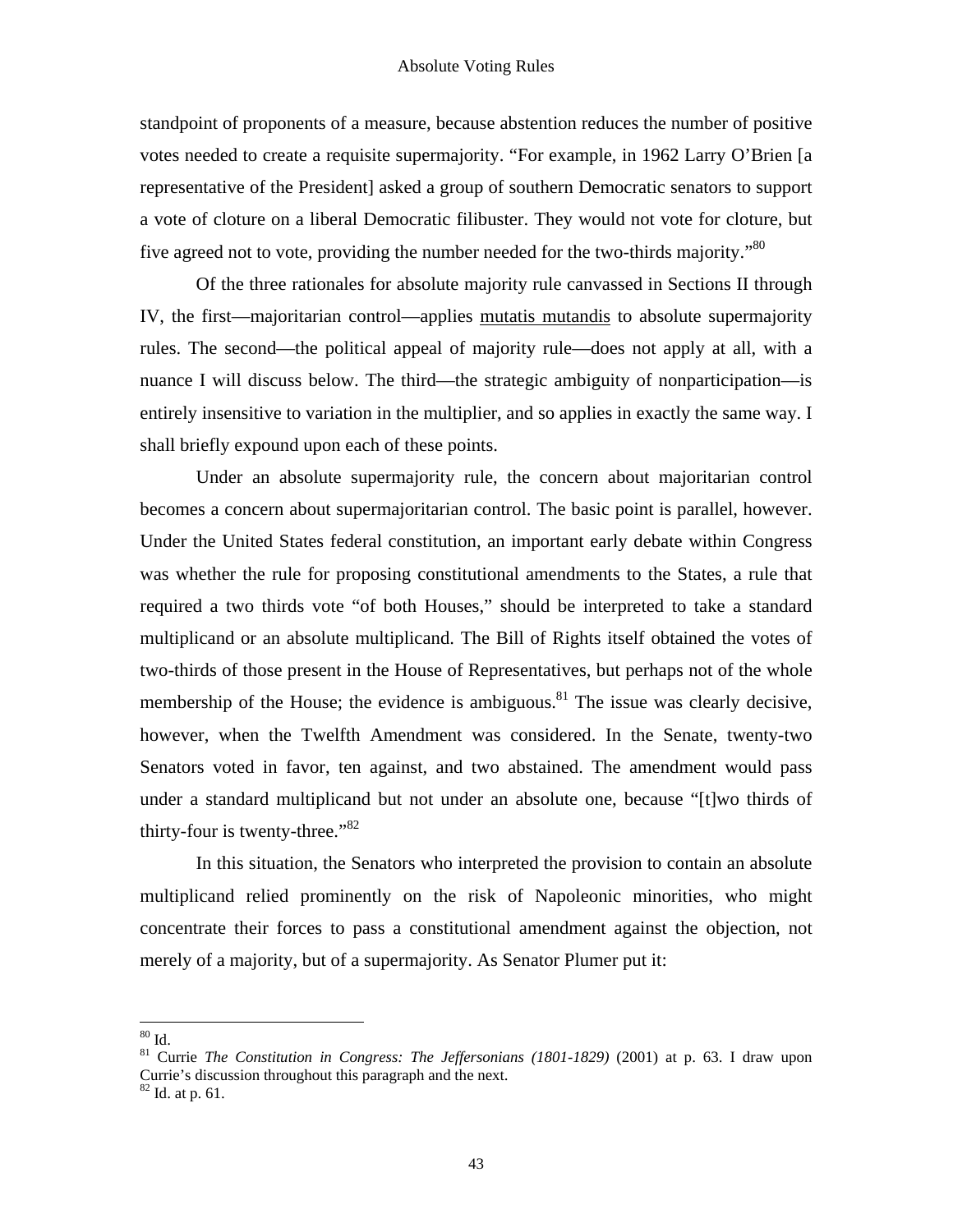If the concurrence of two-thirds of all the members composing the Senate were not necessary to propose an amendment, it would follow that twelve Senators (the representatives of six States), when only a quorum is present [i.e. 18 Senators], might propose an amendment contrary to the opinion  $\&$  against the will of twenty two senators [i.e. by a vote of 12 for, 6 against, and 16 absences of Senators opposed to the measure]—And that the vote of these twelve who are in fact but little more than one full third of the Senate, should be considered as constitutionally performing the act that required the concurrence of two thirds.<sup>83</sup>

Here the concern is even more than usually plausible. For one thing, legislative absenteeism was a major feature of the early Congress, both because of the higher costs of travel in the period and because of the greater relative importance to legislators of nonlegislative business in their home states. For another, it is unclear, as a matter of constitutional law, whether a supermajority of Congress could vote to retract or nullify a proposed constitutional amendment after it is sent to the states but before it has been ratified. As discussed in Section II, Bentham thought that the ability of Napoleonic minorities to produce countermajoritarian enactments would be constrained by the ability of majorities to convene in full on a later occasion and undo the previous decision. Even if that is so for ordinary legislation, the check is attenuated in this setting, because a congressional supermajority may not have the authority to reverse a previous minoritarian proposal for amendment.

 To be sure, the ultimate check on minoritarian amendment is that, even in Plumer's scenario, three-quarters of the states must ratify to make an amendment effective. Yet under current law and practice, an amendment, once proposed, may go into effect even if the necessary state ratifications cumulate over a period of decades or—in the notorious case of the Twenty-Seventh Amendment—even centuries. $84$  Minorities might propose an amendment to the states even if current ratification is unlikely, in the hope that the political tides will shift over the long-term future.

 Let us turn from majoritarian control to the political appeal of majority rule. In Section III, we saw that an absolute majority rule might prove more politically palatable

<sup>83</sup> *William Plumer's Memorandum of Proceedings in the United States Senate, 1803-1807*, ed. Everett S. Brown (New York: The MacMillan Company, 1923), pp. 49-50.<br><sup>84</sup> The  $27<sup>th</sup>$  amendment—providing that salary changes of members of Congress can only take effect after

the next general election—was originally submitted in 1789, but was not ratified until 1992. See, e.g., Michael S. Paulsen, "A General Theory of Article V: The Constitutional Lessons of the Twenty-Seventh Amendment," *Yale Law Journal*, 103 (1993), 677-786.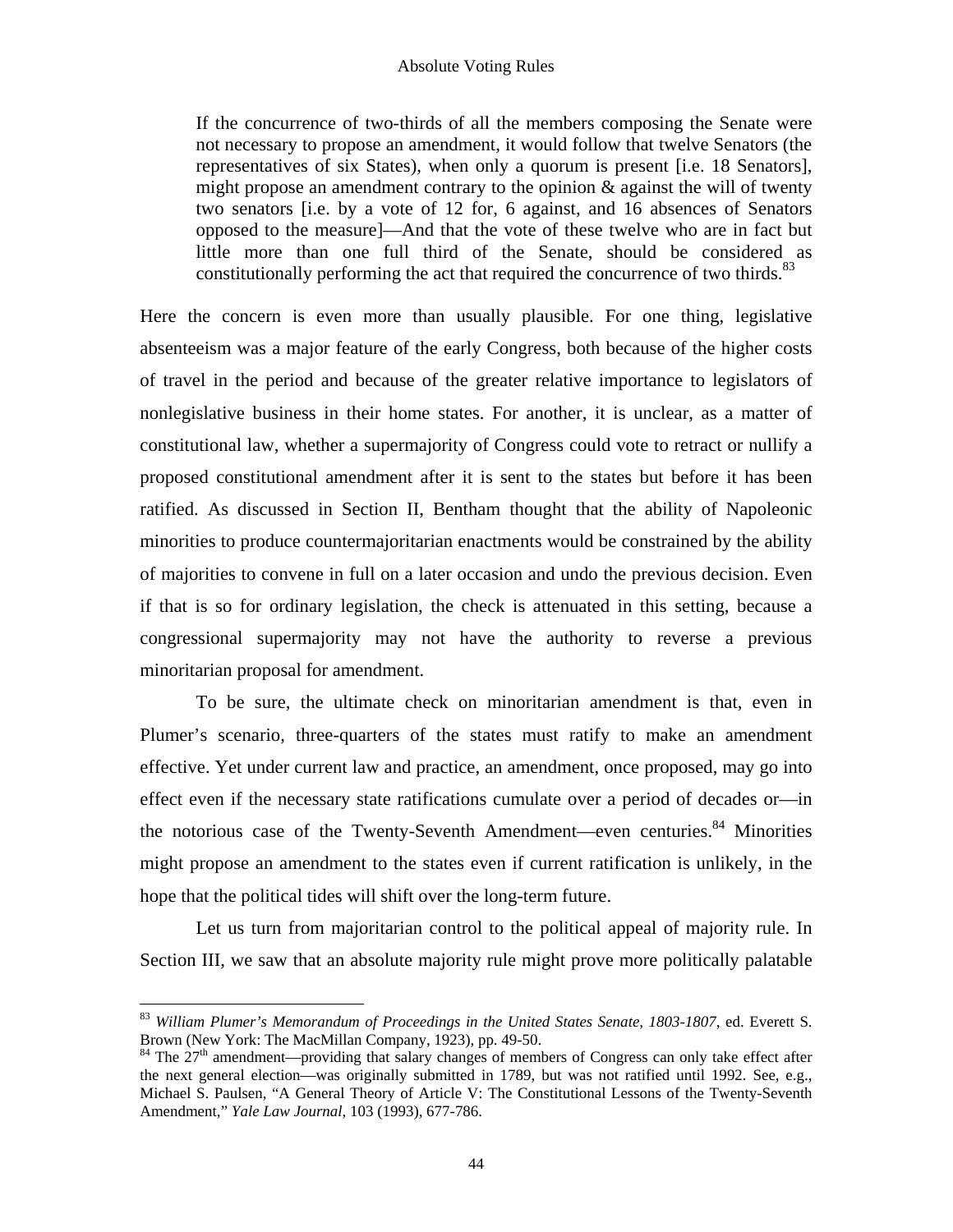than a simple supermajority rule, even assuming equivalent supermajoritarian effect. That rationale does not apply where the nominal multiplier of both alternatives is expressly supermajoritarian, as in a choice between an absolute supermajority rule and a simple supermajority rule. Even here, however, it remains true that a minority might prefer an absolute to a simple supermajority rule. If the multiplicand is less visible to the political public than is the multiplier, then the form of the rule partially disguises its true supermajoritarian effect.

 In a legislature of 100 members, an absolute supermajority rule requiring threefifths of all members requires 60 votes, no matter how many participate. If 90 members participate, however, a simple supermajority rule with equivalent effect would have to take a two-thirds multiplier, and an even higher one if participation falls below 90. As between the absolute supermajority rule and the simple supermajority rule that produces equivalent minority power or status quo bias, minorities might prefer the former because it is politically unpalatable to be a visible beneficiary of very high supermajority multipliers. In the constitutions and legislative rules of liberal democracies, multipliers higher than two thirds or three quarters are quite rare, especially for subjects other than constitutional amendment.<sup>85</sup> If this upper bound arises because the public perceives high multipliers as giving excessive power to very small minorities, there is a political constraint on the size of the multiplier. Protecting minorities with a less visible absolute multiplicand, however, can partially evade this constraint.

 The numbers just given are not hypothetical. As previously mentioned, in the Senate bargaining over filibuster rules in 1975, the minority rejected a proposal that would have allowed cloture with a three-fifths vote of those present and voting, demanding (and obtaining) instead a rule requiring a three-fifths vote of all Senators. Cloture on motions to change the rules themselves, however, requires two-thirds of those present and voting—the same requirement that applied to all cloture motions before 1975. On the analysis here, the minority Senators may actually have improved their position over the pre-1975 baseline, by obtaining the three-fifths absolute supermajority rule for cloture motions unrelated to the rules.

 $85$  Finland requires a  $5/6<sup>th</sup>$  super majority for constitutional amendments. See Finland Constitution, ch. 6, Section 28 and ch. 6, Section 73, at http://www.oefre.unibe.ch/law/icl/fi00000\_.html. See also Rasch, "Parliamentary Voting Procedures," p. 494.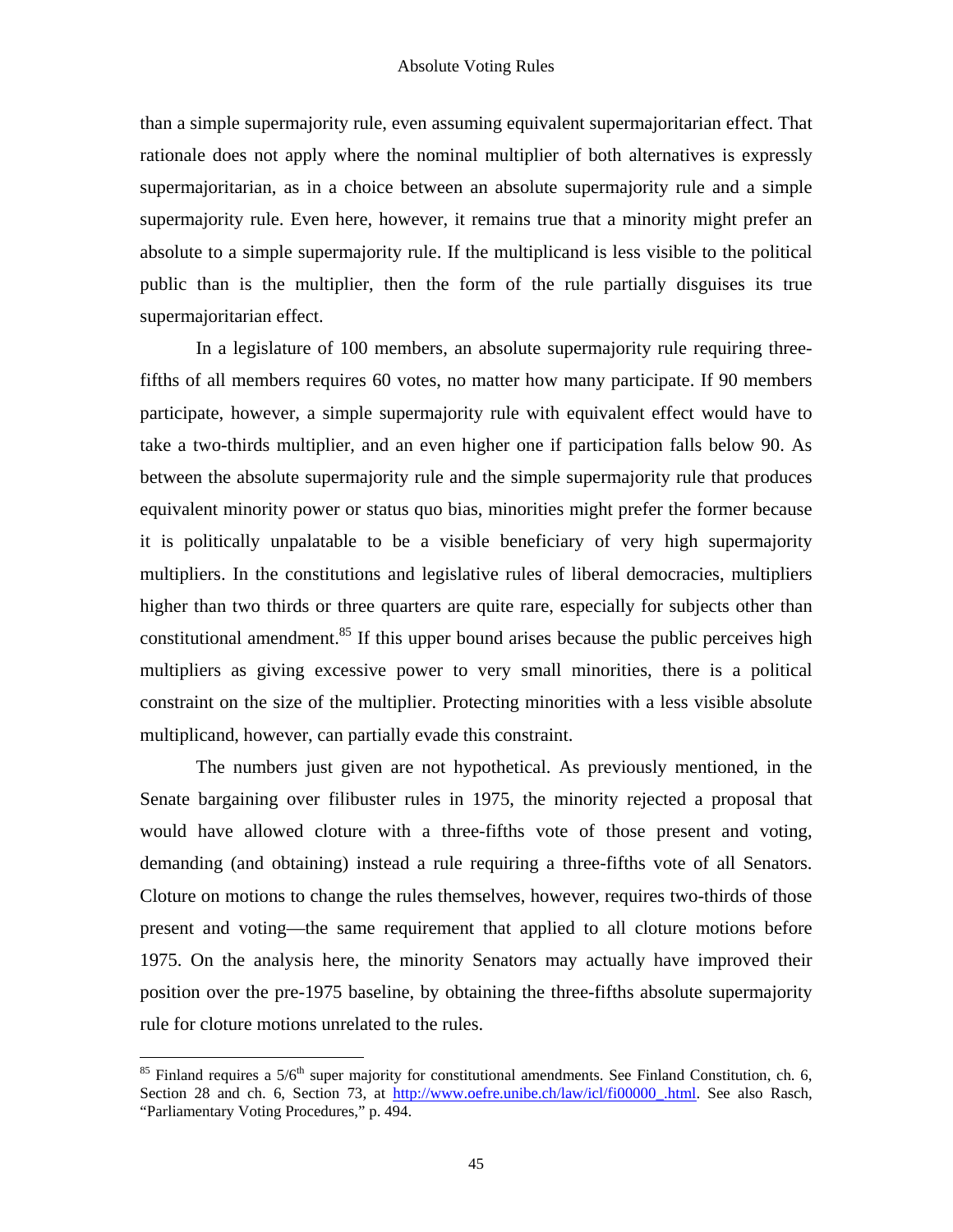Finally, the same Senate procedure illustrates that the strategic ambiguity of nonparticipation applies fully in the case of absolute supermajority rules. When Senate Democrats filibustered a controversial nominee for U.N. Ambassador, John Bolton, the final vote on cloture was 54 in favor, 38 against and eight abstentions.<sup>86</sup> By virtue of the absolute majority rule for cloture, which requires 60 of the Senate's 100 voters to succeed no matter how many participate, the cloture motion was unsuccessful. The abstentions effectively counted as no votes; had six of the eight abstainers voted in favor, cloture would have been obtained. I conjecture that some fraction of the abstainers opposed the nomination but took refuge in abstention in order to deflect political pressure. Here again, there is ample room for normative disagreement over the tactic. Conditional on believing the nomination disastrous, however, one might see the possibility of abstention-cumopposition as a useful way to shield principled action from adverse political retaliation.

#### **Conclusion**

1

 My thesis has been that, from both impartial and partial perspectives, absolute voting rules prove desirable under a range of plausible circumstances. One might attempt to convert this normative analysis into a positive claim, by surveying the terrain of voting rules and arguing that we observe absolute voting rules where and only where their costs exceed their benefits, relative to the alternatives. Another approach, represented by mathematical voting theory, is to assume away institutional problems of transaction costs, political constraints and strategy, and expressive or other noninstrumental considerations. On such grounds, there are plausible arguments that simple majority rules are systematically superior to absolute majority rules.<sup>87</sup>

 For the methodological reasons set out in Section I, the former procedure seems extremely dubious. It is a species of functionalism that assumes, with wild optimism, that institutions systematically converge to optimal results. There is no general mechanism that guarantees this; institutional actors often adopt rules that are neither impartially justified nor even justifiable from the standpoint of those actors' enlightened self-interest. The latter, highly formal procedure loses the richness of institutional arrangements. I

<sup>86</sup> Charles Babington and Jim VandeHei, "Democrats Block Vote on Bolton," *The Washington Post*, June 21, 2005, p. A01.

 $87$  See Dougherty and Edward, "Simple vs. Absolute Majority Rule," supra, pp. 10-16.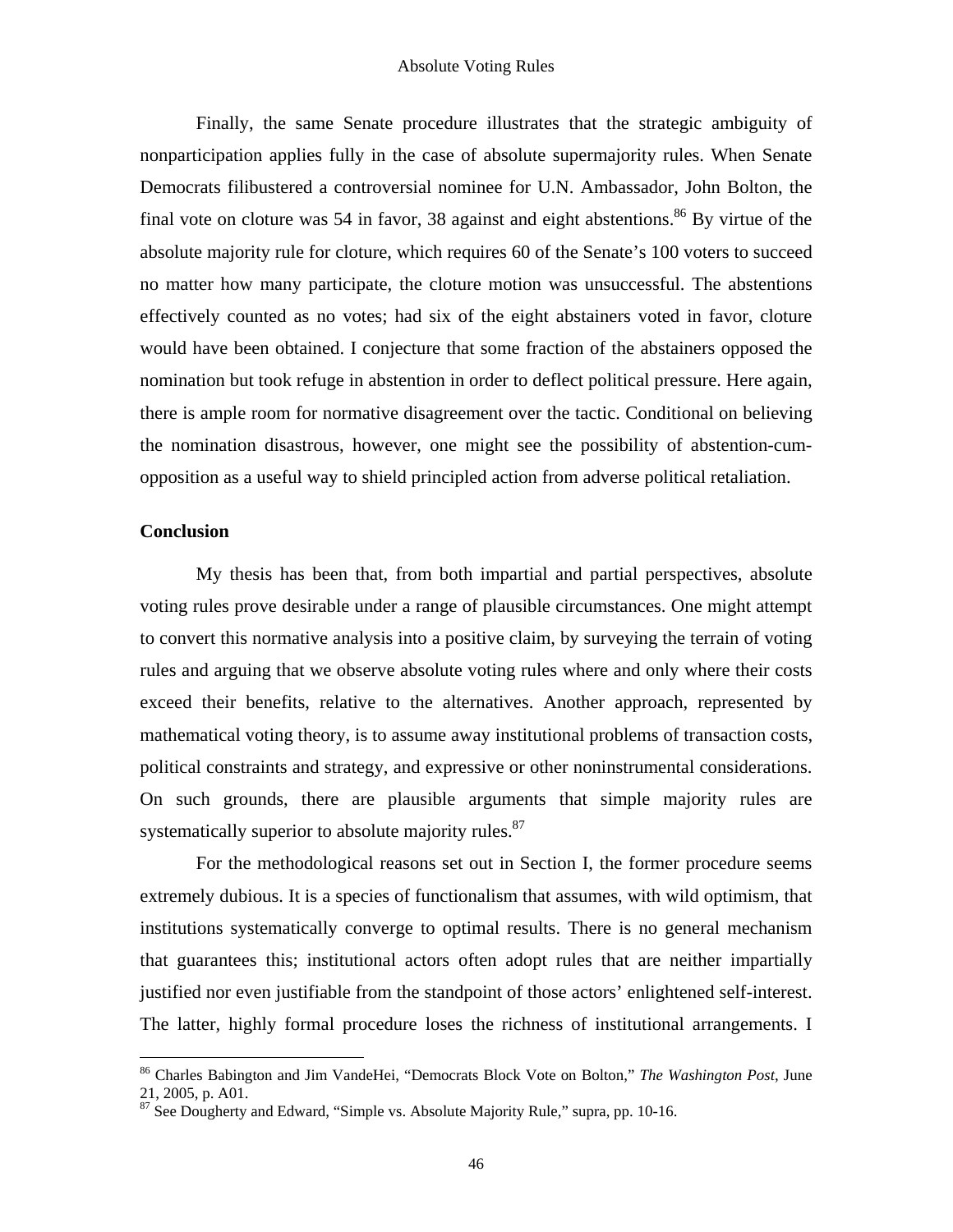have tried to steer a middle course between these extremes, offering normative arguments that take account of institutional problems. Such arguments suggest that constitutional designers and rule designers do well, in identifiable circumstances, by considering absolute majority rules as a real alternative to the standard approach of varying the voting multiplier.

Readers with comments may address them to:

Professor Adrian Vermeule University of Chicago Law School 1111 East 60th Street Chicago, IL 60637 avermeul@midway.uchicago.edu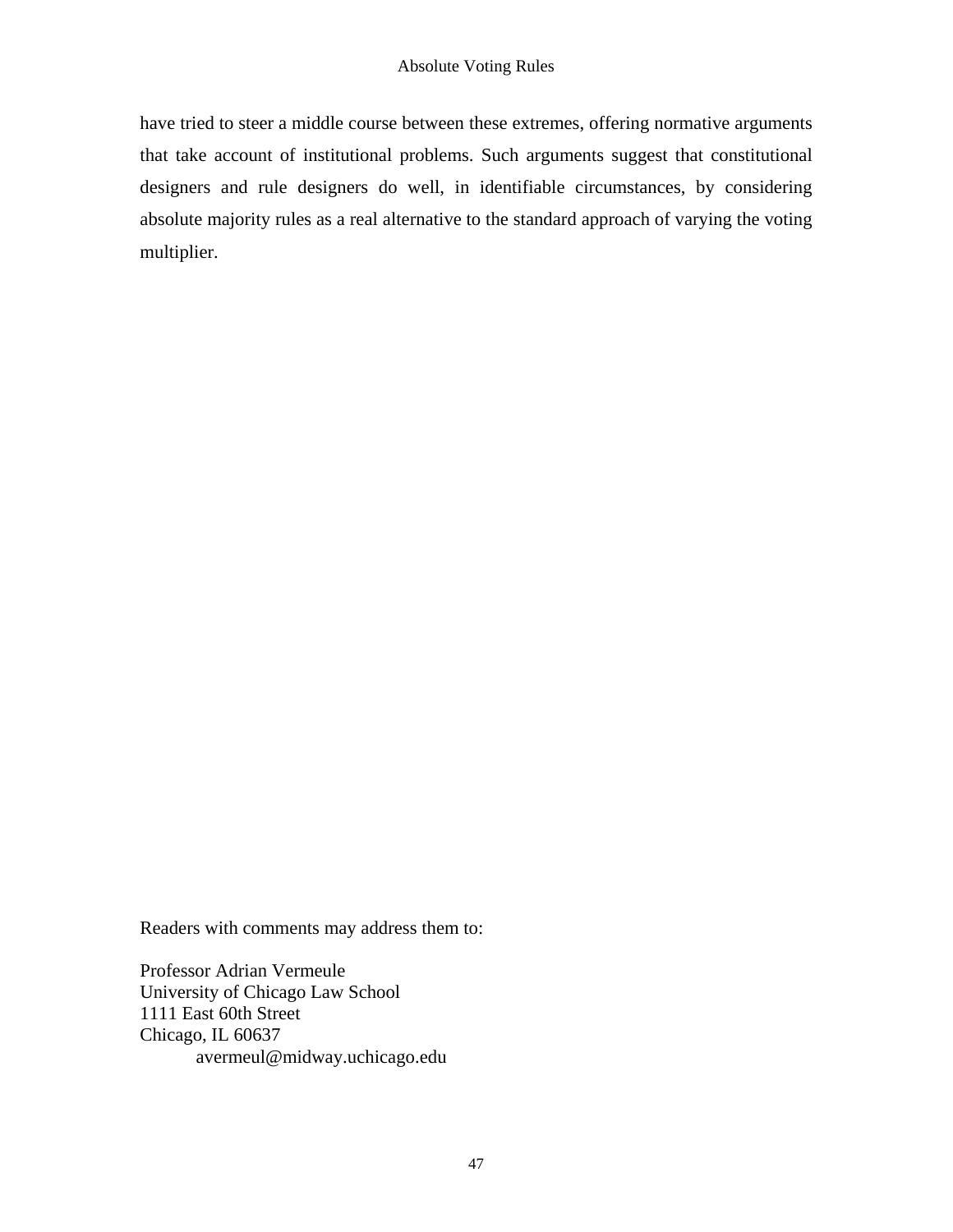#### Chicago Working Papers in Law and Economics (Second Series)

- 1. William M. Landes, Copyright Protection of Letters, Diaries and Other Unpublished Works: An Economic Approach (July 1991)
- 2. Richard A. Epstein, The Path to *The T.J. Hooper*: The Theory and History of Custom in the Law of Tort (August 1991)
- 3. Cass R. Sunstein, On Property and Constitutionalism (September 1991)
- 4. Richard A. Posner, Blackmail, Privacy, and Freedom of Contract (February 1992)
- 5. Randal C. Picker, Security Interests, Misbehavior, and Common Pools (February 1992)
- 6. Tomas J. Philipson & Richard A. Posner, Optimal Regulation of AIDS (April 1992)
- 7. Douglas G. Baird, Revisiting Auctions in Chapter 11 (April 1992)
- 8. William M. Landes, Sequential versus Unitary Trials: An Economic Analysis (July 1992)
- 9. William M. Landes & Richard A. Posner, The Influence of Economics on Law: A Quantitative Study (August 1992)
- 10. Alan O. Sykes, The Welfare Economics of Immigration Law: A Theoretical Survey With An Analysis of U.S. Policy (September 1992)
- 11. Douglas G. Baird, 1992 Katz Lecture: Reconstructing Contracts (November 1992)
- 12. Gary S. Becker, The Economic Way of Looking at Life (January 1993)
- 13. J. Mark Ramseyer, Credibly Committing to Efficiency Wages: Cotton Spinning Cartels in Imperial Japan (March 1993)
- 14. Cass R. Sunstein, Endogenous Preferences, Environmental Law (April 1993)
- 15. Richard A. Posner, What Do Judges and Justices Maximize? (The Same Thing Everyone Else Does) (April 1993)
- 16. Lucian Arye Bebchuk and Randal C. Picker, Bankruptcy Rules, Managerial Entrenchment, and Firm‐Specific Human Capital (August 1993)
- 17. J. Mark Ramseyer, Explicit Reasons for Implicit Contracts: The Legal Logic to the Japanese Main Bank System (August 1993)
- 18. William M. Landes and Richard A. Posner, The Economics of Anticipatory Adjudication (September 1993)
- 19. Kenneth W. Dam, The Economic Underpinnings of Patent Law (September 1993)
- 20. Alan O. Sykes, An Introduction to Regression Analysis (October 1993)
- 21. Richard A. Epstein, The Ubiquity of the Benefit Principle (March 1994)
- 22. Randal C. Picker, An Introduction to Game Theory and the Law (June 1994)
- 23. William M. Landes, Counterclaims: An Economic Analysis (June 1994)
- 24. J. Mark Ramseyer, The Market for Children: Evidence from Early Modern Japan (August 1994)
- 25. Robert H. Gertner and Geoffrey P. Miller, Settlement Escrows (August 1994)
- 26. Kenneth W. Dam, Some Economic Considerations in the Intellectual Property Protection of Software (August 1994)
- 27. Cass R. Sunstein, Rules and Rulelessness, (October 1994)
- 28. David Friedman, More Justice for Less Money: A Step Beyond *Cimino* (December 1994)
- 29. Daniel Shaviro, Budget Deficits and the Intergenerational Distribution of Lifetime Consumption (January 1995)
- 30. Douglas G. Baird, The Law and Economics of Contract Damages (February 1995)
- 31. Daniel Kessler, Thomas Meites, and Geoffrey P. Miller, Explaining Deviations from the Fifty Percent Rule: A Multimodal Approach to the Selection of Cases for Litigation (March 1995)
- 32. Geoffrey P. Miller, Das Kapital: Solvency Regulation of the American Business Enterprise (April 1995)
- 33. Richard Craswell, Freedom of Contract (August 1995)
- 34. J. Mark Ramseyer, Public Choice (November 1995)
- 35. Kenneth W. Dam, Intellectual Property in an Age of Software and Biotechnology (November 1995)
- 36. Cass R. Sunstein, Social Norms and Social Roles (January 1996)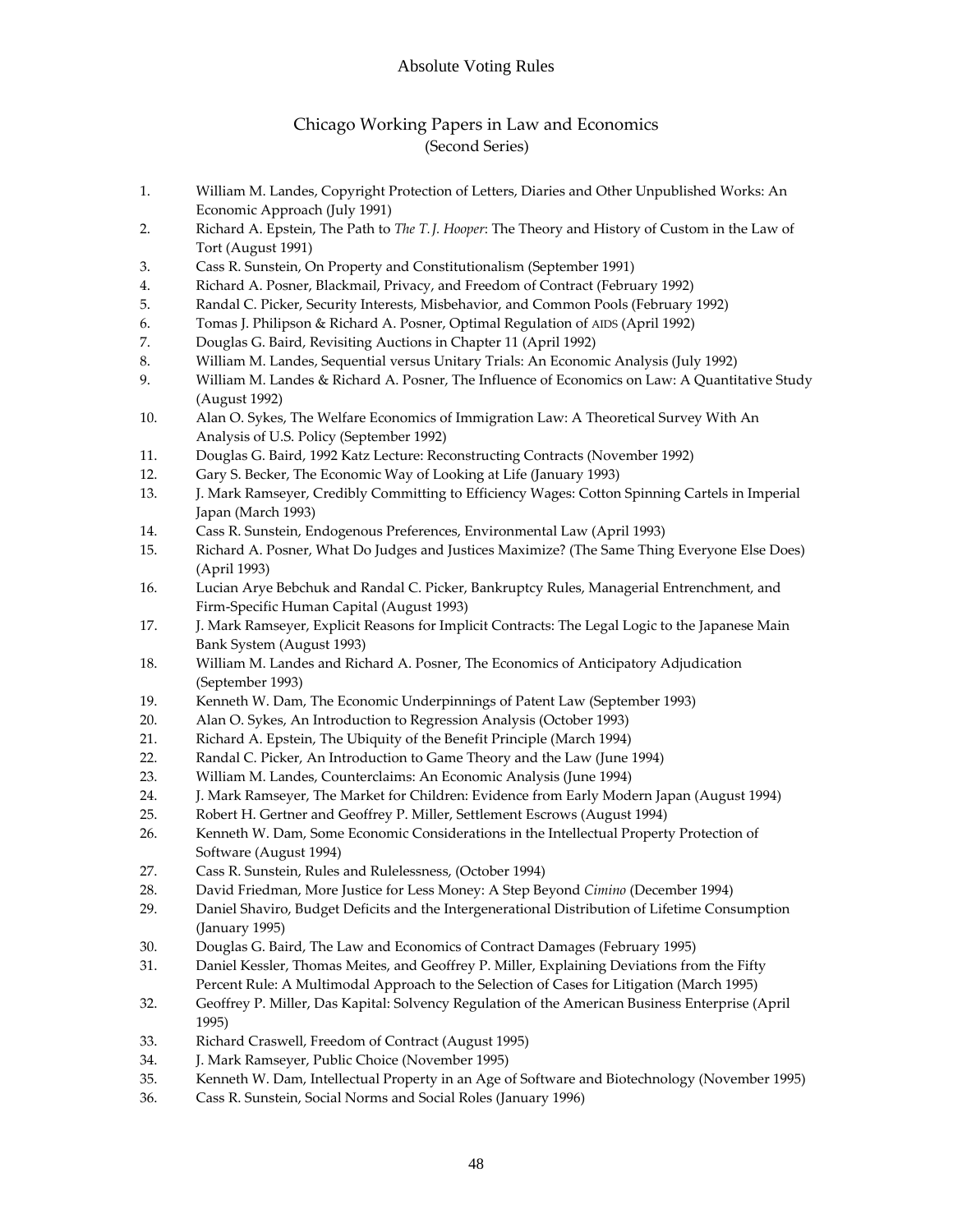- 37. J. Mark Ramseyer and Eric B. Rasmusen, Judicial Independence in Civil Law Regimes: Econometrics from Japan (January 1996)
- 38. Richard A. Epstein, Transaction Costs and Property Rights: Or Do Good Fences Make Good Neighbors? (March 1996)
- 39. Cass R. Sunstein, The Cost‐Benefit State (May 1996)
- 40. William M. Landes and Richard A. Posner, The Economics of Legal Disputes Over the Ownership of Works of Art and Other Collectibles (July 1996)
- 41. John R. Lott, Jr. and David B. Mustard, Crime, Deterrence, and Right-to-Carry Concealed Handguns (August 1996)
- 42. Cass R. Sunstein, Health‐Health Tradeoffs (September 1996)
- 43. G. Baird, The Hidden Virtues of Chapter 11: An Overview of the Law and Economics of Financially Distressed Firms (March 1997)
- 44. Richard A. Posner, Community, Wealth, and Equality (March 1997)
- 45. William M. Landes, The Art of Law and Economics: An Autobiographical Essay (March 1997)
- 46. Cass R. Sunstein, Behavioral Analysis of Law (April 1997)
- 47. John R. Lott, Jr. and Kermit Daniel, Term Limits and Electoral Competitiveness: Evidence from California's State Legislative Races (May 1997)
- 48. Randal C. Picker, Simple Games in a Complex World: A Generative Approach to the Adoption of Norms (June 1997)
- 49. Richard A. Epstein, Contracts Small and Contracts Large: Contract Law through the Lens of Laissez‐Faire (August 1997)
- 50. Cass R. Sunstein, Daniel Kahneman, and David Schkade, Assessing Punitive Damages (with Notes on Cognition and Valuation in Law) (December 1997)
- 51. William M. Landes, Lawrence Lessig, and Michael E. Solimine, Judicial Influence: A Citation Analysis of Federal Courts of Appeals Judges (January 1998)
- 52. John R. Lott, Jr., A Simple Explanation for Why Campaign Expenditures are Increasing: The Government is Getting Bigger (February 1998)
- 53. Richard A. Posner, Values and Consequences: An Introduction to Economic Analysis of Law (March 1998)
- 54. Denise DiPasquale and Edward L. Glaeser, Incentives and Social Capital: Are Homeowners Better Citizens? (April 1998)
- 55. Christine Jolls, Cass R. Sunstein, and Richard Thaler, A Behavioral Approach to Law and Economics (May 1998)
- 56. John R. Lott, Jr., Does a Helping Hand Put Others At Risk?: Affirmative Action, Police Departments, and Crime (May 1998)
- 57. Cass R. Sunstein and Edna Ullmann‐Margalit, Second‐Order Decisions (June 1998)
- 58. Jonathan M. Karpoff and John R. Lott, Jr., Punitive Damages: Their Determinants, Effects on Firm Value, and the Impact of Supreme Court and Congressional Attempts to Limit Awards (July 1998)
- 59. Kenneth W. Dam, Self-Help in the Digital Jungle (August 1998)
- 60. John R. Lott, Jr., How Dramatically Did Women's Suffrage Change the Size and Scope of Government? (September 1998)
- 61. Kevin A. Kordana and Eric A. Posner, A Positive Theory of Chapter 11 (October 1998)
- 62. David A. Weisbach, Line Drawing, Doctrine, and Efficiency in the Tax Law (November 1998)
- 63. Jack L. Goldsmith and Eric A. Posner, A Theory of Customary International Law (November 1998)
- 64. John R. Lott, Jr., Public Schooling, Indoctrination, and Totalitarianism (December 1998)
- 65. Cass R. Sunstein, Private Broadcasters and the Public Interest: Notes Toward A "Third Way" (January 1999)
- 66. Richard A. Posner, An Economic Approach to the Law of Evidence (February 1999)
- 67. Yannis Bakos, Erik Brynjolfsson, Douglas Lichtman, Shared Information Goods (February 1999)
- 68. Kenneth W. Dam, Intellectual Property and the Academic Enterprise (February 1999)
- 69. Gertrud M. Fremling and Richard A. Posner, Status Signaling and the Law, with Particular Application to Sexual Harassment (March 1999)
- 70. Cass R. Sunstein, Must Formalism Be Defended Empirically? (March 1999)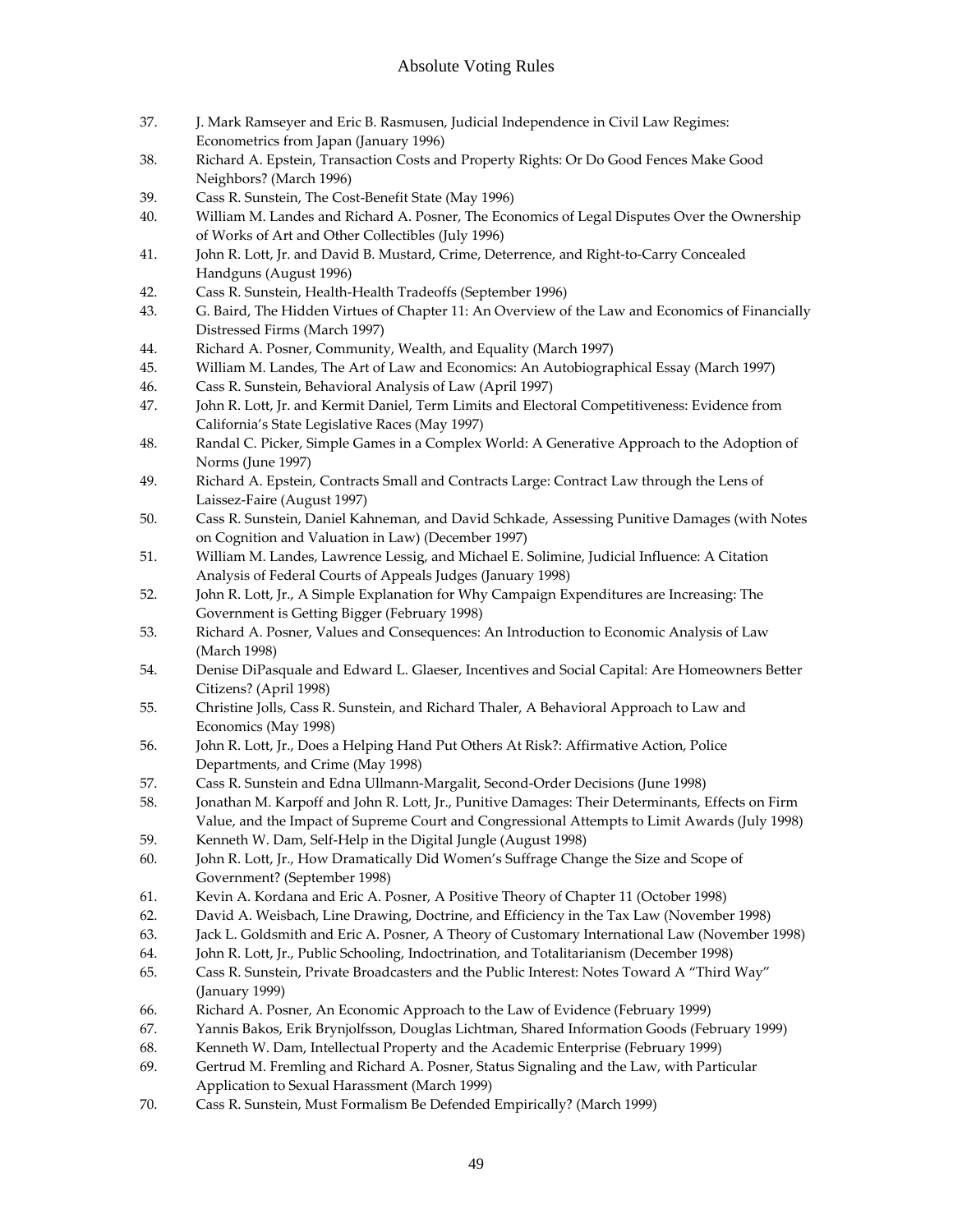- 71. Jonathan M. Karpoff, John R. Lott, Jr., and Graeme Rankine, Environmental Violations, Legal Penalties, and Reputation Costs (March 1999)
- 72. Matthew D. Adler and Eric A. Posner, Rethinking Cost‐Benefit Analysis (April 1999)
- 73. John R. Lott, Jr. and William M. Landes, Multiple Victim Public Shooting, Bombings, and Right-to-Carry Concealed Handgun Laws: Contrasting Private and Public Law Enforcement (April 1999)
- 74. Lisa Bernstein, The Questionable Empirical Basis of Article 2's Incorporation Strategy: A Preliminary Study (May 1999)
- 75. Richard A. Epstein, Deconstructing Privacy: and Putting It Back Together Again (May 1999)
- 76. William M. Landes, Winning the Art Lottery: The Economic Returns to the Ganz Collection (May 1999)
- 77. Cass R. Sunstein, David Schkade, and Daniel Kahneman, Do People Want Optimal Deterrence? (June 1999)
- 78. Tomas J. Philipson and Richard A. Posner, The Long‐Run Growth in Obesity as a Function of Technological Change (June 1999)
- 79. David A. Weisbach, Ironing Out the Flat Tax (August 1999)
- 80. Eric A. Posner, A Theory of Contract Law under Conditions of Radical Judicial Error (August 1999)
- 81. David Schkade, Cass R. Sunstein, and Daniel Kahneman, Are Juries Less Erratic than Individuals? Deliberation, Polarization, and Punitive Damages (September 1999)
- 82. Cass R. Sunstein, Nondelegation Canons (September 1999)
- 83. Richard A. Posner, The Theory and Practice of Citations Analysis, with Special Reference to Law and Economics (September 1999)
- 84. Randal C. Picker, Regulating Network Industries: A Look at *Intel* (October 1999)
- 85. Cass R. Sunstein, Cognition and Cost‐Benefit Analysis (October 1999)
- 86. Douglas G. Baird and Edward R. Morrison, Optimal Timing and Legal Decisionmaking: The Case of the Liquidation Decision in Bankruptcy (October 1999)
- 87. Gertrud M. Fremling and Richard A. Posner, Market Signaling of Personal Characteristics (November 1999)
- 88. Matthew D. Adler and Eric A. Posner, Implementing Cost-Benefit Analysis When Preferences Are Distorted (November 1999)
- 89. Richard A. Posner, Orwell versus Huxley: Economics, Technology, Privacy, and Satire (November 1999)
- 90. David A. Weisbach, Should the Tax Law Require Current Accrual of Interest on Derivative Financial Instruments? (December 1999)
- 91. Cass R. Sunstein, The Law of Group Polarization (December 1999)
- 92. Eric A. Posner, Agency Models in Law and Economics (January 2000)
- 93. Karen Eggleston, Eric A. Posner, and Richard Zeckhauser, Simplicity and Complexity in Contracts (January 2000)
- 94. Douglas G. Baird and Robert K. Rasmussen, Boyd's Legacy and Blackstone's Ghost (February 2000)
- 95. David Schkade, Cass R. Sunstein, Daniel Kahneman, Deliberating about Dollars: The Severity Shift (February 2000)
- 96. Richard A. Posner and Eric B. Rasmusen, Creating and Enforcing Norms, with Special Reference to Sanctions (March 2000)
- 97. Douglas Lichtman, Property Rights in Emerging Platform Technologies (April 2000)
- 98. Cass R. Sunstein and Edna Ullmann-Margalit, Solidarity in Consumption (May 2000)
- 99. David A. Weisbach, An Economic Analysis of Anti-Tax Avoidance Laws (May 2000, revised May 2002)
- 100. Cass R. Sunstein, Human Behavior and the Law of Work (June 2000)
- 101. William M. Landes and Richard A. Posner, Harmless Error (June 2000)
- 102. Robert H. Frank and Cass R. Sunstein, Cost-Benefit Analysis and Relative Position (August 2000)
- 103. Eric A. Posner, Law and the Emotions (September 2000)
- 104. Cass R. Sunstein, Cost‐Benefit Default Principles (October 2000)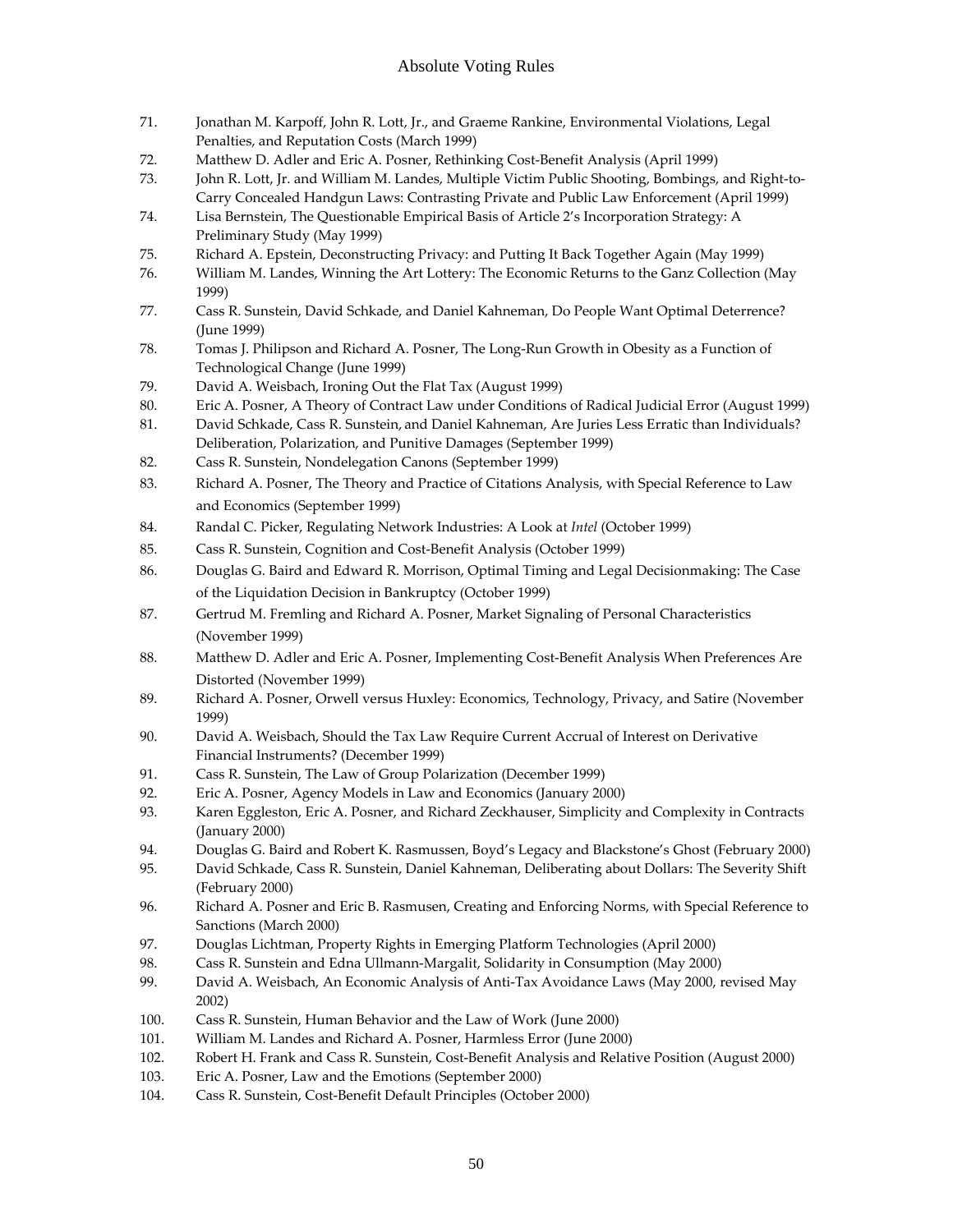- 105. Jack Goldsmith and Alan Sykes, The Dormant Commerce Clause and the Internet (November 2000)
- 106. Richard A. Posner, Antitrust in the New Economy (November 2000)
- 107. Douglas Lichtman, Scott Baker, and Kate Kraus, Strategic Disclosure in the Patent System (November 2000)
- 108. Jack L. Goldsmith and Eric A. Posner, Moral and Legal Rhetoric in International Relations: A Rational Choice Perspective (November 2000)
- 109. William Meadow and Cass R. Sunstein, Statistics, Not Experts (December 2000)
- 110. Saul Levmore, Conjunction and Aggregation (December 2000)
- 111. Saul Levmore, Puzzling Stock Options and Compensation Norms (December 2000)
- 112. Richard A. Epstein and Alan O. Sykes, The Assault on Managed Care: Vicarious Liability, Class Actions and the Patient's Bill of Rights (December 2000)
- 113. William M. Landes, Copyright, Borrowed Images and Appropriation Art: An Economic Approach (December 2000)
- 114. Cass R. Sunstein, Switching the Default Rule (January 2001)
- 115. George G. Triantis, Financial Contract Design in the World of Venture Capital (January 2001)
- 116. Jack Goldsmith, Statutory Foreign Affairs Preemption (February 2001)
- 117. Richard Hynes and Eric A. Posner, The Law and Economics of Consumer Finance (February 2001)
- 118. Cass R. Sunstein, Academic Fads and Fashions (with Special Reference to Law) (March 2001)
- 119. Eric A. Posner, Controlling Agencies with Cost-Benefit Analysis: A Positive Political Theory Perspective (April 2001)
- 120. Douglas G. Baird, Does Bogart Still Get Scale? Rights of Publicity in the Digital Age (April 2001)
- 121. Douglas G. Baird and Robert K. Rasmussen, Control Rights, Priority Rights and the Conceptual Foundations of Corporate Reorganization (April 2001)
- 122. David A. Weisbach, Ten Truths about Tax Shelters (May 2001)
- 123. William M. Landes, What Has the Visual Arts Rights Act of 1990 Accomplished? (May 2001)
- 124. Cass R. Sunstein, Social and Economic Rights? Lessons from South Africa (May 2001)
- 125. Christopher Avery, Christine Jolls, Richard A. Posner, and Alvin E. Roth, The Market for Federal Judicial Law Clerks (June 2001)
- 126. Douglas G. Baird and Edward R. Morrison, Bankruptcy Decision Making (June 2001)
- 127. Cass R. Sunstein, Regulating Risks after ATA (June 2001)
- 128. Cass R. Sunstein, The Laws of Fear (June 2001)
- 129. Richard A. Epstein, In and Out of Public Solution: The Hidden Perils of Property Transfer (July 2001)
- 130. Randal C. Picker, Pursuing a Remedy in *Microsoft*: The Declining Need for Centralized Coordination in a Networked World (July 2001)
- 131. Cass R. Sunstein, Daniel Kahneman, David Schkade, and Ilana Ritov, Predictably Incoherent Judgments (July 2001)
- 132. Eric A. Posner, Courts Should Not Enforce Government Contracts (August 2001)
- 133. Lisa Bernstein, Private Commercial Law in the Cotton Industry: Creating Cooperation through Rules, Norms, and Institutions (August 2001)
- 134. Richard A. Epstein, The Allocation of the Commons: Parking and Stopping on the Commons (August 2001)
- 135. Cass R. Sunstein, The Arithmetic of Arsenic (September 2001)
- 136. Eric A. Posner, Richard Hynes, and Anup Malani, The Political Economy of Property Exemption Laws (September 2001)
- 137. Eric A. Posner and George G. Triantis, Covenants Not to Compete from an Incomplete Contracts Perspective (September 2001)
- 138. Cass R. Sunstein, Probability Neglect: Emotions, Worst Cases, and Law (November 2001)
- 139. Randall S. Kroszner and Philip E. Strahan, Throwing Good Money after Bad? Board Connections and Conflicts in Bank Lending (December 2001)
- 140. Alan O. Sykes, TRIPs, Pharmaceuticals, Developing Countries, and the Doha "Solution" (February 2002)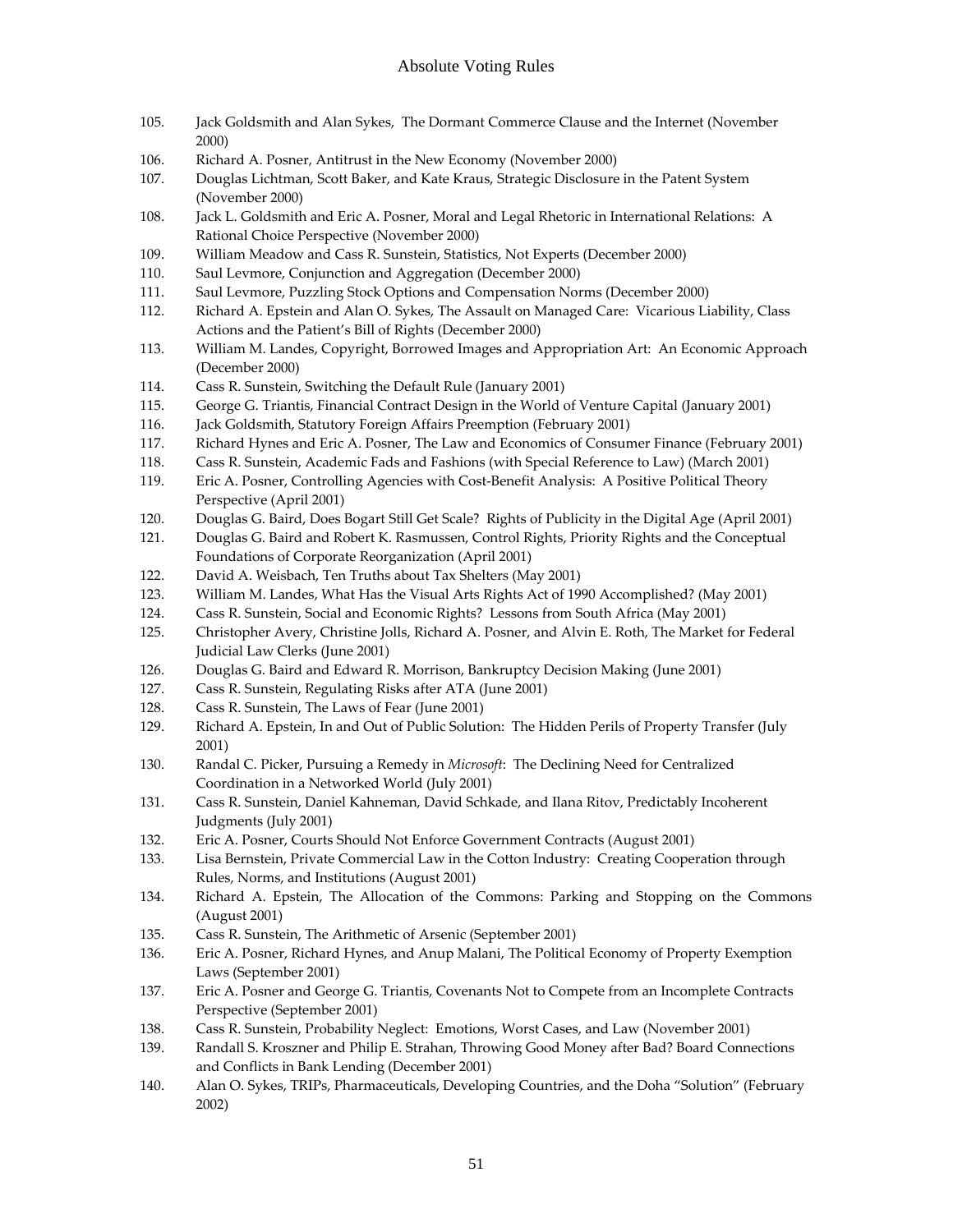- 141. Edna Ullmann‐Margalit and Cass R. Sunstein, Inequality and Indignation (February 2002)
- 142. Daniel N. Shaviro and David A. Weisbach, The Fifth Circuit Gets It Wrong in *Compaq v. Commissioner* (February 2002) (Published in *Tax Notes*, January 28, 2002)
- 143. Warren F. Schwartz and Alan O. Sykes, The Economic Structure of Renegotiation and Dispute Resolution in the WTO/GATT System (March 2002, *Journal of Legal Studies* 2002)
- 144. Richard A. Epstein, HIPAA on Privacy: Its Unintended and Intended Consequences (March 2002, forthcoming *Cato Journal*, summer 2002)
- 145. David A. Weisbach, Thinking Outside the Little Boxes (March 2002, *Texas Law Review*)
- 146. Eric A. Posner, Economic Analysis of Contract Law after Three Decades: Success or Failure (March 2002)
- 147. Randal C. Picker, Copyright as Entry Policy: The Case of Digital Distribution (April 2002, The Antitrust Bulletin)
- 148. David A. Weisbach, Taxes and Torts in the Redistribution of Income (April 2002, Coase Lecture February 2002)
- 149. Cass R. Sunstein, Beyond the Precautionary Principle (April 2002)
- 150. Robert W. Hahn and Cass R. Sunstein, A New Executive Order for Improving Federal Regulation? Deeper and Wider Cost‐Benefit Analysis (April 2002)
- 151. Douglas Lichtman, Copyright as a Rule of Evidence (May 2002, updated January 2003)
- 152. Richard A. Epstein, Steady the Course: Property Rights in Genetic Material (May 2002; revised March 2003)
- 153. Jack Goldsmith and Cass R. Sunstein, Military Tribunals and Legal Culture: What a Difference Sixty Years Makes (June 2002)
- 154. William M. Landes and Richard A. Posner, Indefinitely Renewable Copyright (July 2002)
- 155. Anne Gron and Alan O. Sykes, Terrorism and Insurance Markets: A Role for the Government as Insurer? (July 2002)
- 156. Cass R. Sunstein and Adrian Vermeule, Interpretation and Institutions (July 2002)
- 157. Cass R. Sunstein, The Rights of Animals: A Very Short Primer (August 2002)
- 158. Cass R. Sunstein, Avoiding Absurdity? A New Canon in Regulatory Law (with Notes on Interpretive Theory) (August 2002)
- 159. Randal C. Picker, From Edison to the Broadcast Flag: Mechanisms of Consent and Refusal and the Propertization of Copyright (September 2002)
- 160. Eric A. Posner, A Theory of the Laws of War (September 2002)
- 161 Eric A. Posner, Probability Errors: Some Positive and Normative Implications for Tort and Contract Law (September 2002)
- 162. Lior Jacob Strahilevitz, Charismatic Code, Social Norms, and the Emergence of Cooperation on the File‐Swapping Networks (September 2002)
- 163. David A. Weisbach, Does the X‐Tax Mark the Spot? (September 2002)
- 164. Cass R. Sunstein, Conformity and Dissent (September 2002)
- 165. Cass R. Sunstein, Hazardous Heuristics (October 2002)
- 166. Douglas Lichtman, Uncertainty and the Standard for Preliminary Relief (October 2002)
- 167. Edward T. Swaine, Rational Custom (November 2002)
- 168. Julie Roin, Truth in Government: Beyond the Tax Expenditure Budget (November 2002)
- 169. Avraham D. Tabbach, Criminal Behavior: Sanctions and Income Taxation: An Economic Analysis (November 2002)
- 170. Richard A. Epstein, In Defense of "Old" Public Health: The Legal Framework for the Regulation of Public Health (December 2002)
- 171. Richard A. Epstein, Animals as Objects, or Subjects, of Rights (December 2002)
- 172. David A. Weisbach, Taxation and Risk‐Taking with Multiple Tax Rates (December 2002)
- 173. Douglas G. Baird and Robert K. Rasmussen, The End of Bankruptcy (December 2002)
- 174. Richard A. Epstein, Into the Frying Pan: Standing and Privity under the Telecommunications Act of 1996 and Beyond (December 2002)
- 175. Douglas G. Baird, In Coase's Footsteps (January 2003)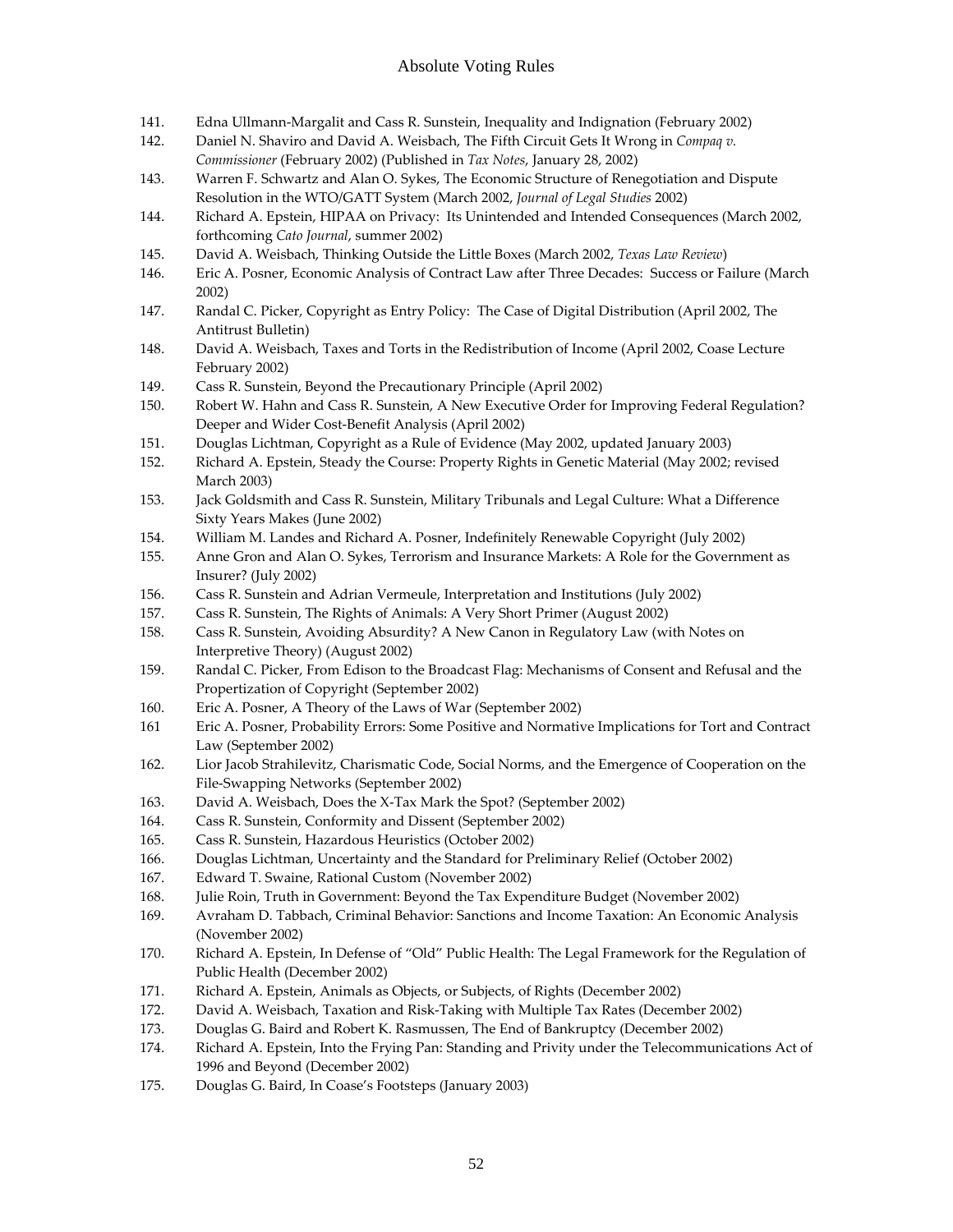- 176. David A. Weisbach, Measurement and Tax Depreciation Policy: The Case of Short‐Term Assets (January 2003)
- 177. Randal C. Picker, Understanding Statutory Bundles: Does the Sherman Act Come with the 1996 Telecommunications Act? (January 2003)
- 178. Douglas Lichtman and Randal C. Picker, Entry Policy in Local Telecommunications: *Iowa Utilities* and *Verizon* (January 2003)
- 179. William Landes and Douglas Lichtman, Indirect Liability for Copyright Infringement: An Economic Perspective (February 2003)
- 180. Cass R. Sunstein, Moral Heuristics (March 2003)
- 181. Amitai Aviram, Regulation by Networks (March 2003)
- 182. Richard A. Epstein, Class Actions: Aggregation, Amplification *and* Distortion (April 2003)
- 183. Richard A. Epstein, The "Necessary" History of Property and Liberty (April 2003)
- 184. Eric A. Posner, Transfer Regulations and Cost‐Effectiveness Analysis (April 2003)
- 185. Cass R. Sunstein and Richard H. Thaler, Libertarian Paternalizm Is Not an Oxymoron (May 2003)
- 186. Alan O. Sykes, The Economics of WTO Rules on Subsidies and Countervailing Measures (May 2003)
- 187. Alan O. Sykes, The Safeguards Mess: A Critique of WTO Jurisprudence (May 2003)
- 188. Alan O. Sykes, International Trade and Human Rights: An Economic Perspective (May 2003)
- 189. Saul Levmore and Kyle Logue, Insuring against Terrorism—and Crime (June 2003)
- 190. Richard A. Epstein, Trade Secrets as Private Property: Their Constitutional Protection (June 2003)
- 191. Cass R. Sunstein, Lives, Life-Years, and Willingness to Pay (June 2003)
- 192. Amitai Aviram, The Paradox of Spontaneous Formation of Private Legal Systems (July 2003)
- 193. Robert Cooter and Ariel Porat, Decreasing Liability Contracts (July 2003)
- 194. David A. Weisbach and Jacob Nussim, The Integration of Tax and Spending Programs (September 2003)
- 195. William L. Meadow, Anthony Bell, and Cass R. Sunstein, Statistics, Not Memories: What Was the Standard of Care for Administering Antenatal Steroids to Women in Preterm Labor between 1985 and 2000? (September 2003)
- 196. Cass R. Sunstein, What Did *Lawrence* Hold? Of Autonomy, Desuetude, Sexuality, and Marriage (September 2003)
- 197. Randal C. Picker, The Digital Video Recorder: Unbundling Advertising and Content (September 2003)
- 198. Cass R. Sunstein, David Schkade, and Lisa Michelle Ellman, Ideological Voting on Federal Courts of Appeals: A Preliminary Investigation (September 2003)
- 199. Avraham D. Tabbach, The Effects of Taxation on Income Producing Crimes with Variable Leisure Time (October 2003)
- 200. Douglas Lichtman, Rethinking Prosecution History Estoppel (October 2003)
- 201. Douglas G. Baird and Robert K. Rasmussen, Chapter 11 at Twilight (October 2003)
- 202. David A. Weisbach, Corporate Tax Avoidance (January 2004)
- 203. David A. Weisbach, The (Non)Taxation of Risk (January 2004)
- 204. Richard A. Epstein, Liberty versus Property? Cracks in the Foundations of Copyright Law (April 2004)
- 205. Lior Jacob Strahilevitz, The Right to Destroy (January 2004)
- 206. Eric A. Posner and John C. Yoo, A Theory of International Adjudication (February 2004)
- 207. Cass R. Sunstein, Are Poor People Worth Less Than Rich People? Disaggregating the Value of Statistical Lives (February 2004)
- 208. Richard A. Epstein, Disparities and Discrimination in Health Care Coverage; A Critique of the Institute of Medicine Study (March 2004)
- 209. Richard A. Epstein and Bruce N. Kuhlik, Navigating the Anticommons for Pharmaceutical Patents: Steady the Course on Hatch‐Waxman (March 2004)
- 210. Richard A. Esptein, The Optimal Complexity of Legal Rules (April 2004)
- 211. Eric A. Posner and Alan O. Sykes, Optimal War and *Jus Ad Bellum* (April 2004)
- 212. Alan O. Sykes, The Persistent Puzzles of Safeguards: Lessons from the Steel Dispute (May 2004)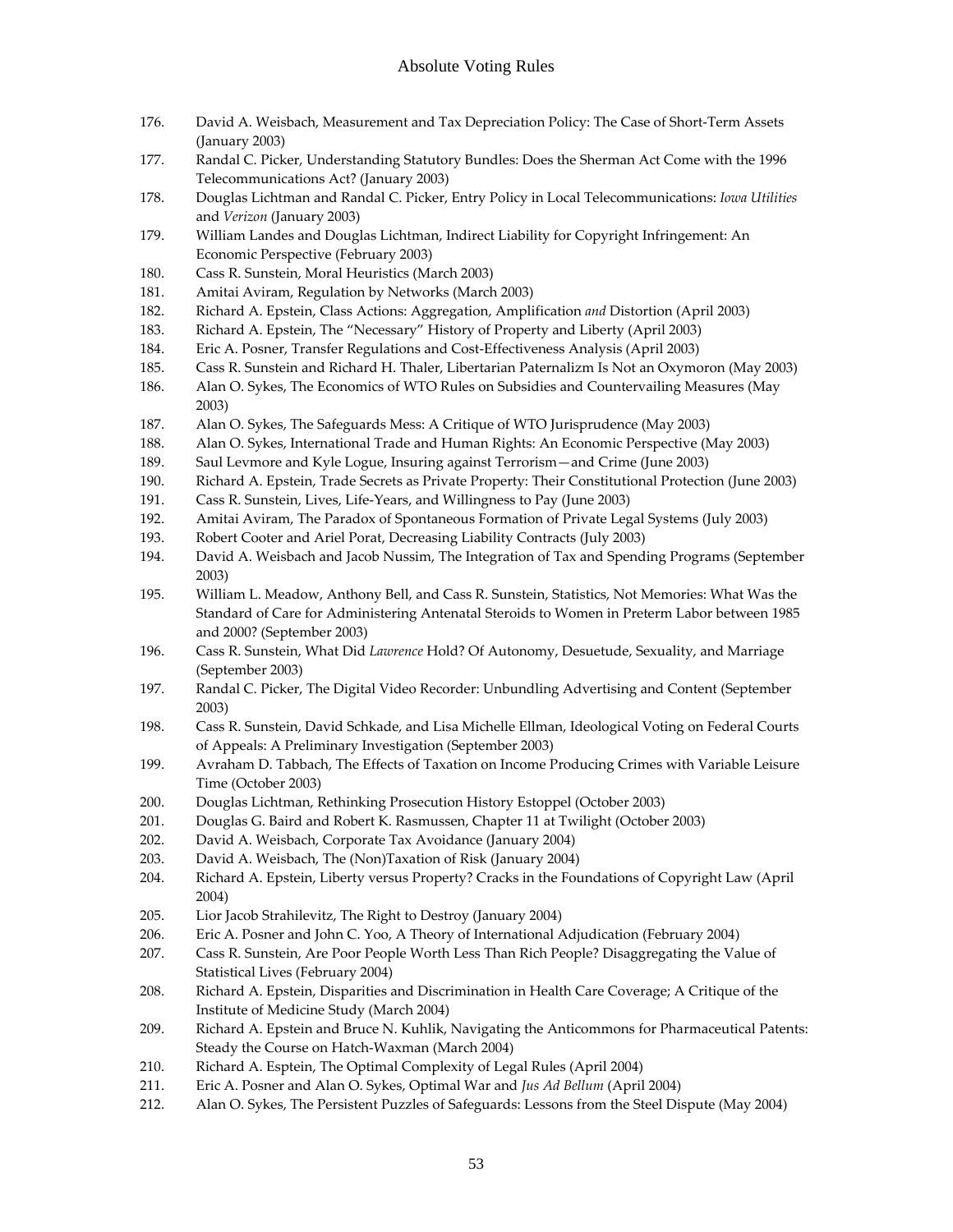- 213. Luis Garicano and Thomas N. Hubbard, Specialization, Firms, and Markets: The Division of Labor within and between Law Firms (April 2004)
- 214. Luis Garicano and Thomas N. Hubbard, Hierarchies, Specialization, and the Utilization of Knowledge: Theory and Evidence from the Legal Services Industry (April 2004)
- 215. James C. Spindler, Conflict or Credibility: Analyst Conflicts of Interest and the Market for Underwriting Business (July 2004)
- 216. Alan O. Sykes, The Economics of Public International Law (July 2004)
- 217. Douglas Lichtman and Eric Posner, Holding Internet Service Providers Accountable (July 2004)
- 218. Shlomo Benartzi, Richard H. Thaler, Stephen P. Utkus, and Cass R. Sunstein, Company Stock, Market Rationality, and Legal Reform (July 2004)
- 219. Cass R. Sunstein, Group Judgments: Deliberation, Statistical Means, and Information Markets (August 2004, revised October 2004)
- 220. Cass R. Sunstein, Precautions against What? The Availability Heuristic and Cross-Cultural Risk Perceptions (August 2004)
- 221. M. Todd Henderson and James C. Spindler, Corporate Heroin: A Defense of Perks (August 2004)
- 222. Eric A. Posner and Cass R. Sunstein, Dollars and Death (August 2004)
- 223. Randal C. Picker, Cyber Security: Of Heterogeneity and Autarky (August 2004)
- 224. Randal C. Picker, Unbundling Scope-of-Permission Goods: When Should We Invest in Reducing Entry Barriers? (September 2004)
- 225. Christine Jolls and Cass R. Sunstein, Debiasing through Law (September 2004)
- 226. Richard A. Posner, An Economic Analysis of the Use of Citations in the Law (2000)
- 227. Cass R. Sunstein, Cost-Benefit Analysis and the Environment (October 2004)
- 228. Kenneth W. Dam, Cordell Hull, the Reciprocal Trade Agreement Act, and the WTO (October 2004)
- 229. Richard A. Posner, The Law and Economics of Contract Interpretation (November 2004)
- 230. Lior Jacob Strahilevitz, A Social Networks Theory of Privacy (December 2004)
- 231. Cass R. Sunstein, Minimalism at War (December 2004)
- 232. Douglas Lichtman, How the Law Responds to Self-Help (December 2004)
- 233. Eric A. Posner, The Decline of the International Court of Justice (December 2004)
- 234. Eric A. Posner, Is the International Court of Justice Biased? (December 2004)
- 235. Alan O. Sykes, Public vs. Private Enforcement of International Economic Law: Of Standing and Remedy (February 2005)
- 236. Douglas G. Baird and Edward R. Morrison, Serial Entrepreneurs and Small Business Bankruptcies (March 2005)
- 237. Eric A. Posner, There Are No Penalty Default Rules in Contract Law (March 2005)
- 238. Randal C. Picker, Copyright and the DMCA: Market Locks and Technological Contracts (March 2005)
- 239. Cass R. Sunstein and Adrian Vermeule, Is Capital Punishment Morally Required? The Relevance of Life‐Life Tradeoffs (March 2005)
- 240. Alan O. Sykes, Trade Remedy Laws (March 2005)
- 241. Randal C. Picker, Rewinding *Sony*: The Evolving Product, Phoning Home, and the Duty of Ongoing Design (March 2005)
- 242. Cass R. Sunstein, Irreversible and Catastrophic (April 2005)
- 243. James C. Spindler, IPO Liability and Entrepreneurial Response (May 2005)
- 244. Douglas Lichtman, Substitutes for the Doctrine of Equivalents: A Response to Meurer and Nard (May 2005)
- 245. Cass R. Sunstein, A New Progressivism (May 2005)
- 246. Douglas G. Baird, Property, Natural Monopoly, and the Uneasy Legacy of *INS v. AP* (May 2005)
- 247. Douglas G. Baird and Robert K. Rasmussen, Private Debt and the Missing Lever of Corporate Governance (May 2005)
- 248. Cass R. Sunstein, Administrative Law Goes to War (May 2005)
- 249. Cass R. Sunstein, Chevron Step Zero (May 2005)
- 250. Lior Jacob Strahilevitz, Exclusionary Amenities in Residential Communities (July 2005)